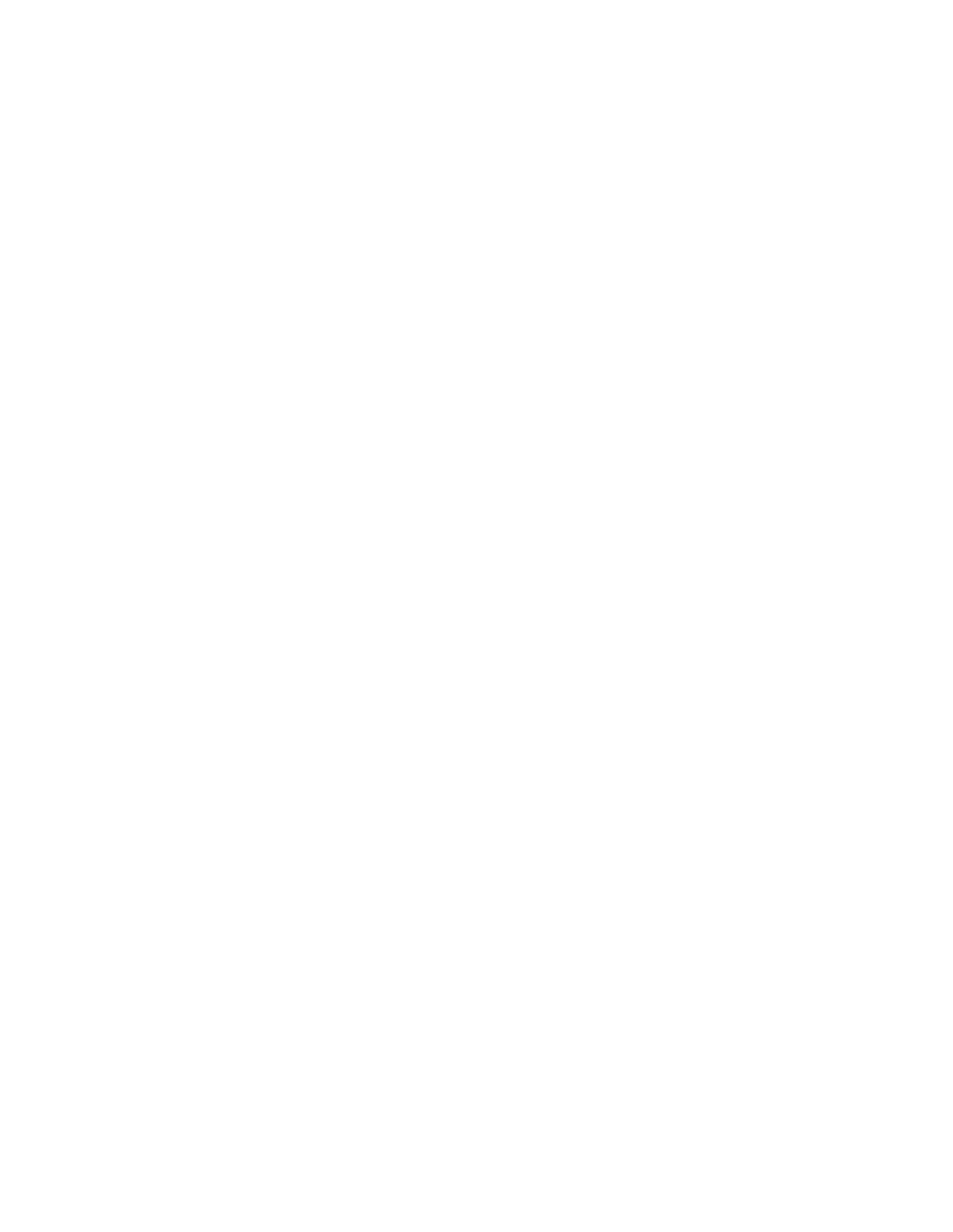# **SUBDIVISION REGULATIONS**

# **TABLE OF CONTENTS**

|                      | CHAPTER 16.01 TITLE, PURPOSE, AUTH., JURISD., APPLICABILITY & EXEMPTIONS1          |  |
|----------------------|------------------------------------------------------------------------------------|--|
| 16.01.01             |                                                                                    |  |
| 16.01.02             |                                                                                    |  |
| 16.01.03             |                                                                                    |  |
| 16.01.04             |                                                                                    |  |
| 16.01.05             |                                                                                    |  |
| 16.01.06             |                                                                                    |  |
|                      | CHAPTER 16.02 INTERPRETATION, CONSTRUCTION AND DEFINITIONS 4                       |  |
| 16.02.01             |                                                                                    |  |
| 16.02.02             |                                                                                    |  |
| 16.02.03             |                                                                                    |  |
|                      |                                                                                    |  |
| 16.03.01             | <b>CHAPTER 16.03 ADMINISTRATION, PERMITS, ENFORCEMENT, VIOLATIONS &amp; FEES12</b> |  |
| 16.03.02             |                                                                                    |  |
| 16.03.03             |                                                                                    |  |
| 16.03.04             |                                                                                    |  |
| 16.03.05             |                                                                                    |  |
| 16.03.06             |                                                                                    |  |
| 16.03.07             |                                                                                    |  |
| 16.03.08             |                                                                                    |  |
| 16.03.09             |                                                                                    |  |
| 16.03.10             |                                                                                    |  |
|                      |                                                                                    |  |
|                      | CHAPTER 16.04 PROCEDURE APPROVAL OF PRELIMINARY & FINAL PLATS16                    |  |
| 16.04.01             |                                                                                    |  |
| 16.04.02             |                                                                                    |  |
| 16.04.03             |                                                                                    |  |
| 16.04.04             |                                                                                    |  |
| 16.04.05             |                                                                                    |  |
| 16.04.06             |                                                                                    |  |
| 16.04.07             |                                                                                    |  |
| 16.04.08             |                                                                                    |  |
| 16.04.09<br>16.04.10 |                                                                                    |  |
| 16.04.11             |                                                                                    |  |
| 16.04.12             |                                                                                    |  |
| 16.04.13             |                                                                                    |  |
| 16.04.14             |                                                                                    |  |
| 16.04.15             |                                                                                    |  |
|                      |                                                                                    |  |
|                      |                                                                                    |  |
| 16.05.01             |                                                                                    |  |
| 16.05.02             |                                                                                    |  |
|                      |                                                                                    |  |
| 16.06.01             |                                                                                    |  |
|                      |                                                                                    |  |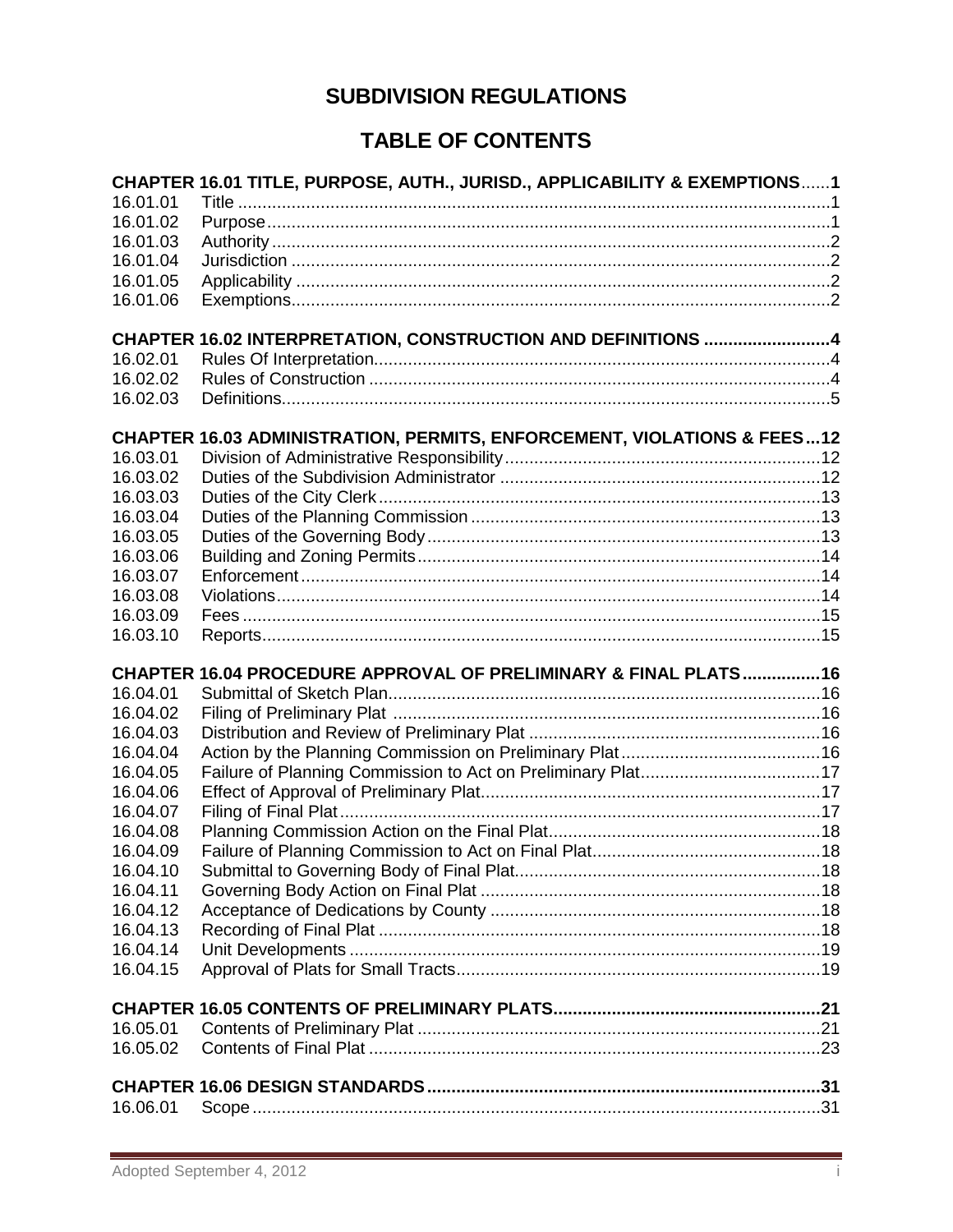| 16.06.02             |                                                                          |  |
|----------------------|--------------------------------------------------------------------------|--|
| 16.06.03             |                                                                          |  |
| 16.06.04             |                                                                          |  |
| 16.06.05             |                                                                          |  |
| 16.06.06             |                                                                          |  |
| 16.06.07             |                                                                          |  |
| 16.06.08             | Streets-Layout and Design (includes Cul-de-Sac Requirements) 32          |  |
| 16.06.09             |                                                                          |  |
| 16.06.10             |                                                                          |  |
| 16.06.11             |                                                                          |  |
| 16.06.12             |                                                                          |  |
| 16.06.13             |                                                                          |  |
|                      |                                                                          |  |
|                      |                                                                          |  |
| 16.07.01             |                                                                          |  |
| 16.07.02             |                                                                          |  |
| 16.07.03             |                                                                          |  |
| 16.07.04             |                                                                          |  |
| 16.07.05             | Agreement and Guarantees for Installation of Required Improvements44     |  |
| 16.07.06             |                                                                          |  |
|                      |                                                                          |  |
|                      |                                                                          |  |
| 16.08.01             |                                                                          |  |
| 16.08.02             |                                                                          |  |
| 16.08.03             |                                                                          |  |
| 16.08.04             |                                                                          |  |
|                      |                                                                          |  |
|                      |                                                                          |  |
|                      |                                                                          |  |
| 16.09.01             |                                                                          |  |
| 16.09.02             |                                                                          |  |
| 16.09.03             |                                                                          |  |
| 16.09.04             |                                                                          |  |
|                      |                                                                          |  |
|                      |                                                                          |  |
| 16.10.01             |                                                                          |  |
|                      |                                                                          |  |
| 16.10.03             |                                                                          |  |
| 16.10.04             |                                                                          |  |
|                      |                                                                          |  |
| 16.11.01             |                                                                          |  |
| 16.11.02             |                                                                          |  |
| 16.11.03             |                                                                          |  |
| 16.11.04             | Waiver of Required Improvements or Guarantees for Installation of Same57 |  |
|                      |                                                                          |  |
|                      |                                                                          |  |
| 16.12.01             |                                                                          |  |
| 16.12.02             |                                                                          |  |
| 16.12.03             |                                                                          |  |
|                      |                                                                          |  |
|                      |                                                                          |  |
| 16.13.01<br>16.13.02 |                                                                          |  |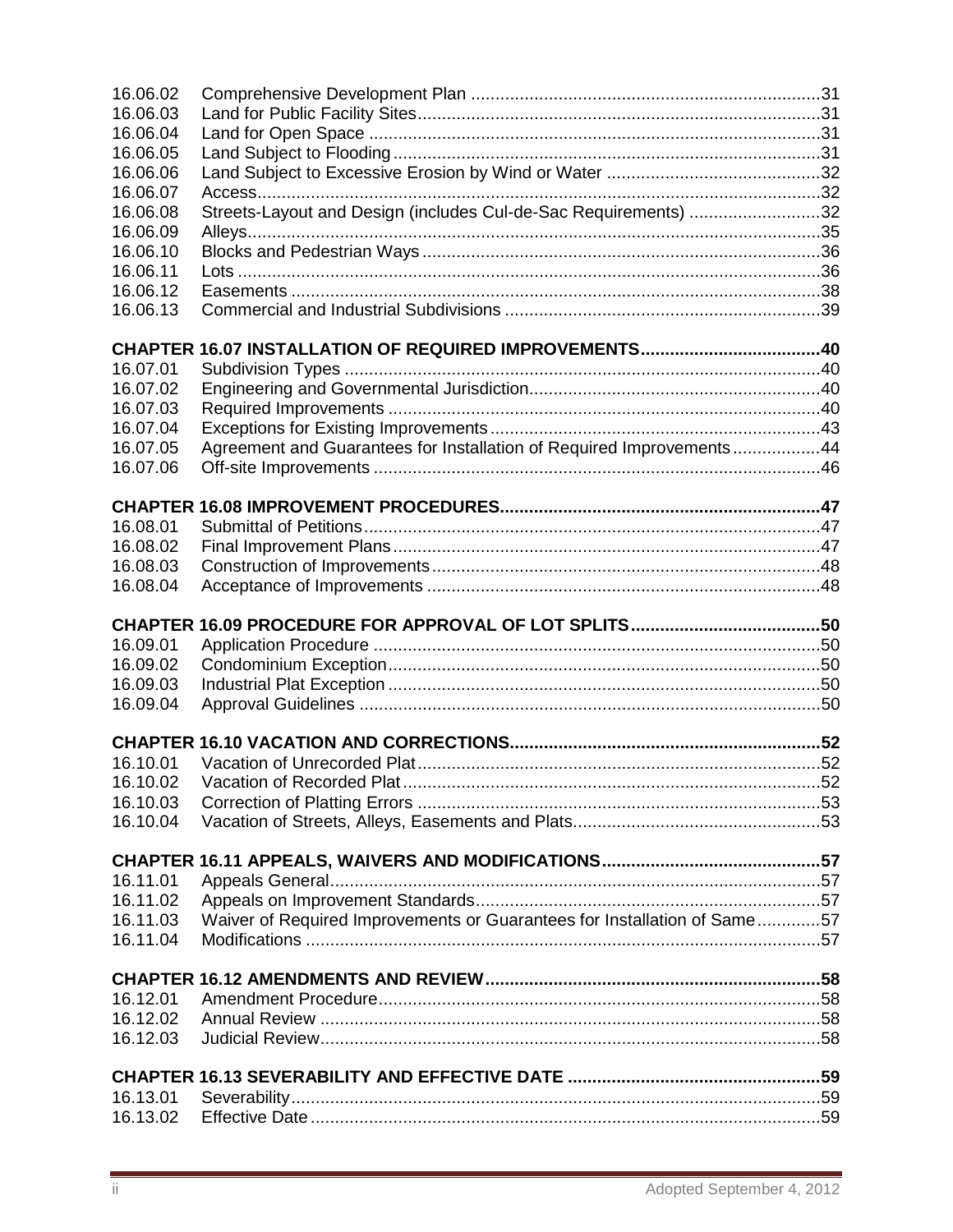# **SUBDIVISION REGULATIONS OF THE CITY OF VALLEY CENTER, KANSAS**

## **CHAPTER 16.01 TITLE, PURPOSE, AUTHORITY, JURISDICTION, APPLICABILITY AND EXEMPTIONS**

- **16.01.01 Title.** These regulations shall be known and may be cited as the "Subdivision Regulations of the City of Valley Center, Kansas", and shall hereinafter be referred to as "these regulations."
- **16.01.02 Purpose.** Responsible land subdivision is the initial step in the process of orderly community development. Once land has been divided into streets, lots and blocks and publicly recorded, the correction of defects is difficult and costly. These regulations are designed and intended to serve the following purposes:
	- A. To provide for the harmonious development of the City of Valley Center and for a portion of the surrounding unincorporated area of Sedgwick County;
	- B. To provide for (1) desirable lot layouts, (2) efficient and orderly location of streets and roadways and the extent and manner in which they shall be improved, and (3) provision made for storm drainage;
	- C. To provide for adequate water supply, sewage disposal, various utility services and other improvements to protect public health, safety and general welfare;
	- D. To provide for and secure to the proper governmental agencies the actual construction of all such necessary on-site and off-site public improvements including the reservation or dedication of land for park and recreational purposes;
	- E. To provide protection from periodic flooding conditions;
	- F. To reserve or dedicate land for open space to preserve natural areas for watercourses, drainage ways, woodland, rugged topography, wildlife habitat, and for water quality and quantity, and to protect land from soil erosion;
	- G. To avoid water and air pollution and the congestion of population and traffic;
	- H. To facilitate safety by adequate access for fire-fighting equipment and police protection;
	- I. To coordinate the subdividing of land with applicable zoning regulations, various construction codes and other City and County regulations which also affect the development of the land;
	- J. To establish administrative procedures necessary to assure a fair and uniform basis for a working relationship with subdividers, utility providers and various governmental agencies, all of whom are contributing to the development of the community; and
	- K. To realize the goals, policies and planning proposals as contained in the adopted Comprehensive Development Plan.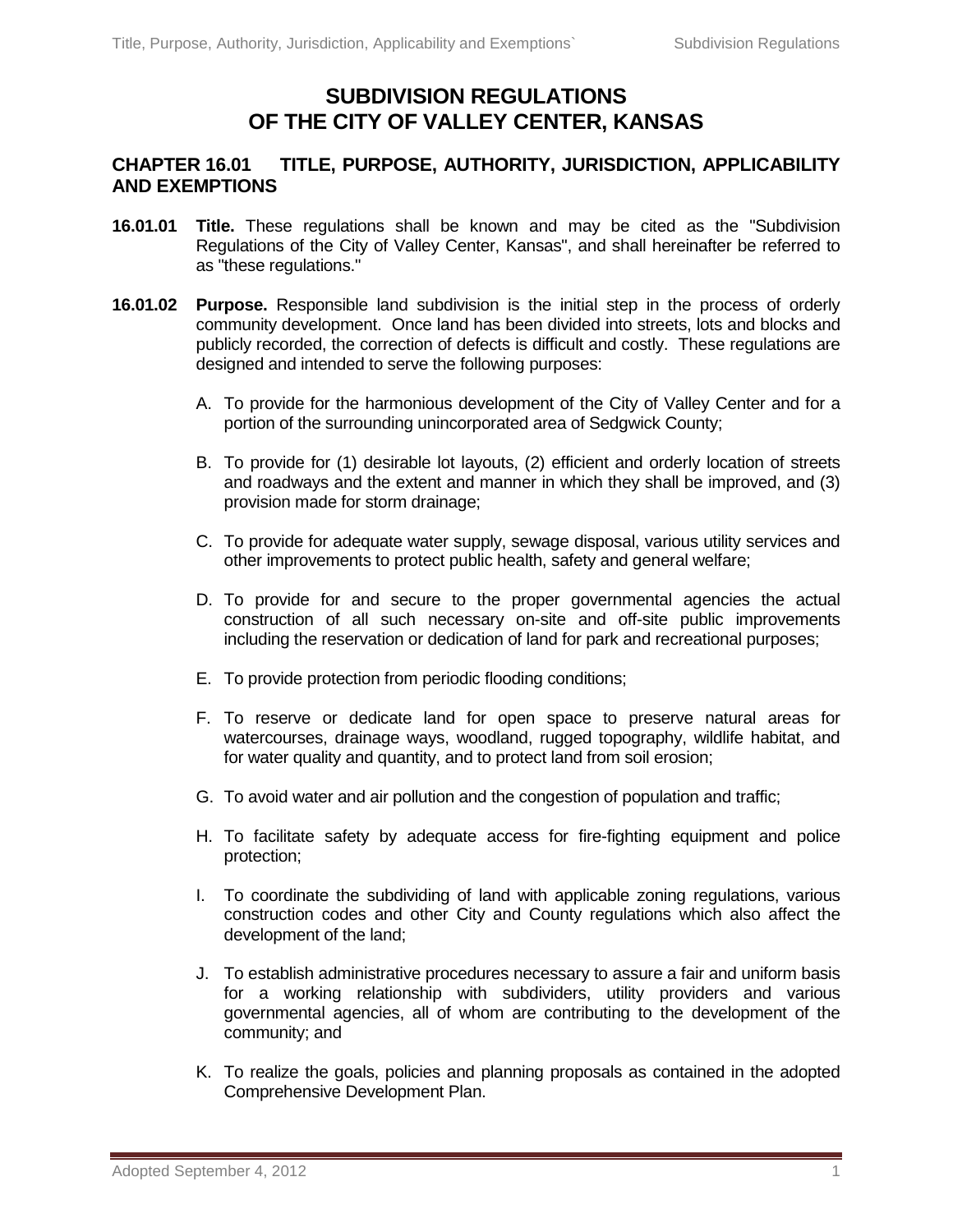- **16.01.03 Authority.** These regulations are adopted under authority established by K.S.A., 12- 741 et seq., as amended, 12-3009 through 12-3012, and 12-3301 and 12-3302.
- **16.01.04 Jurisdiction.** These regulations shall apply to all subdivisions of land within the corporate limits of the City of Valley Center as presently exists or are hereinafter established by annexation and within the following land descriptions outside of the City which are located all in Sedgwick County, Kansas; provided, that such land is within three miles of the city limits and not more than one-half the distance to another city, which is land in Grant, Kechi, Park and Valley Center Townships, Sedgwick County, Kansas (excluding the City of Valley Center) which contains the following area:
	- A. Township 25 South, Range 1 West
	- B. Sections 24, 25 and 26 lying East of the Little Arkansas River and East of the Little Arkansas River Floodway; Section 35 lying North of the Little Arkansas River; and Section 36 lying East and North of the Little Arkansas River;
	- C. Township 25 South, Range 1 East
	- D. Sections 19, West 1/2 20, W 1/2 29; 30, 31 and West 1/2 32;
	- E. Township 26 South, Range 1 West
	- F. Section 1 lying North and East of the Little Arkansas River; and
	- G. Township 26 South, Range 1 East
	- H. Sections West 1/2 5 and 6.

All such land is included in the Planning Area of the Comprehensive Development Plan.

- **16.01.05 Applicability.** The owner(s) of any land within the jurisdiction of these regulations desiring to vacate right-of-way, easements, other public reservations or recorded plats or to:
	- A. Divide or further divide land into two or more lots or parcels; or
	- B. Otherwise alter the boundaries of lots or parcels of land; or
	- C. Establish land for use as streets, alleys or other property intended for public use or for the use of a purchaser or owner(s) of lots or parcels;
	- D. Shall cause a plat to be made in accordance with the provisions of these regulations, unless exempted under Section 16.01.06.
- **16.01.06 Exemptions.** Notwithstanding the requirements of Sections 16.01.04 and 16.01.05, these regulations shall not apply in the following instances or transactions:
	- A. Whenever any lot, parcel or tract of land located within the area governed by these regulations has been legally subdivided, re-subdivided or replatted and recorded prior to the effective date of these regulations.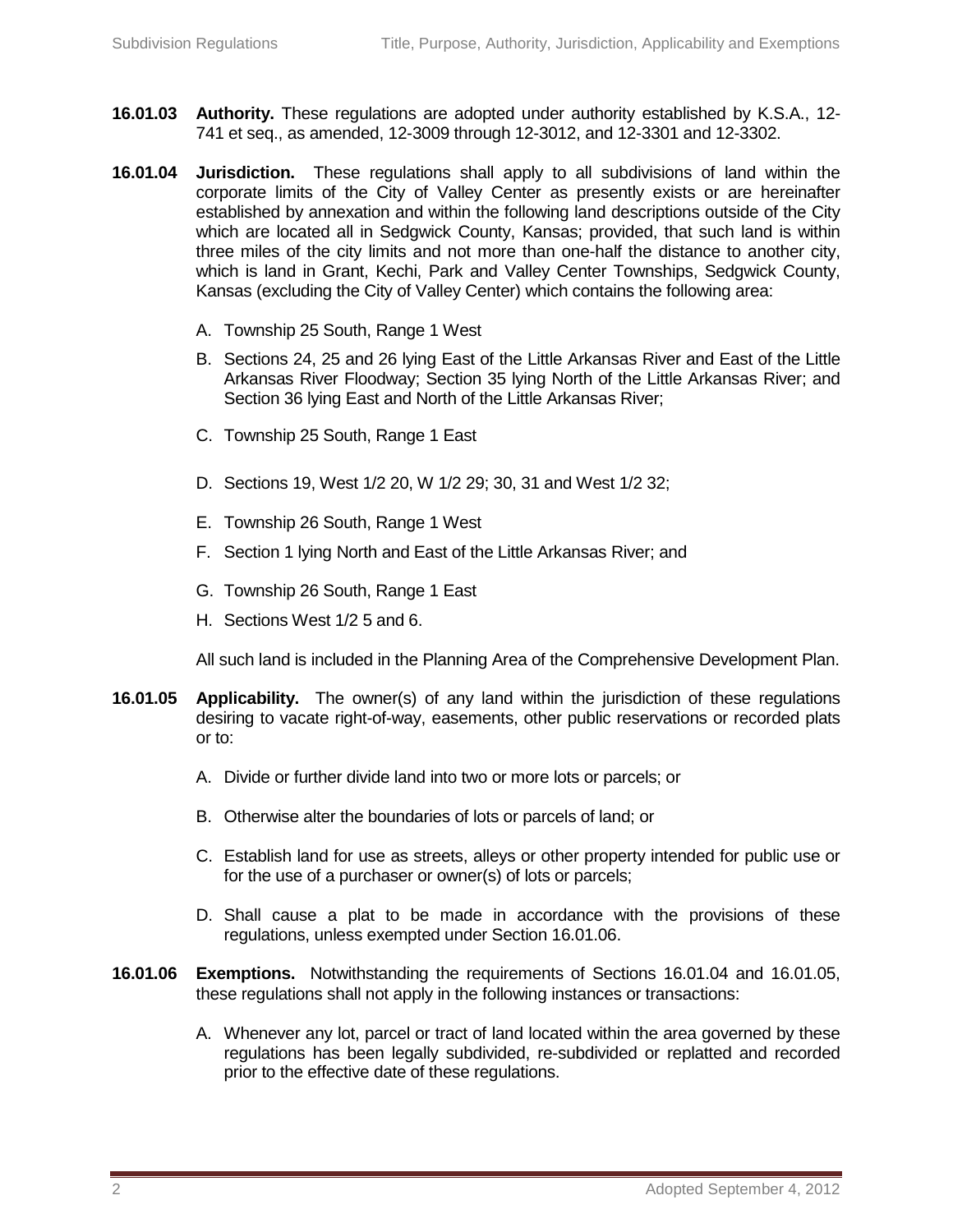- B. For land in the unincorporated area, the division or further division of land into lots or tracts, each of which contains 20 or more acres, and which (1) does not involve any new streets or easements of access as may be determined by the Planning Commission; (2) has land to be used for dwelling purposes that is not located in an area subject to flooding as determined by Section 16.01.05 of these regulations; (3) is to be used for agricultural or single-family residential purposes only; (4) meets the standards set by these regulations for the disposal of sewage and for water supply; and (5) conforms with any applicable zoning regulations. Dedications to widen right-of-way to meet standards established in the Comprehensive Plan may be required at such time as application is made for a building or zoning permit. (See Section 16.02.03 for definition of AGRICULTURE.)
- C. A transaction between owners of adjoining land which involves only a change in the boundary between the land owned by such persons and which does not create an additional lot or which does not result in the creation of a substandard lot by either owner according to any applicable zoning regulations or sanitary code.
- D. A conveyance or dedication of land or interest therein for use as a street, highway, road or railroad right-of-way, a drainage easement or public utilities subject to local, state or federal regulation, where no new street or easement of access is created.
- E. The layout of burial lots in cemeteries; however, the actual cemetery tract is not exempt.
- F. Any lot split in industrially zoned areas divided in accordance with the provisions of Section 16.09.03 of these regulations.
- G. Any transfer by operation of law.

Any request made in writing for a determination as to qualifications for being exempt from these regulations shall be answered by the Subdivision Administrator either in the affirmative or negative within 30 days of filing such a request containing all relevant information.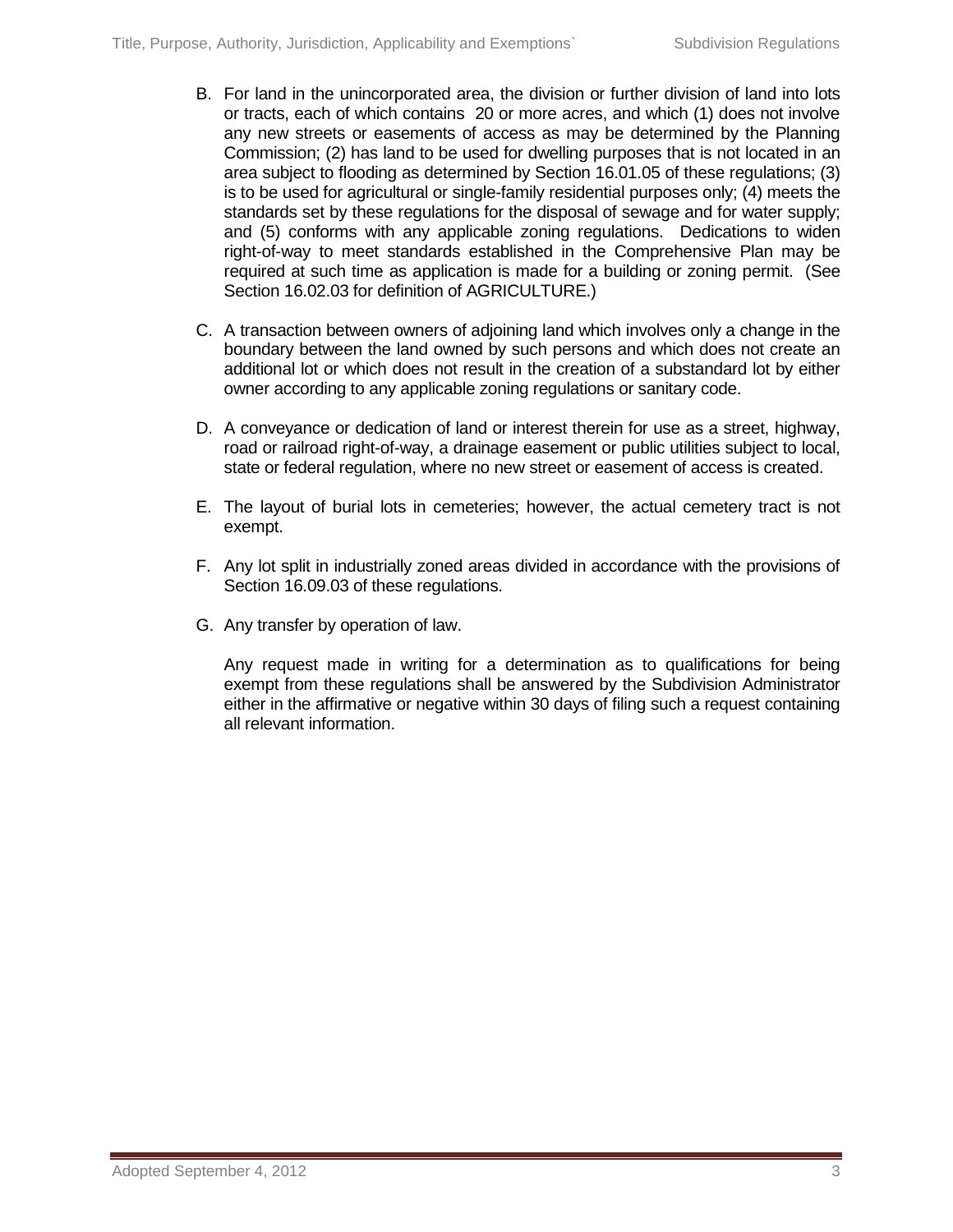# **CHAPTER 16.02 INTERPRETATION, CONSTRUCTION AND DEFINITIONS**

#### **16.02.01 Rules of Interpretation.**

- A. **Overlapping or Contradictory Regulations.** Where the conditions imposed by the provisions of these regulations are either more restrictive or less restrictive than comparable conditions imposed by any other provision of any other applicable law, ordinance, resolution, rule or regulation of any kind, the regulations which are more restrictive and impose higher standards or requirements shall govern.
- B. **Private Agreements.** The provisions of these regulations are not intended to abrogate any lawful and valid easement, deed restriction, covenant or other private agreement of legal relationship; provided, that where the requirements of these regulations are more restrictive or impose higher standards or regulations than such private agreements, the requirements of these regulations shall govern. The City does not have the responsibility to enforce such private agreements.
- C. **Cumulative Limitations.** The provisions of these regulations are cumulative and additional limitations upon all other laws and ordinances heretofore passed or which may be passed hereafter governing any subject matter set forth in the provisions of these regulations.
- D. **Unlawful Subdivisions.** A subdivision of land which was not lawfully existing at the time of the adoption of these regulations shall not become or be made lawful solely by reason of the adoption of these regulations.
- E. **Vesting of Development Rights.** For the purpose of single-family residential developments according to K.S.A. 12-764, as amended, development rights in such land use shall vest upon recording of a final plat of such land after January 1, 1992. If construction of a principle structure is not commenced on such land within five years of recording a final plat before July 01, 2009, the development rights in such land shall expire and, thus, all revisions to zoning or subdivision regulations becoming effective during the period vested shall thereafter apply to such platted land. For such plats recorded on or after July 01, 2009, such construction must take place within 10 years to be vested.

#### **16.02.02 Rules of Construction.**

- A. The language set forth in these regulations shall be interpreted in accordance with the following rules of construction:
	- 1. The singular number includes the plural and the plural the singular.
	- 2. The present tense includes the past and future tenses and the future the present.
	- 3. The word **"shall"** is mandatory while the word **"may"** is permissive.
	- 4. The word **"City"** means the City of Valley Center, Kansas.
	- 5. The word **"County"** means Sedgwick County, Kansas.
	- 6. The word **"Clerk"** means the City Clerk, unless otherwise identified as the County Clerk.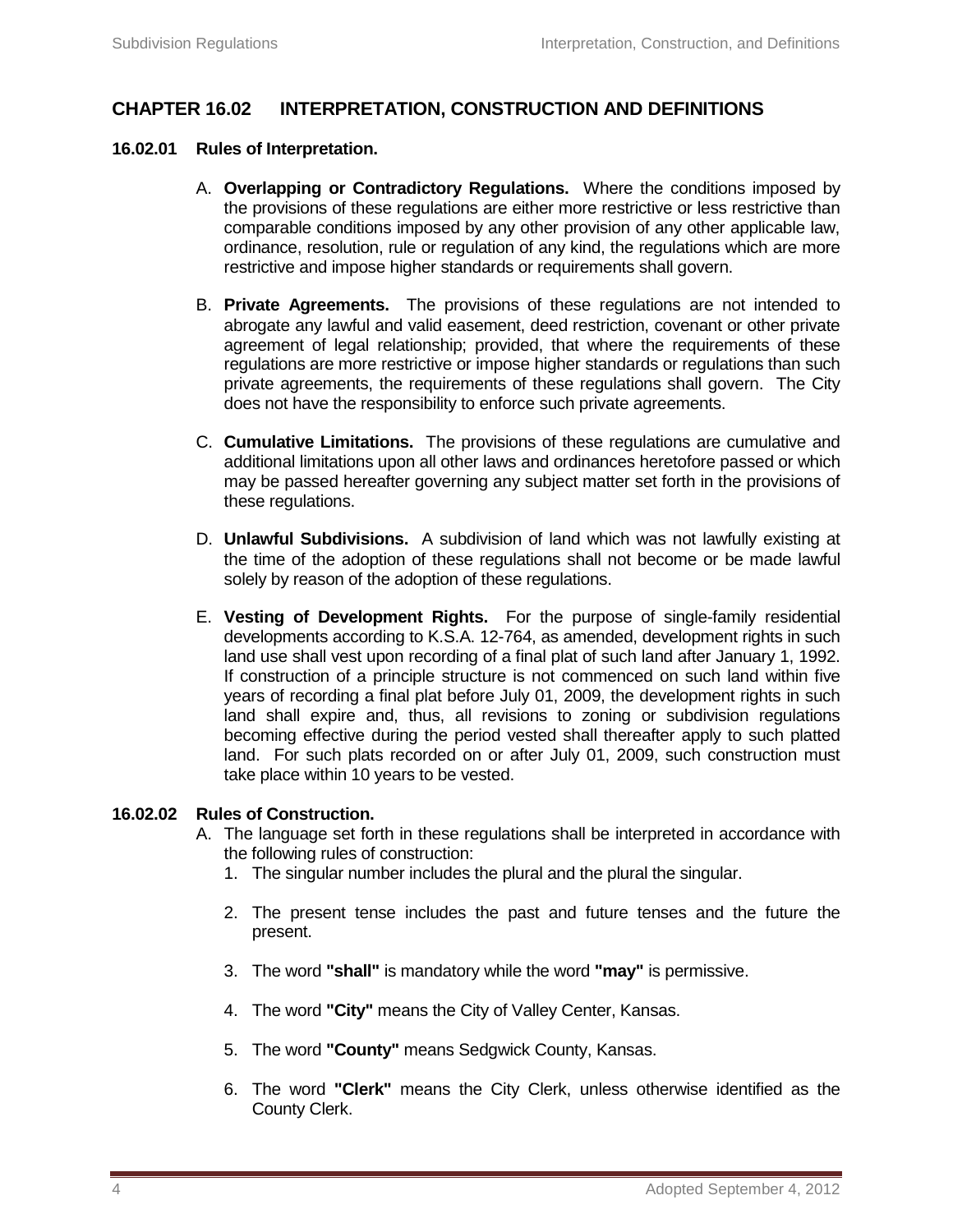- 7. The words **"County Engineer"** means the officially appointed engineer for Sedgwick County.
- 8. The words **"Planning Commission"** means the Valley Center City Planning Commission.
- 9. The words **"the Governing Body"** means the Mayor and City Council of the City of Valley Center, Kansas, unless otherwise identified as the Board of County Commissioners of Sedgwick County, Kansas or the applicable township trustees who are cooperating in the installation of improvements. (See Section 16.07.02.)
- 10. The words **"Planning Area"** means the City plus a perimeter area outside of and around the city limits all within Sedgwick County designated by the City in their comprehensive development plan as the official study area for planning purposes.
- 11. The words **"Comprehensive Plan"** means the Comprehensive Development Plan for the Valley Center Planning Area of Sedgwick County, Kansas, which has been adopted by the Planning Commission, approved by the Governing Body and includes, among other elements, plans for land use, transportation, utilities and community facilities.
- 12. The words **"subdivision jurisdiction"** means the area as described in Section 16.01.04 for which the extraterritorial jurisdiction of these regulations is applicable for purposes of subdividing land nor the legal description of the exemption in the Subdivision Regulations of the Metropolitan Area Planning Commission. Such jurisdiction cannot exceed the boundary of the Planning Area.
- B. Any word or phrase which is defined in this Article or elsewhere in these regulations shall have the meaning as so defined whenever used in these regulations, unless such definition is expressly limited in its meaning or scope.
- C. Words or terms not herein defined shall have their ordinary meaning in relation to the context as defined in a dictionary or by statute.
- **16.02.03 Definitions.** The following definitions shall be used in the interpretation and construction of these regulations:

**ACCELERATION LANE:** An added roadway lane which permits integration and merging of slower moving vehicles into the main vehicular stream of traffic.

**AGRICULTURE:** The use of a tract of land under one ownership for growing crops, pasturage, horticulture, nurseries, truck farms, dairying or the raising of poultry or cattle and other livestock, except feedlots, and including the structures necessary for carrying out farming operations and the dwelling(s) of those owning and/or operating the premises. The feeding or disposal of community or collected garbage shall not be deemed an agricultural use, nor shall riding academies, livery or boarding stables, dog kennels, or commercial or hydroponic greenhouses; however, forested and nonproducing open space land are considered as agricultural.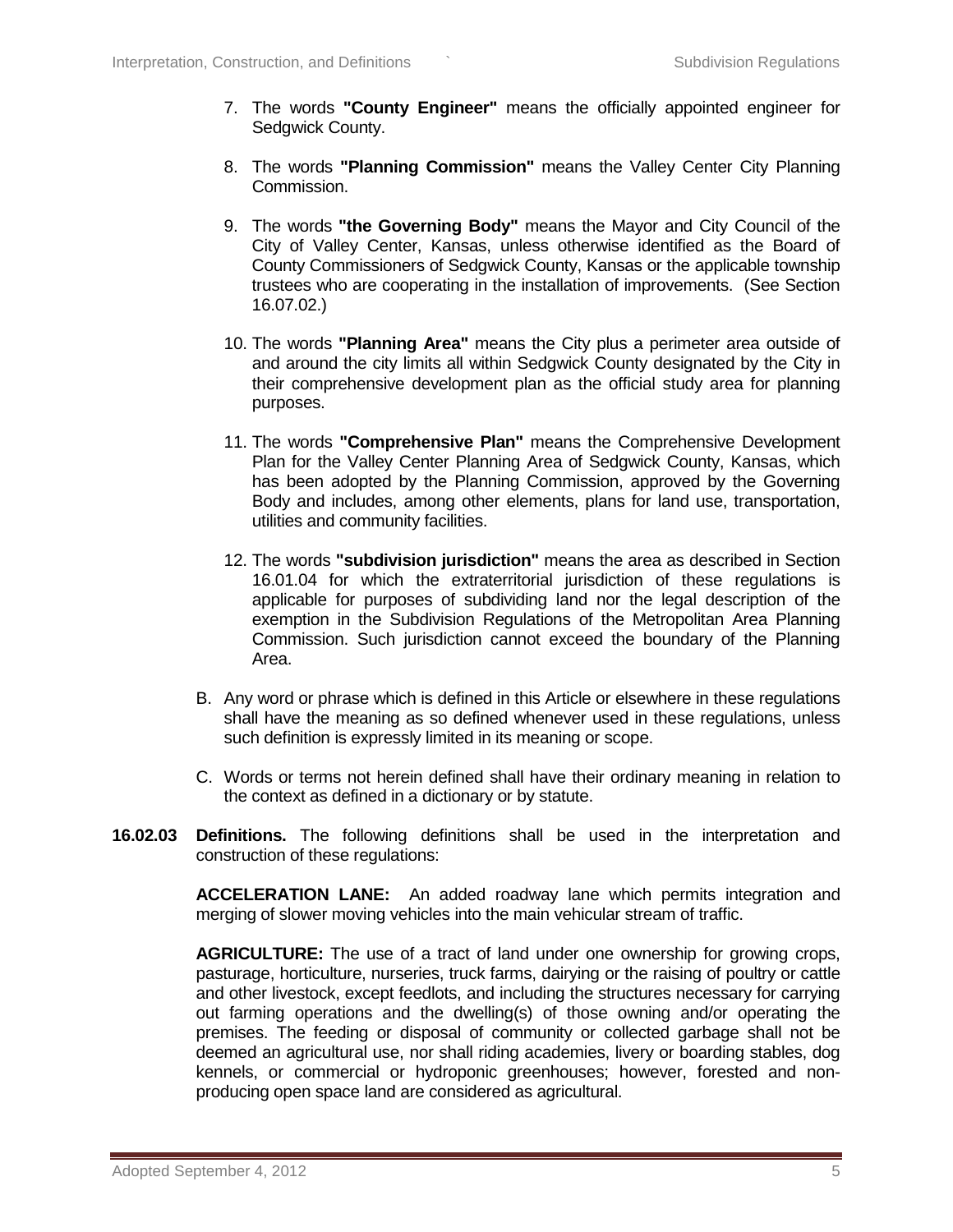**APPLICANT:** A person submitting an application for approval of a preliminary and/or final plat or a lot split.

**ESS CONTROL:** The limitation of public access rights to and from properties abutting streets or highways. Access control is used on major streets and highways, when necessary, to preserve high-quality traffic service and to improve safety.

**BENCH MARK:** Surveying mark made in some object which is permanently fixed in the ground showing the height of that point in relation to sea level.

**BLOCK:** A series of lots or tract of land bounded by streets, public parks, cemeteries, railway right-of-ways, waterways, city limits or a combination thereof.

**BUILDING SETBACK LINE:** A line on a lot or other parcel of land indicating the limit beyond which buildings or structures may not be erected or altered and establishing the minimum open space to be provided. Such line may be more, but not less restrictive than applicable zoning or other regulations.

**CURB CUT:** The opening along a curb line at which point vehicles may enter or leave a roadway.

**DECELERATION LANE:** An added roadway lane that permits vehicles to slow down and leave the main vehicular stream of traffic.

**DEDICATION:** A gift or donation of property by the owner to a governmental unit. The transfer is conveyed by a plat or a written separate instrument. The act of dedicating is completed with a formal acceptance by the governing body.

**DESIGN STANDARDS:** The basic land planning principles established as guides or requirements for the design and layout of subdivisions as described in these regulations.

**DETENTION POND:** A storage facility for the temporary storage of storm water runoff. The storm water may be released by gravity or by mechanical means at such time as downstream facilities can handle the flow.

**EASEMENT:** A public dedication or private grant by a property owner of the specific use of a strip of land or portion of land by others.

**ENGINEER:** A professional engineer licensed by the State of Kansas or licensed to practice in the State of Kansas who designs or engineers and inspects public improvements in connection with the approval of plats and construction of related improvements. (See LAND PLANNER and LAND SURVEYOR.)

**FLAG LOT:** A lot, tract or parcel of land that provides minimum frontage to a road or street by a narrow strip of land for a driveway and whose main body of land lies to the rear of the property which is adjacent to the road or street. When such lots are permitted, a building setback line must be shown on the recorded plat which is not less than that required by applicable zoning regulations. (See Section 16.06.07 for Access)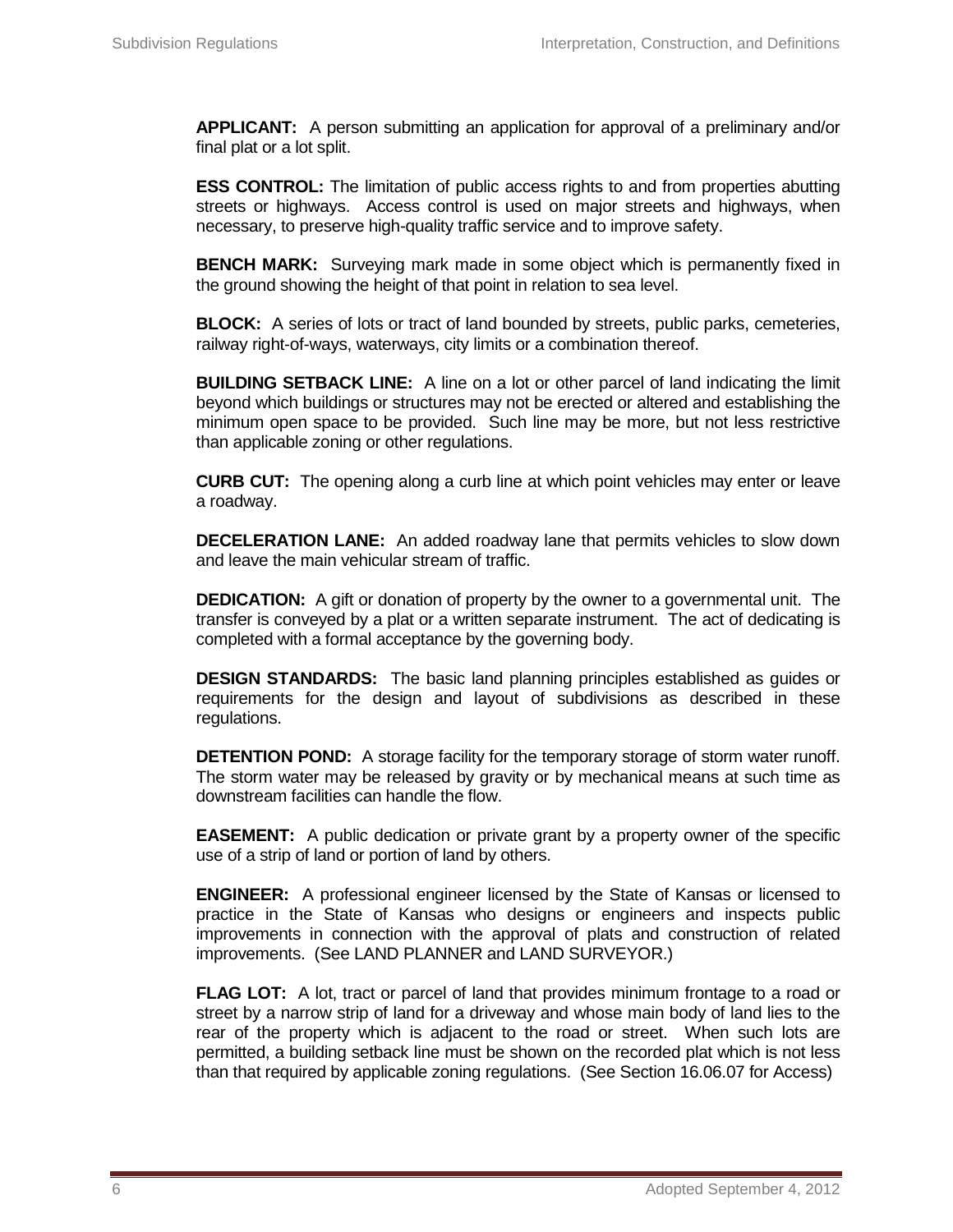**FRONTAGE:** The property on one side of a street between two intersecting streets (crossing or terminating) measured along the line of the street; or with a dead-end street, all property abutting one side of such street measured from the nearest intersecting street and the end of the dead-end street.

**HOMEOWNERS' ASSOCIATION:** Any community association, other than a condominium association, that is organized in a subdivision in which individual owners share common interests, ownership and responsibilities for costs and upkeep of common open space, reserves, facilities or infrastructure and may enforce certain covenants and restrictions. The incorporation document shall contain provisions for the ownership and maintenance of the common open space, reserves, facilities and infrastructure as are reasonably necessary to ensure their continuity, care, conservation and maintenance, and to ensure that remedial measures will be available to the City if such responsibilities are permitted to deteriorate or are not maintained in a condition consistent with the best interest of the subdivision or the City. If the City finds it necessary to carry out the obligations required maintaining such responsibilities in order to avoid having them become a public nuisance, the costs shall be assessed against the properties within the development and shall become a tax lien on said properties.

**IMPROVEMENTS, PUBLIC:** Any street, roadway, alley, sidewalk, planting strip, cross walkway, off-street parking area, sanitary sewer, storm sewer, drainage ditch, water main or other facility for which a governing body may ultimately assume the responsibility for maintenance and/or operation.

**LAND PLANNER:** A professional architect, engineer, landscape architect or surveyor licensed by the State of Kansas or licensed to practice in the State of Kansas who is responsible for the design and preparation of a preliminary plat. (See ENGINEER and LAND SURVEYOR.)

**LAND SURVEYOR:** A licensed land surveyor registered in the State of Kansas or licensed to practice in the State of Kansas who is responsible for the survey and preparation of the final plat. (See ENGINEER and LAND PLANNER.)

**LOT:** A portion of a subdivision or other parcel of land intended as a unit for the purpose, whether immediate or future, of transfer of ownership or for development.

- 1. **LOT, DOUBLE FRONTAGE:** A lot, two opposite lot lines of which abut upon streets which are more or less parallel.
- 2. **LOT, REVERSE FRONTAGE:** A lot whose rear lot line also serves as the street line for a limited access highway or street.

**LOT DEPTH:** The distance between the midpoint of the front lot line and the midpoint of the rear lot line.

**LOT LINE:** The boundary line of a lot.

**LOT SPLIT:** The dividing of a lot in a recorded plat or replat of a subdivision into not more than two parcels which creates an additional lot and meets the criteria established within these regulations. A lot split is not created by the transfer or sale of a lot plus a portion of an adjacent lot or the combining of portions of two lots to form a lot which is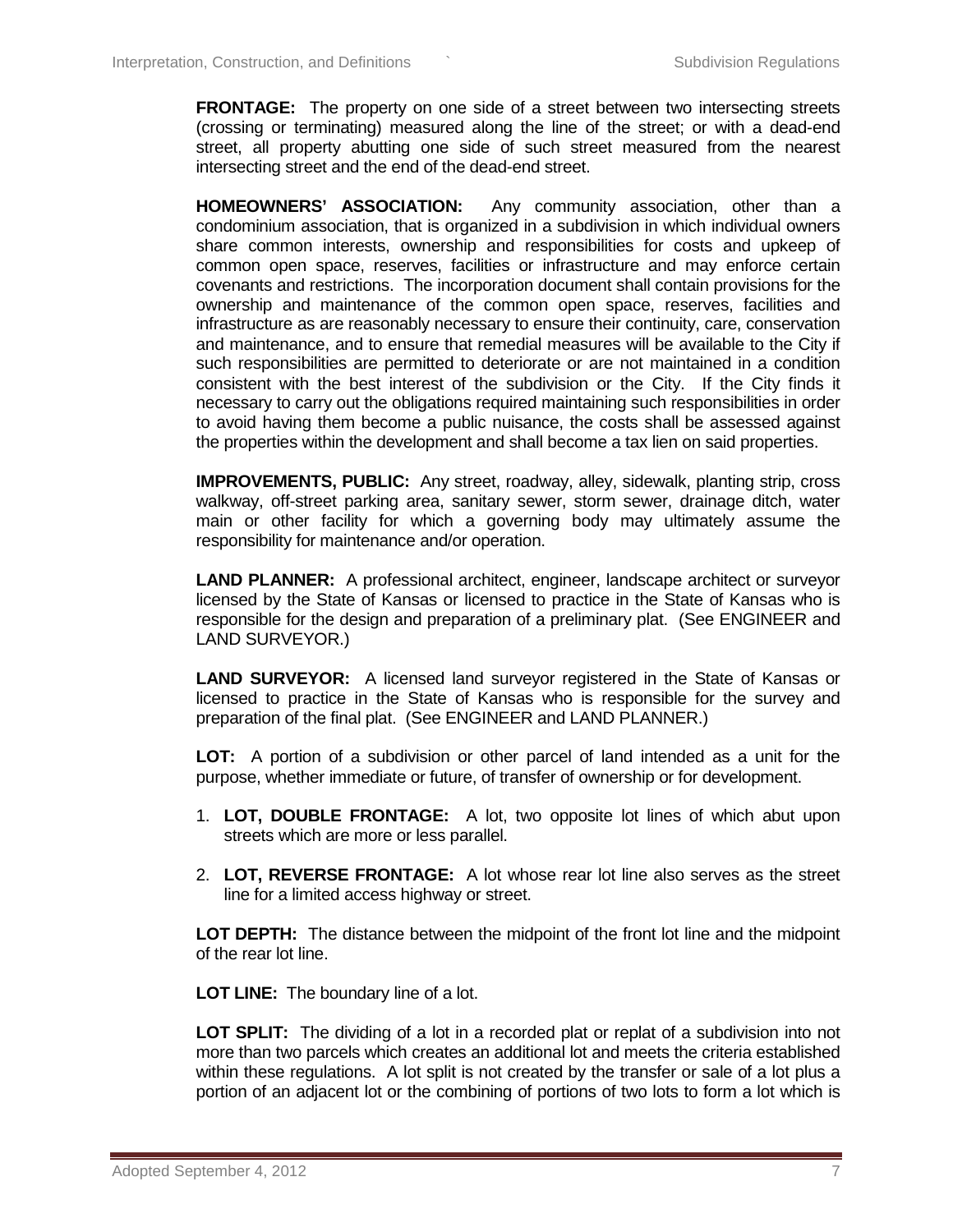equal to or larger than the other platted lots in the block so long as an additional lot is not created (See Chapter 16.09 for Procedure for Approval of Lot Splits).

**LOT WIDTH:** The distance on a horizontal plane between the side lot lines of a lot, measured at right angles to the line establishing the lot depth at the established building setback line.

**MINIMUM PAD ELEVATION:** The lowest ground elevation completely surrounding a structure or the lowest flood proofed opening into a structure. This elevation is expressed in city datum or mean sea level.

**MONUMENT:** A device used to mark and identify the corners in the boundaries of subdivisions, blocks and lots and the points of curves in the street right-of-way. Usually such devices are made of a metallic bar or tube and may or may not be in concrete.

**OWNER:** Any individual, firm, association, partnership, corporation, trust, or any other legal entity having sufficient proprietary interest in the land sought to be subdivided to commence and maintain proceedings to subdivide the same under these regulations.

**PARKING STRIP:** That portion of street right-of-way that is unpaved and which is located between the back of a curb and the street right-of-way line. Such strip provides right-of-way for the installation of public utilities (typically gas and water lines), street signs, street lights, sidewalks, driveways, traffic control devices, fire hydrants, street furniture, street trees and other ancillary uses. The parking strip should not be confused with parking lanes that are often provided for as part of street pavement.

**PEDESTRIAN WAY (CROSSWALK):** A right-of-way across a block or providing access within a block to be used primarily by pedestrians.

**PETITION:** A legal instrument which serves as the basis for initiation of a public improvement project. A petition is frequently used during the platting process to guarantee the construction of certain improvements, e.g., street paving, water and sewer lines, drainage, etc. A petition is valid if its signatures are more than 50% either by area within the benefit district or by ownerships. Petitions are also used to initiate the vacation of streets, alleys, easements, other public reservations and plats. (See Section 16.07.04A for improvement petitions and Section 16.10.04 for vacation petitions.)

**PLAT:** A map or drawing on which the subdivider's plan of the subdivision is presented and which he submits for approval and intends in final form to record.

- 1. **SKETCH PLAN:** A map or plan of a proposed subdivision made prior to the preparation of the preliminary plan to enable the subdivider to save time and expense in reaching tentative general agreements by a discussion of the form and objectives of their regulations.
- 2. **PRELIMINARY PLAT:** A tentative map or plan of a proposed subdivision of land showing the character and general details of the proposed development.
- 3. **FINAL PLAT:** A formal document by drawing and writing representing a subdivision which is prepared in accordance with these regulations to be placed on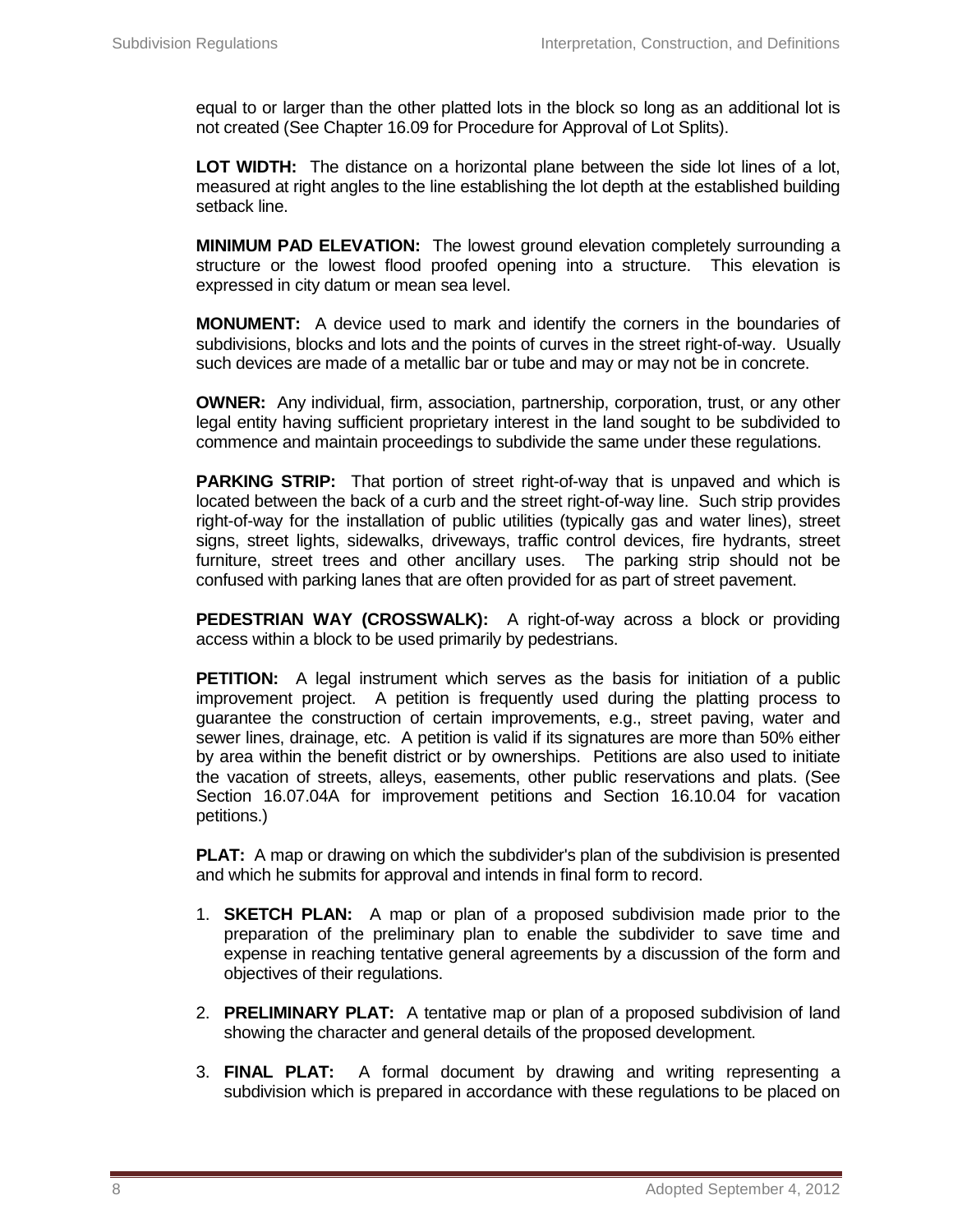record with the County Register of Deeds.

4. **REPLAT:** A new plat or a revision to a subdivision or portion thereof for which a final plat has previously been recorded. The approval of a replat is processed in the same manner as a preliminary and final plat, except when a replat qualifies for approval as a final plat for a small tract.

**RESERVE:** An area of property within a subdivision which is platted for specific uses, e.g., open space, landscaping, entry monuments, recreational facilities, utilities, drainage, floodway, etc. Typically, future ownership and maintenance responsibilities for a reserve are set forth by a restrictive covenant which provides that a homeowners or lot owners association will hold title to the reserve and therefore be responsible for the reserve's maintenance. The restrictive covenant may provide for ownership and maintenance to be tied to the ownership of an adjacent lot. Ownership and maintenance is not assigned to an individual, partnership or corporation except in the case of a reserve platted for possible future sale to a public body for a public facility. (See Section 16.06.03 for Land for Public Facility Sites and Section 16.06.04 for Land for Open Space.)

**RESTRICTIVE COVENANTS:** Contracts entered into between private parties which constitute a restriction on the use of private property within a subdivision for the benefit of property owners and to provide mutual protection against undesirable aspects of development which would tend to impair stability of values. Such restrictions may be set forth in a deed. Restrictions are also placed of record by separate instruments including homeowner association agreements. Restrictive covenants usually run with the land. (See Section 16.02.01.B for Private Agreements.)

**RESUBDIVISION:** The subdivision of a tract of land which has previously been lawfully subdivided and a plat of such prior subdivision duly recorded. Sometimes referred to as a "replat."

**RIGHT-OF-WAY:** The area between boundary lines of a street or other easement.

**ROADWAY:** That portion of a street, alley or highway right-of-way which has been graded, surfaced or otherwise improved for use by vehicular traffic, exclusive of sidewalks, driveways and related uses.

**SCREENING:** See Screening and Landscaping regulations in 17.03.36 of the Zoning Regulations-Article 17)

**SIDEWALK:** That portion of a street or pedestrian way, paved or otherwise surfaced, intended for pedestrian use only. (See PEDESTRIAN WAY [CROSSWALK].)

**STREET:** The entire right-of-way width between the boundary lines of every way which provides for public use for the purpose of vehicular and pedestrian traffic, and the placement of utilities and including the term "road", "highway", "lane", "place", "avenue", "alley" or other similar designation.

1. **ALLEY:** A right-of-way along the side of or in the rear of lots which affords a secondary means of access to and from streets and such lots.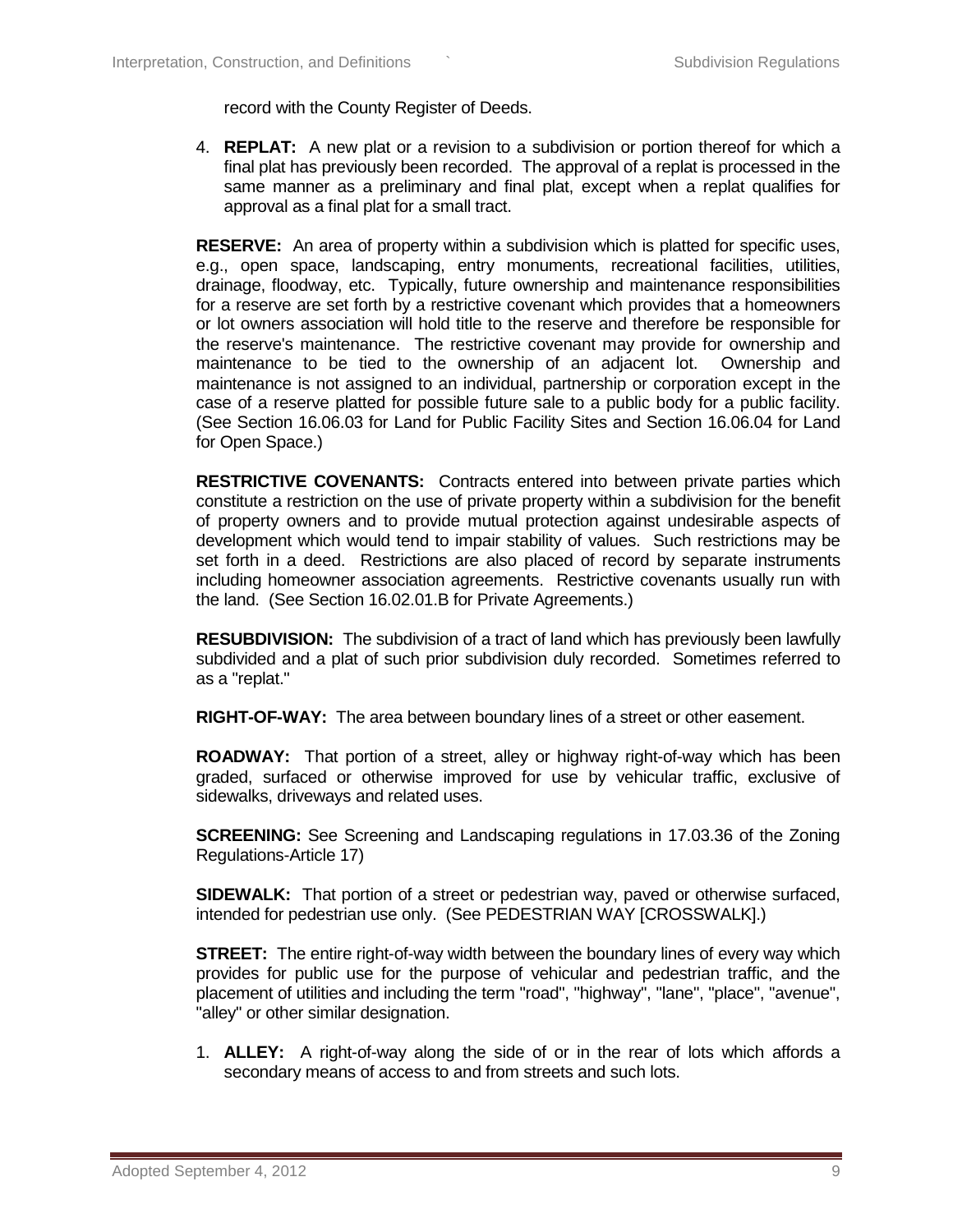- 2. **ARTERIAL:** A street of considerable continuity which is primarily a traffic artery for intercommunication among large areas and which provides access to abutting properties only as a secondary function.
- 3. **COLLECTOR:** A street supplementary to the major street system and a means of intercommunication between this system and smaller areas which is used for both through traffic and for access to abutting properties.
- 4. **CUL-DE-SAC:** A short street with one end open to traffic and being permanently terminated by a vehicular turn-around at the other end.
- 5. **DEAD END:** A Street having only one outlet for traffic.
- 6. **EXPRESSWAY:** Any divided street or highway with no access from abutting property and which has either separate or at-grade access from other public streets and highways. Such streets have a minimum of four traffic lanes.
- 7. **HALF-STREET:** A portion of the right-of-way of a street, usually along the edge of a subdivision where the remaining portion of the street is intended to be provided in another subdivision.
- 8. **LOCAL:** A Street intended primarily for access to abutting properties and of limited continuity within a neighborhood.
- 9. **MARGINAL ACCESS OR FRONTAGE ROAD:** A local street which is parallel with and adjacent to a limited access highway or arterial street and which provides access to abutting properties and protection from fast through traffic on the parallel streets.

**STREET WIDTH:** The shortest distance between lines delineating the right-of-way of a street.

**SUBDIVIDE LAND:** To partition a parcel of land into two or more parcels, tracts, lots or sites for the purpose of transfer of ownership or development, whether immediate or future, when such parcel exists as a unit or contiguous units under a single ownership.

**SUBDIVIDER:** The owner, or any other person, firm or corporation authorized by the owner, undertaking proceedings under the provisions of these regulations to subdivide land.

**SUBDIVIDER'S AGREEMENT:** A contractual agreement signed and notarized by the subdivider and the applicable governing body which is conditioned upon acceptance of the final plat for the dedications thereon with primary concern for the design, installation, inspection and financing or guarantees for public improvements. (See Section 16.07.05.A for Agreement and Guarantees for Installation of Required Improvements.)

**SUBDIVISION:** Either an act of subdividing land as defined in this section or a tract of land subdivided.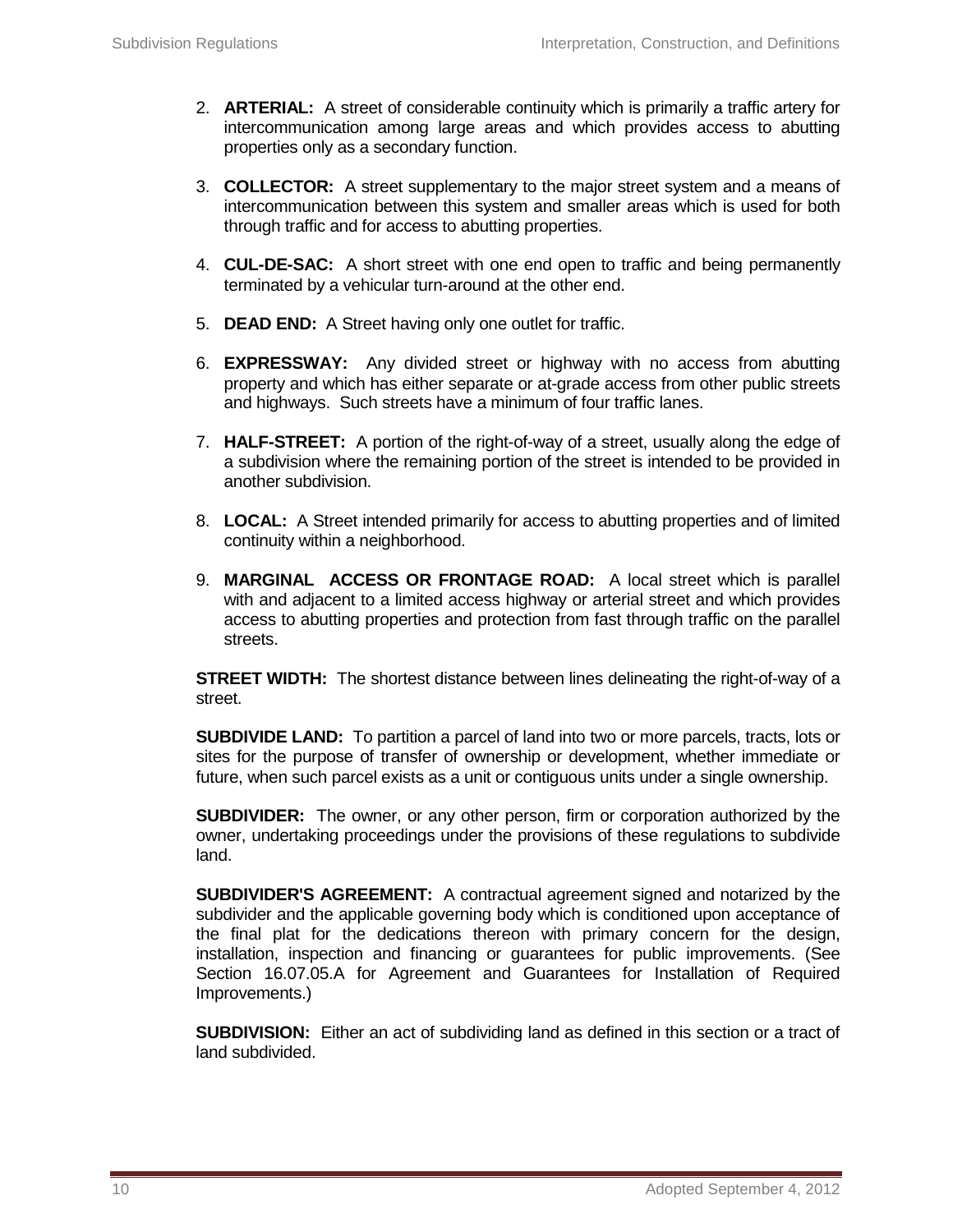**SUBDIVISION ADMINISTRATOR:** The person appointed by the Mayor with the consent of the City Council to administer these regulations. (See Section 16.03.02 for Duties of Subdivision Administrator.)

**TURN-AROUND:** An area at the closed end of a street with a single common ingress and egress within which vehicles may reverse their direction.

**VISION TRIANGLE:** A triangular area at the intersection of streets maintained in such a manner as to provide a safe and open line of vision for drivers of vehicles approaching the intersection as defined by Chapter 11.08 of the Municipal Code of Valley Center, Kansas, except that there shall be no vision triangle requirements in the C-1 Central Business District. (See Section 16.06.12C for Vision Triangle Easement.)

**WATERCOURSE:** A stream of water having a course, current and cross-section.

**WETLAND:** A land area that is saturated by surface water or ground water at frequencies and durations sufficient to support a prevalence of plant life typically adapted for life in saturated soil conditions and as defined in Section 404, Federal Water Pollution Control Act of 1972 as amended, and delineated on maps prepared by the U.S. Fish and Wildlife Service and as field verified by on-site inspection.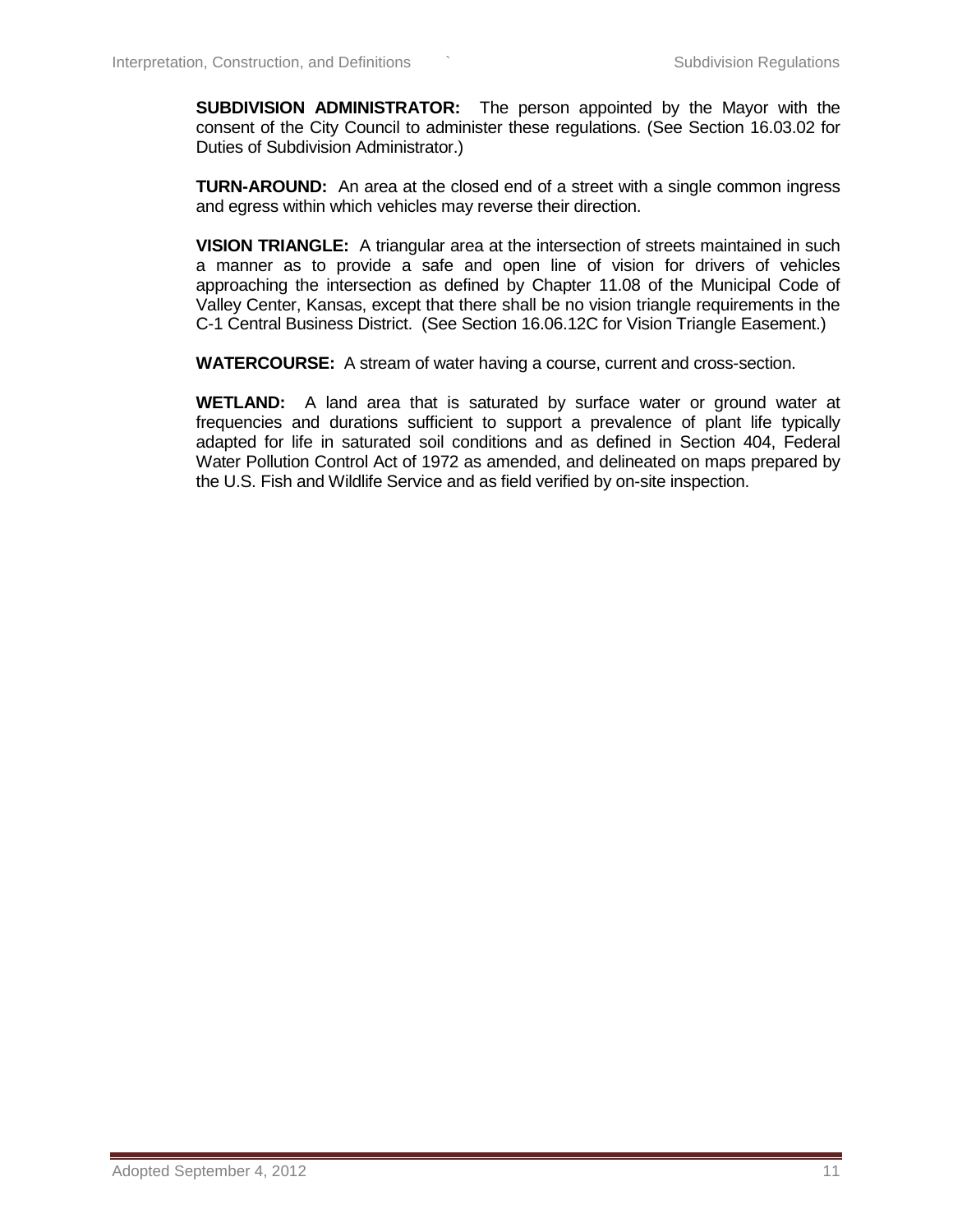## **CHAPTER 16.03 ADMINISTRATION, PERMITS, ENFORCEMENT, VIOLATIONS AND FEES**

- **16.03.01 Division of Administrative Responsibility.** The administration of these regulations is vested in the following governmental branches of the City:
	- A. Subdivision Administrator.
	- B. City Clerk.
	- C. Planning Commission.
	- D. Governing Body. Each of the above named governmental branches shall have the responsibilities hereinafter set forth.
- **16.03.02 Duties of the Subdivision Administrator.** The Subdivision Administrator or designee shall administer the provisions of these regulations and in furtherance of such authority, shall:
	- A. Serve as an assistant to the Planning Commission on:
		- 1. the review of sketch plans, plats and lot splits; and
		- 2. the vacation of plats, right-of-way, easements and other public reservations.
	- B. Inform applicants of procedures required for subdivision approval and vacations, provide application forms and other administrative forms to facilitate the process, and convey to the subdivider the decisions of the Planning Commission.
	- C. Receive and establish files for all sketch plans, preliminary and final plats, replats, final plats for small tracts, lot splits and vacations together with applications therefor.
	- D. After determining the adequacy of the information submitted as suitable for distribution, forward copies of the preliminary plat and final plats for small tracts, when deemed necessary, to other appropriate governmental agencies and public and private utilities providers for their comments and recommendations.
	- E. Review and compile a list of comments on all preliminary plats to determine whether such plats comply with these regulations and similarly review and compile a list on all final plats to determine whether they comply with the preliminary plat, if any, and these regulations.
	- F. Forward preliminary and final plats and lot splits to the Planning Commission for their consideration, together with the list of comments and recommendations.
	- G. Following approval by the Planning Commission and recommendations on vacations forward to the Governing Body all final plats, replats, final plats for small tracts as well as vacations after having checked and assembled all pertinent data and drawings.
	- H. Make such other determinations and decisions as may be required by these regulations.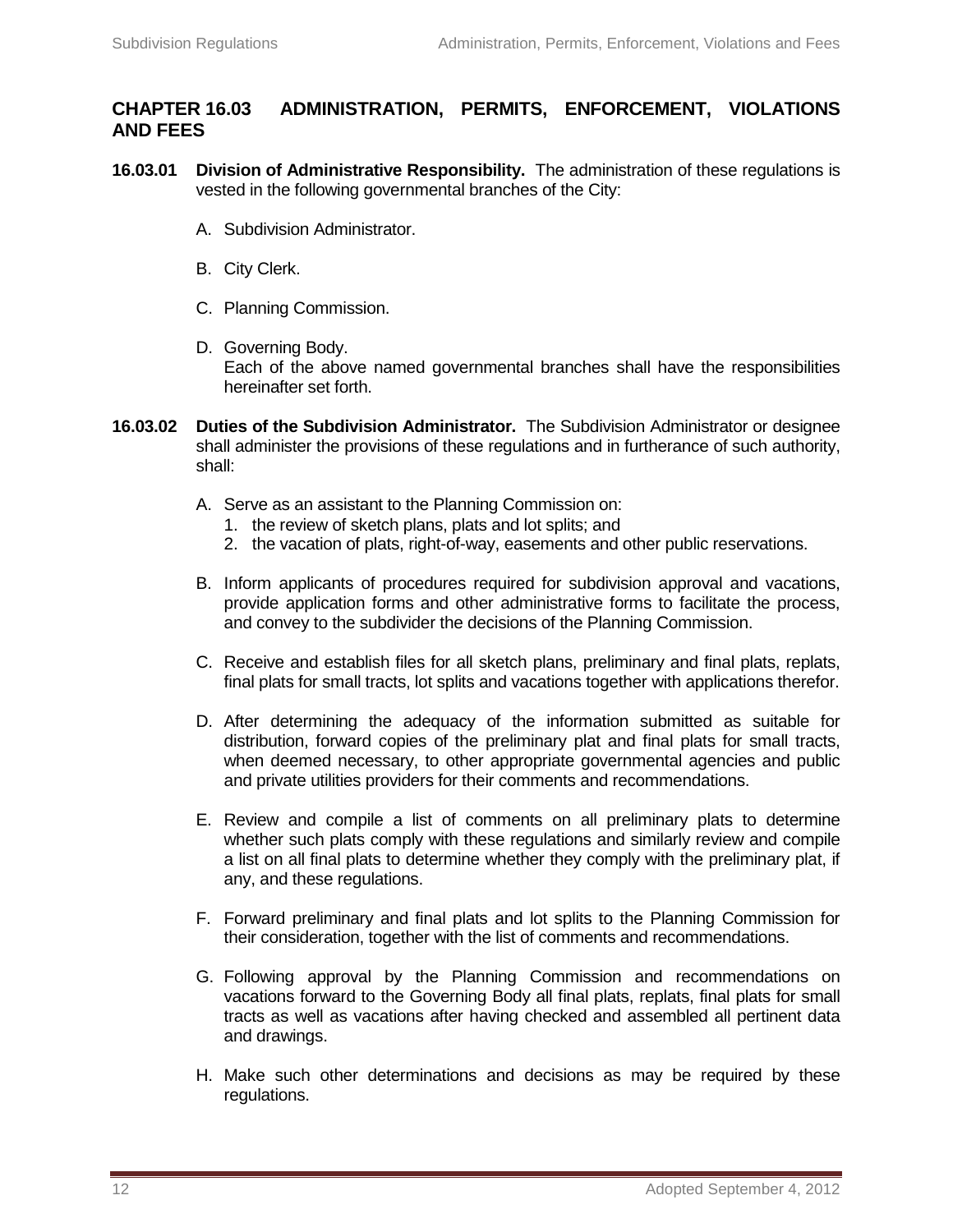#### **16.03.03 Duties of the City Clerk.** The City Clerk shall:

- A. File at least one copy of these model regulations marked by the Clerk as "Official Copy as Incorporated by Ordinance No.1246-12, (i.e., the ordinance approved by the Governing Body) and all sections or portions thereof intended to be omitted clearly marked to show any such omissions or showing the sections, articles, parts or portions that are incorporated and to which shall be appended a copy of the incorporating ordinance. Such copies maintained by the Clerk shall be open to inspection and available to the public at all reasonable business hours.
- B. Distribute at cost to the City, official copies of these regulations similarly marked as described in Section 16.03.03.A to the applicable police department, court, Subdivision Administrator, zoning administrator, building inspector, City Attorney and all administrative departments of the City charged with the enforcement of these regulations.
- C. Process the required fees.
- D. Provide clerical assistance to the Governing Body so as to facilitate and record their actions in the exercise of their duties relating to these regulations.
- **16.03.04 Duties of the Planning Commission.** The Planning Commission shall:
	- A. Review and approve, approve conditionally or disapprove preliminary plats and lot splits.
	- B. Review and approve, approve conditionally or disapprove final plats and transmit the same to the Governing Body for their acceptance of dedications of streets, alleys and other public ways and sites.
	- C. Make recommendations to the Governing Body on vacations of recorded plats, right-of-way, easements and other public reservations.
	- D. Make such other determinations and decisions as may be required of the Commission from time to time by these regulations or applicable sections of the Kansas Statutes Annotated.

#### **16.03.05 Duties of the Governing Body.** The Governing Body shall:

- A. Accept or not accept dedications of streets, alleys and other public ways and sites shown on final plats and, in cases of disapproval or modification, inform the subdivider in writing of the reasons.
- B. Approve or not approve vacations of recorded plats, right-of-way, easements and other public reservations and, in the unincorporated area, to recommend or protest such vacations to be considered by the Board of County Commissioners.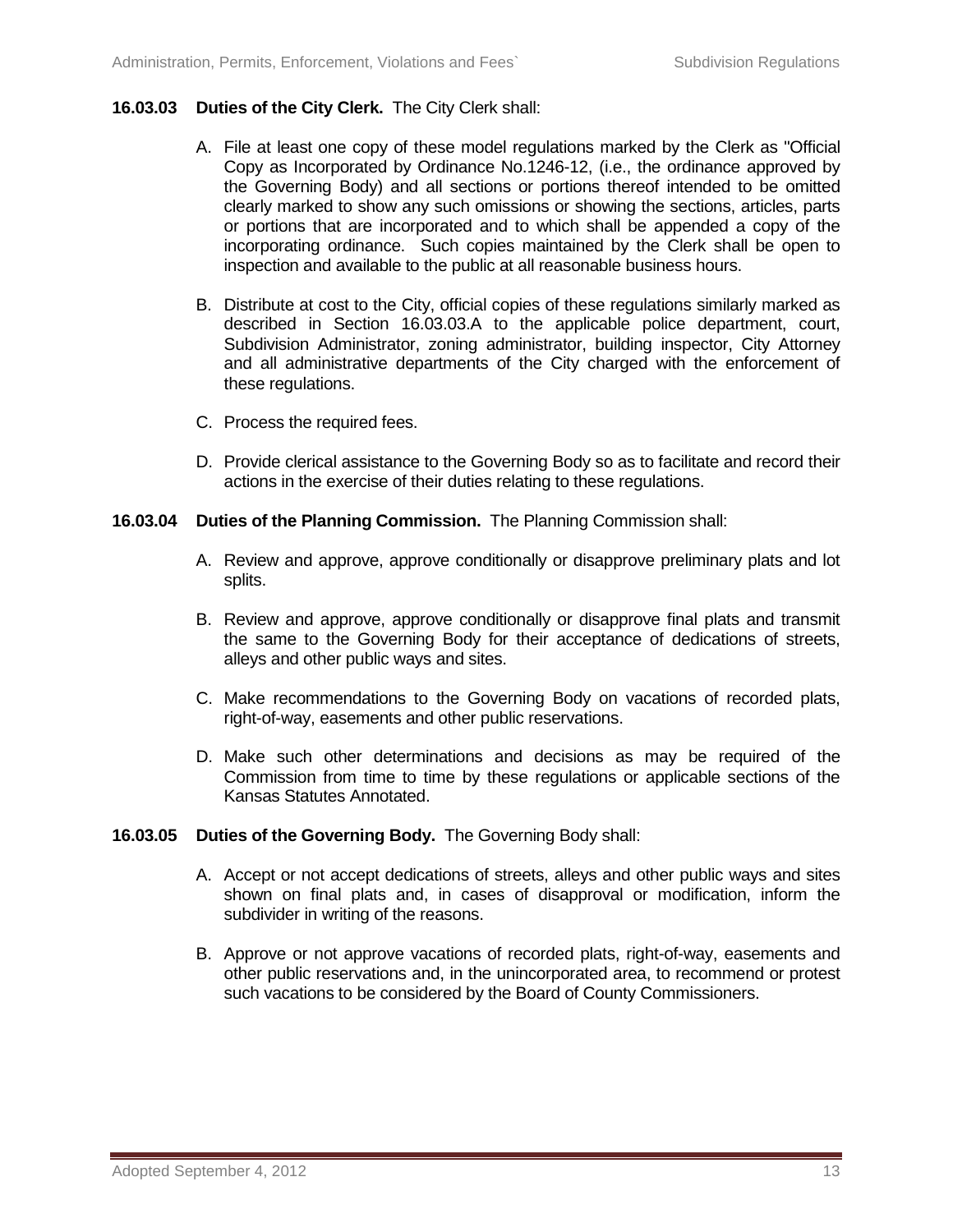- **16.03.06 Building and Zoning Permits** No building or zoning permit or occupancy certificate except those involving repairs, maintenance, continuation of an existing use or occupancy or accessory structures, shall be issued for a principal building or structure or use on any lot, tract or parcel of any subdivision that is subject to the provisions of these regulations until a copy of the recorded plat is available for examination by the applicable official charged with issuing such permits or certificates. Furthermore, no such building or zoning occupancy certificates shall be issued for the use of any building or structure within a subdivision approved for platting, replatting or lot splitting until required utility facilities have been installed and made ready to service the property; roadways providing access to the subject lot or lots have been constructed or are in the course of construction; or guarantees have been provided to ensure the installation of such utilities and roadways. If platting is not required, dedications in lieu of platting may be required to obtain easements and access control and to widen rightof-way as well as to provide necessary public improvements during the process of issuing permits. (See Section 16.02.01.E for Vesting of Development Rights and Section 16.01.06 for exemptions from platting.)
- **16.03.07 Enforcement.** No plat shall be approved which does not comply with the provisions of these regulations or be entitled to record at the County Register of Deeds or have any validity until it shall have been approved in the manner prescribed in these regulations. It shall be the duty of the Subdivision Administrator and the applicable official charged with issuing building and zoning permits and occupancy certificates in conjunction with the City Attorney or their designees to enforce these regulations. The following actions are specifically prohibited:
	- A. The transfer or sale by metes and bounds description of any land subject to the applicability of Section 16.01.05 which is not otherwise exempted by Section 16.01.06.
	- B. Approval of a plat by the Planning Commission which does not comply with the provisions of these regulations.
	- C. The transfer or sales of any lot, tract or parcel of land located in a plat accepted for dedications by the Governing Body which has not been recorded with the Register of Deeds.
	- D. The recording of any plats or replats of land laid out with building lots, roads or streets, alleys, utility or other easements and dedications to the public unless the plat or replat bears the signatures of the Planning Commission and the Governing Body.

## **16.03.08 Violations.**

A. **Penalties.** Pursuant to K.S.A. 12-761, as amended, any violations of these regulations shall be deemed to be a misdemeanor. Any person, firm, association, partnership, or corporation convicted thereof, shall be punished by a fine not to exceed \$500 or by imprisonment for not more than six months for each offense or by both such fine and imprisonment. Each day's violation shall constitute a separate offense.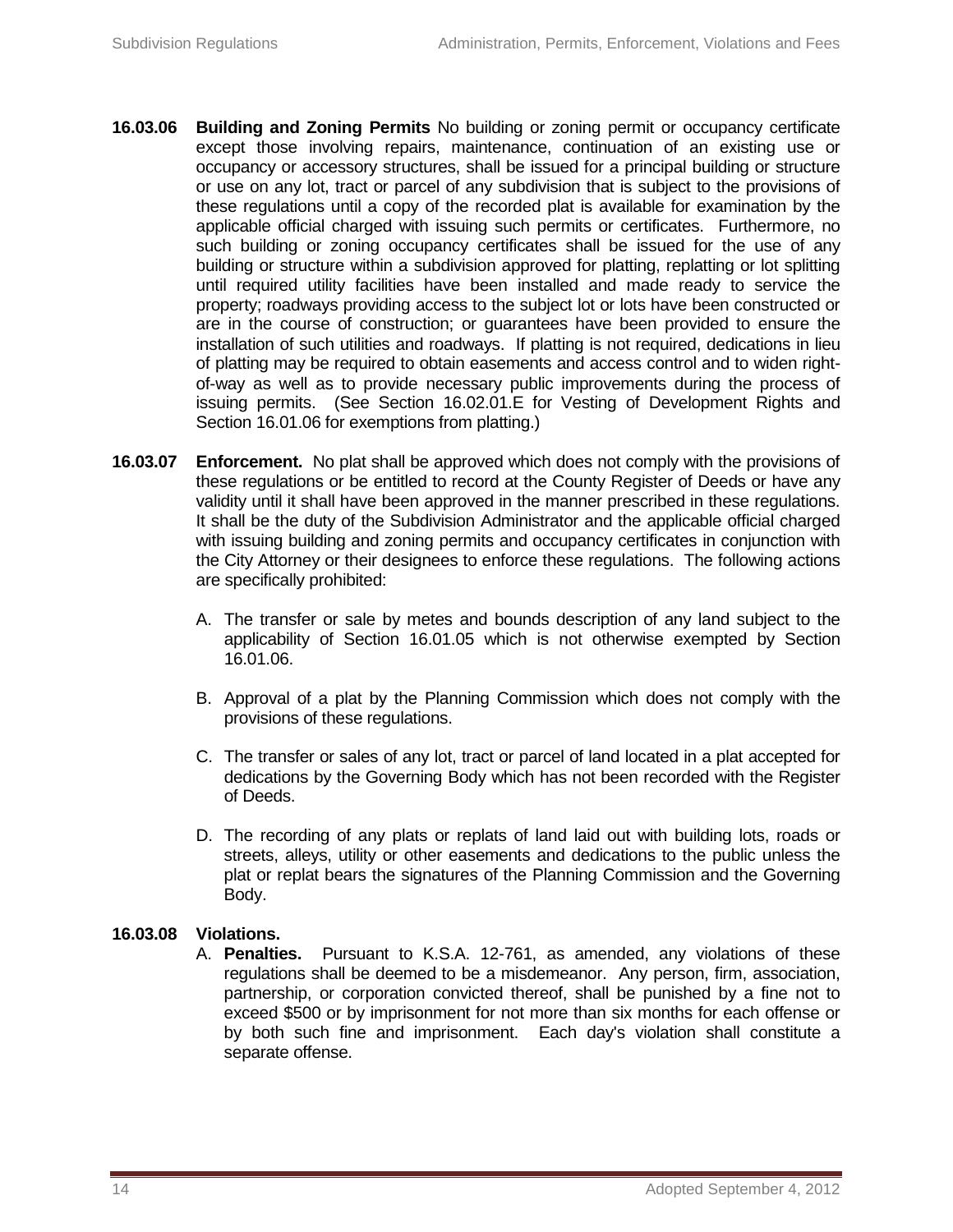- B. **Remedies.** The City shall further have the authority to maintain suits or actions in any court of competent jurisdiction for the purpose of enforcing any provisions of these regulations and to abate nuisances maintained in violation thereof; and in addition to other remedies, the appropriate authorities of the City of Valley Center may institute injunction, mandamus or other appropriate action or proceeding to prevent such unlawful erection, construction, reconstruction, alteration, conversion, maintenance or use, or to correct or abate such violation, or to prevent the occupancy of such buildings, structures or land.
- C. **Flood Plain Violations.** Any person, company, corporation, institution, municipality or agency of the state that violates any provision of the flood plain provisions of these regulations shall be subject to the penalties and remedies as provided in Sections 16.03.08.A and B above. Such remedies may also be instituted by the Attorney General and the Chief Engineer of the Division of Water Resources of the Kansas State Board of Agriculture.
- **16.03.09 Fees.** For purposes of wholly or partially defraying the costs of the administrative and enforcement provisions described in these regulations, including the cost of engineering and inspection services and recording legal documents, the applicant upon filing an application for a preliminary or final plat, plat for small tracts, lot split or vacation, shall pay the Clerk a fee according to the fee schedule approved by the Governing Body. No part of such fee shall thereafter be refunded.
- **16.03.10 Reports.** The Subdivision Administrator shall periodically report verbally or in writing to the Governing Body and the Planning Commission a summary of all subdivisions and the number of lots recorded on final plats during the preceding period, giving details of any permitted variations, as well as the current status of all applications in process for sketch plans, preliminary and final plats, lot splits and vacations. Such a report shall include comments on any problems encountered in the administration or enforcement of these regulations which may especially be of use at the annual review established by Section 16.12.02.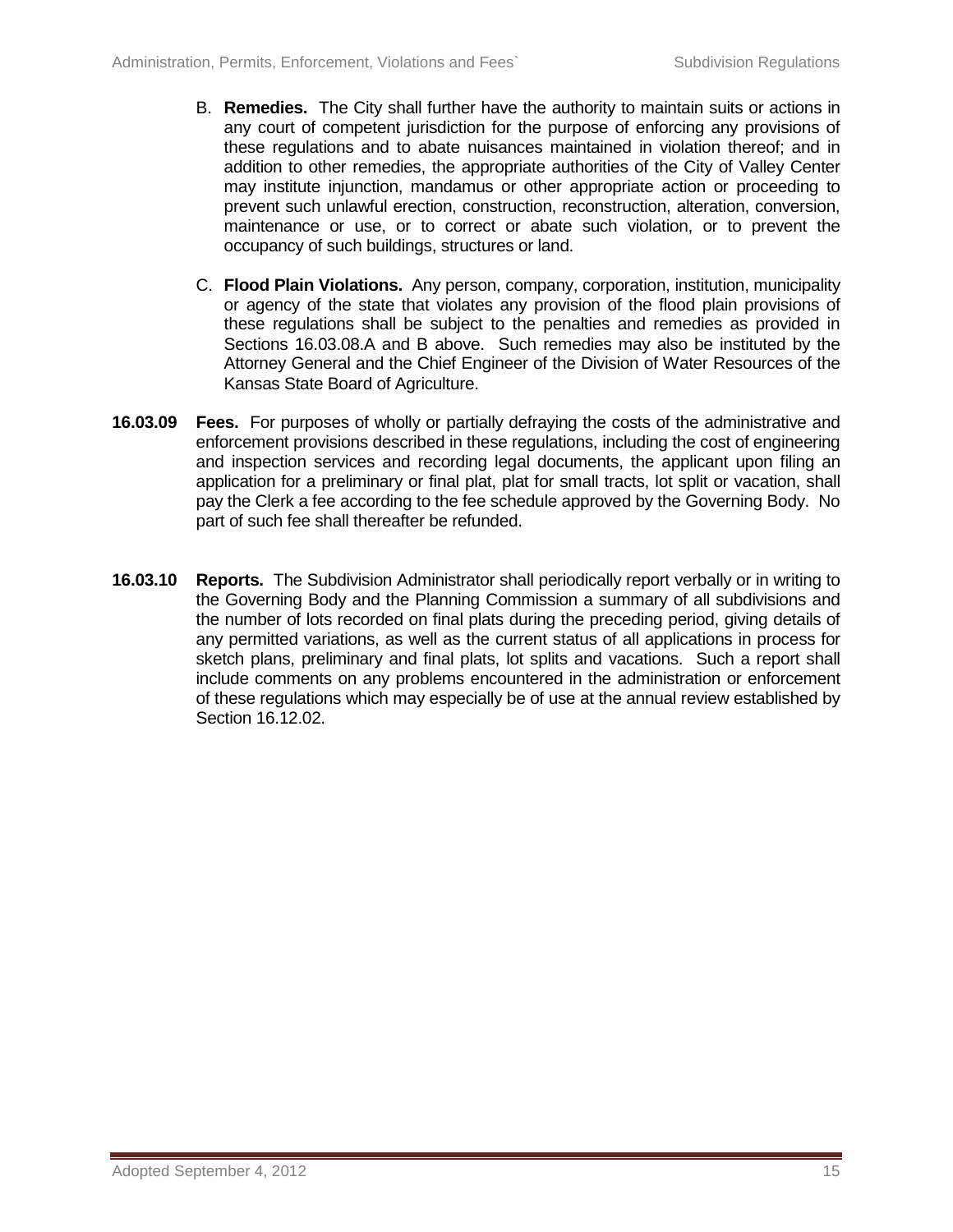# **CHAPTER 16.04 PROCEDURE FOR APPROVAL OF PRELIMINARY & FINAL PLATS**

- **16.04.01 Submittal of Sketch Plan.** The subdivider may, if deemed desirable, submit a sketch plan in order to receive the pre-plat comments of the Subdivision Administrator and/or the Planning Commission which may prove helpful in designing the preliminary plat. Three copies of the sketch plan should be submitted to the Subdivision Administrator in a simple format sufficient to convey the location of proposed streets and utilities, the general layout of lots, and to note any particular design situations which could benefit from an early discussion of the problems. One copy of the sketch plan shall be returned to the subdivider with notations marked as to the comments resulting from such a review process. No fee shall be charged for the sketch plan review.
- **16.04.02 Filing of Preliminary Plat.** An application shall be filed with the Subdivision Administrator at least 30 days prior to the next regular meeting of the Planning Commission and such number of copies of the preliminary plat as may be determined necessary by the Administrator for proper review by affected and interested governmental and public and private organizations plus a computer disk in AutoCAD that is compatible with ESRI GIS or comparable software of the plat information and any accompanying drawings including the drainage plan. Such plat shall not be accepted for filing until the fee as provided for in Section 16.03.09 has been paid by the subdivider to the Clerk. The preliminary plat shall contain the information as set out in Section 16.05.01 of these regulations. (See Section 16.02.03 for definition of a REPLAT under the heading of PLAT.)
- **16.04.03 Distribution and Review of Preliminary Plat.** After the filing of the preliminary plat, the Subdivision Administrator shall distribute copies to affected and interested governmental and public and private organizations as appropriate. Organizations receiving copies shall have 15 days to review the preliminary plat and to make their comments and recommendations to the Planning Commission. A lack of response in 15 days shall, at the discretion of the Planning Commission, signify approval, unless during this period a written request for an extension of one time only not to exceed 15 days is submitted to the Planning Commission.
- **16.04.04 Action by the Planning Commission on Preliminary Plat.** The Planning Commission shall review the preliminary plat and consider the comments and recommendations of the Community Development Director that reviewed the preliminary plat. If deemed desirable, the Commission may mail notices or copies of agendas to interested parties and conduct a public hearing for the purpose of receiving information supporting or opposing the preliminary plat.
	- A. The Planning Commission shall determine whether the preliminary plat generally meets the design standards and requirements of these regulations, the Comprehensive Plan, the applicable zoning regulations and other applicable provisions of the ordinances of the City.
	- B. If satisfied, the Planning Commission shall approve the preliminary plat with or without conditions and so notify the subdivider in writing.
	- C. If the Planning Commission determines that the preliminary plat does not satisfy the foregoing conditions, it may suggest modifications so as to satisfy such conditions and in such event: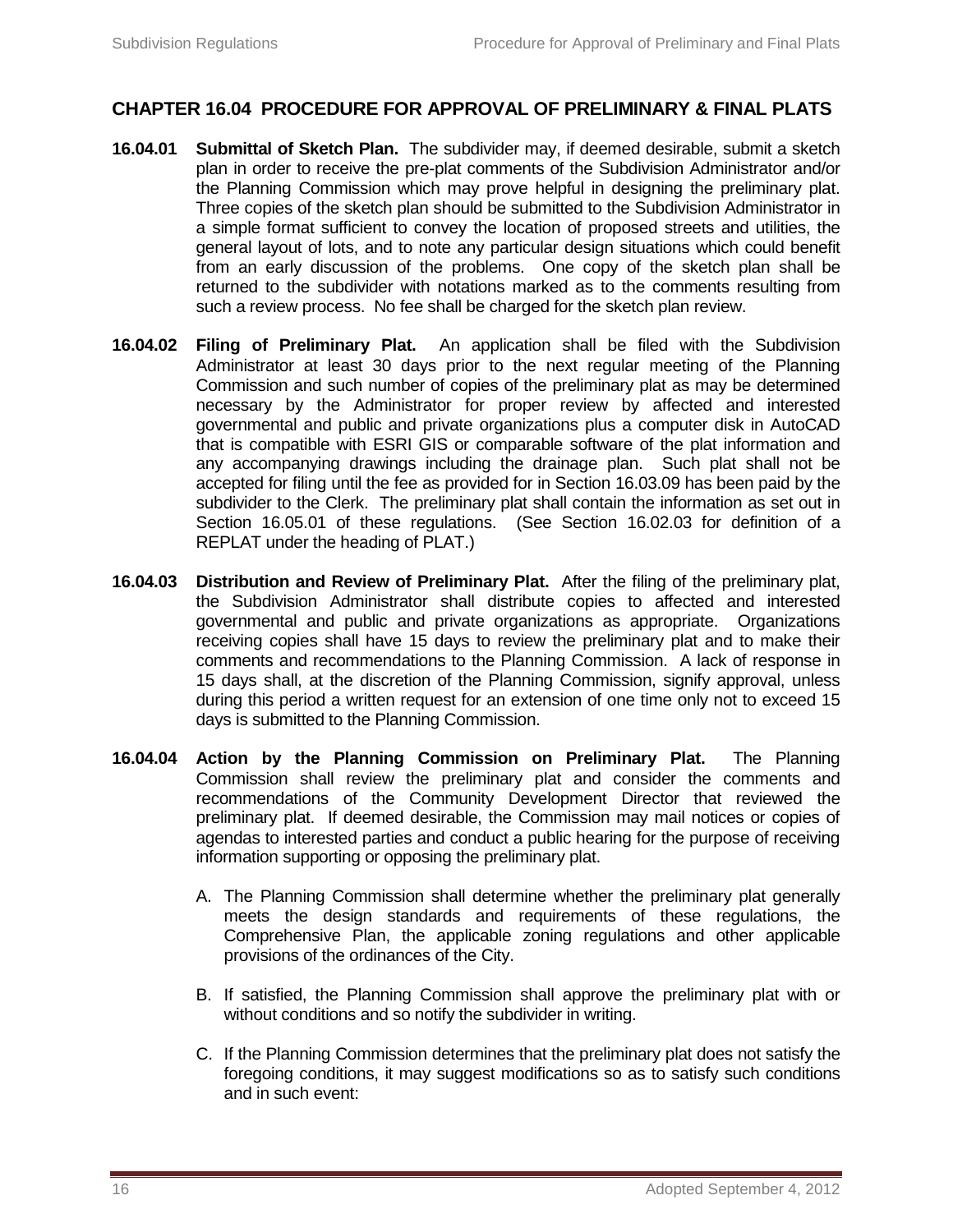- 1. The subdivider may amend the preliminary plat so as to incorporate such modifications and resubmit the plat to the Commission, which shall then grant its approval if such amendments satisfactorily incorporate the suggested modifications; or
- 2. The subdivider may reject the suggested modifications or, within the time allowed for Commission action, may refrain from taking any action thereon. In either event, the preliminary plat shall be deemed to have been disapproved and the Commission shall thereupon furnish the subdivider with a written statement setting forth the reasons for disapproval of the preliminary plat.
- D. If the Planning Commission determines that the preliminary plat does not satisfy the conditions of these regulations and that modifications would be too extensive or impractical, it shall disapprove the preliminary plat and immediately notify the subdivider in writing of its action, all within 60 days.
- **16.04.05 Failure of Planning Commission to Act on Preliminary Plat.** If the Planning Commission fails to approve or disapprove a preliminary plat within 60 days after the date such plat is filed with the Subdivision Administrator or from the date the subdivider has filed the last item of required data, whichever date is later, then such preliminary plat shall be deemed to have been approved, unless the subdivider shall have consented in writing to extend or waive such time limitation.

#### **16.04.06 Effect of Approval of Preliminary Plat.**

- A. Approval of the preliminary plat shall not constitute approval of the subdivision by the Planning Commission, but shall signify in general the acceptability of the proposed subdivision.
- B. Such approval shall be considered permission to submit the final plat accompanied by the information required by Section 16.05.02.R.
- C. Such approval shall be effective for no more than 12 months from the date approval was granted, unless, upon application from the subdivider, the Planning Commission grants an extension of time beyond such period. If a final plat for the entire subdivision or a unit thereof has not been filed with the Subdivision Administrator within such period, or any extensions granted thereto, the preliminary plat must be resubmitted to the Commission as if such plat had never been approved, except that no additional fee shall be charged for such resubmitted if there are no substantive changes from the previous preliminary plat approval.
- **16.04.07 Filing of Final Plat.** An application for final plat approval, together with a sufficient number of copies as determined by the Subdivision Administrator for proper review plus a computer disk in AutoCAD that is compatible with ESRI GIS or comparable software of the plat information and any accompanying drawings including the drainage plan shall be filed with the Administrator at least 20 days prior to the next regular meeting of the Planning Commission and within 12 months after the date that the preliminary plat has been approved. The Administrator shall transmit the final plat to the Commission and to other affected and interested governmental and public and private organizations as desirable for any further recommendations. The final plat shall contain the information as set out in Section 16.05.02 of these regulations. (See Section 16.02.03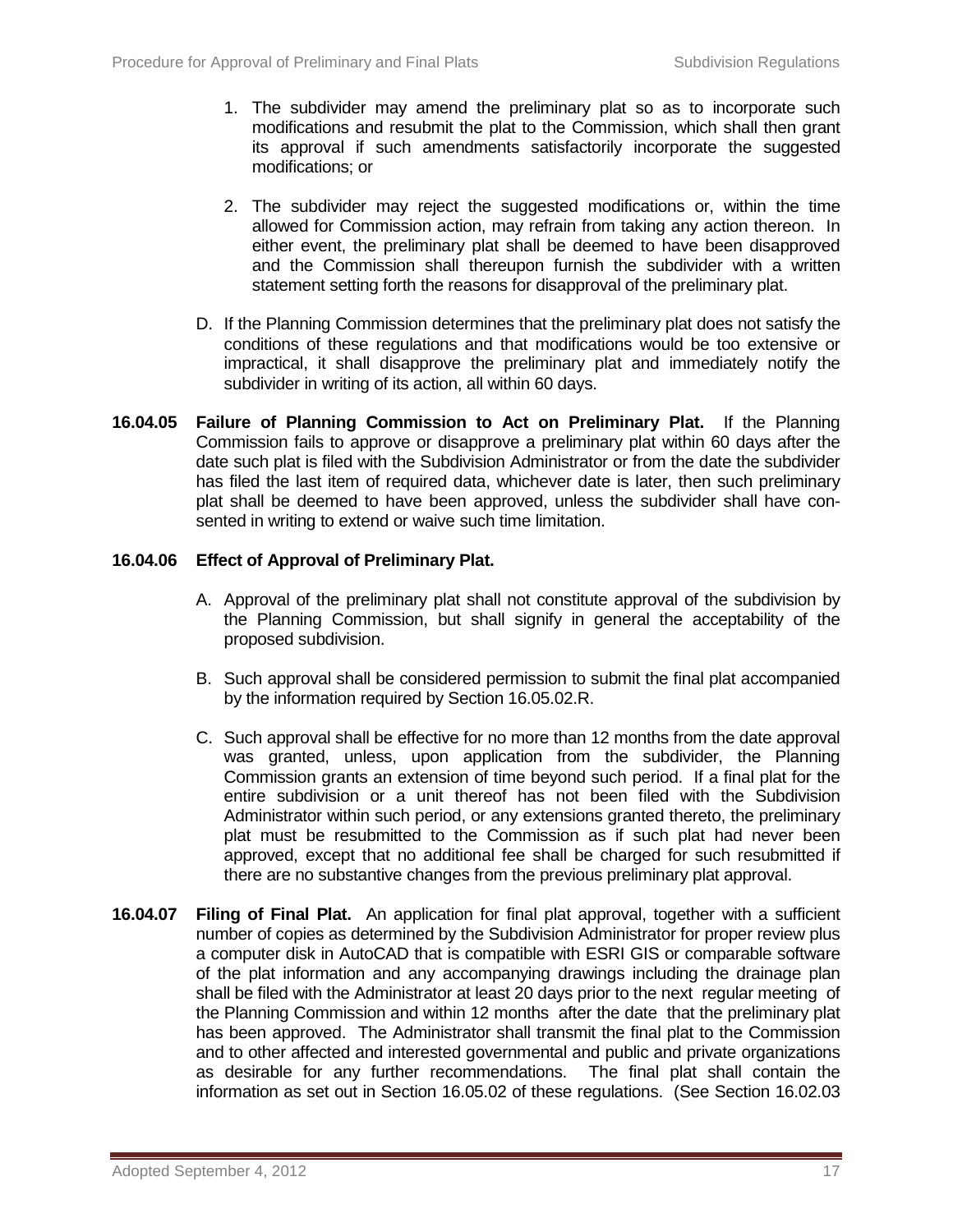for definition of a REPLAT under the heading of PLAT.)

- **16.04.08 Planning Commission Action on the Final Plat.** The Planning Commission shall, within 60 days after the first meeting of the Commission following the date that the plat with all required data is filed with the Subdivision Administrator, review and approve the final plat by a majority vote of the members' present and voting if:
	- A. It is substantially the same as the approved preliminary plat, or
	- B. There has been compliance with all conditions which may have been attached to the approval of the preliminary plat, or
	- C. It complies with all of the provisions contained in these regulations and of other applicable regulations or laws.
- **16.04.09 Failure of Planning Commission to Act on Final Plat.** If the Planning Commission fails to approve or disapprove the final plat within the 60 days designated by state law for its consideration as stated in Section 16.04.08, it shall be deemed to have been approved and a certificate shall be issued by the Secretary upon demand, unless the subdivider shall have consented in writing to extend or waive such time limitation. (See K.S.A. 12-752[b].)
- **16.04.10 Submittal to Governing Body of Final Plat.** Before a final plat is recorded, it shall be submitted to the Governing Body for its acceptance of dedications for street right-ofway and other public ways, drainage and utility easements, and any land dedicated for public use and accompanied by guarantees for the installation of required improvements according to Section 16.07.05.
- **16.04.11 Governing Body Action on Final Plat.** The Governing Body shall either accept or not accept the dedication of any land for public purposes by a majority vote within 30 days after the first meeting of the Governing Body following the date of the submission of the plat to the Clerk. The Governing Body may defer action for an additional 30 days for the purpose of allowing for modifications to comply with the requirements established by the Governing Body. If the Governing Body defers action on the plat or declines to accept the dedications thereto, it shall advise the Planning Commission and the subdivider in writing of the reasons therefor. Acceptance of the dedications on the plat shall be shown over the signature of the Mayor and attested to by the Clerk.
- **16.04.12 Acceptance of Dedications by County.** All final plats outside the City shall also be submitted by the subdivider to the appropriate County official for presentation to the Board of County Commissioners for their acceptance of dedications for street right-ofway and other public ways, drainage and utility easements, and any land dedicated for public use and accompanied by guarantees for the installation of required improvements according to Section 16.07.05.
- **16.04.13 Recording of Final Plat.** The final plat with all required signatures and in the exact form as accepted by the Governing Body shall be recorded by the subdivider with the County Register of Deeds. The subdivider shall pay the recording fee and any outstanding real estate taxes and special assessments. Approval of the final plat by the Planning Commission and acceptance by the Governing Body shall be null and void if (1) the plat is not acceptable for recording in the office of the Register of Deeds; or (2) is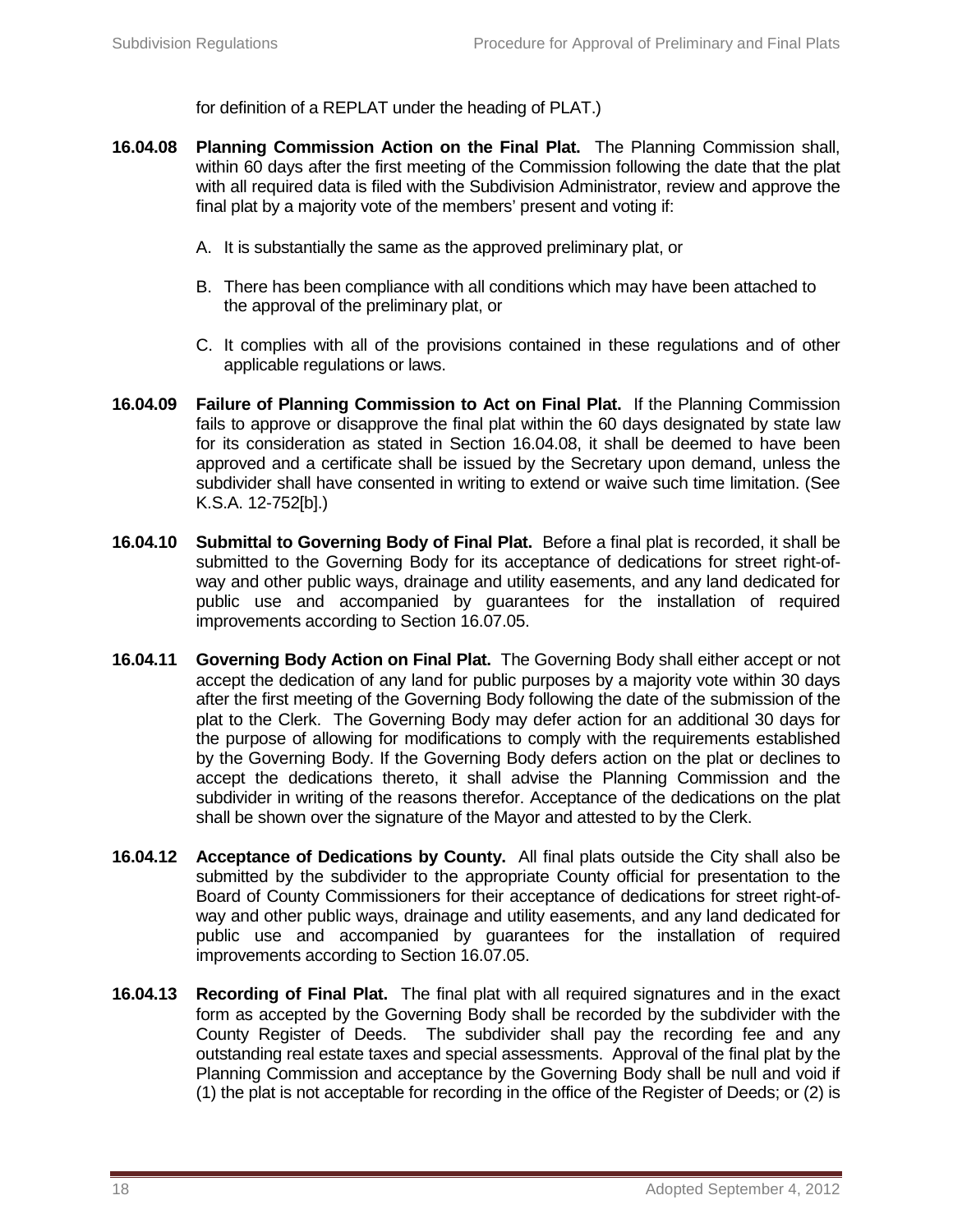not recorded within 60 days after final acceptance by the Governing Body; or (3) is not recorded within 15 days after final acceptance by the applicable County Governing Body under the preconstruction procedures of Section 16.07.05C. The subdivider shall submit to the Subdivision Administrator such number of copies of the recorded plat as is necessary for record keeping purposes of the City and other affected governmental agencies plus a computer disk of the plat information and any final drawings accompanying the plat in AutoCAD that is compatible with ESRI GIS or compatible software. (See Section 16.05.02.R.1 for title report and Section 16.10.01.C for Vacation of Unrecorded Plat.)

- **16.04.14 Unit Developments.** The foregoing provisions of these regulations to the contrary notwithstanding, an approved preliminary plat may be submitted for final approval in separate geographic units rather than as a whole, provided the following conditions are met:
	- A. Each unit of a plat of subdivision shall contain an area of sufficient size based on physical conditions and ability to install improvements economically.
	- B. The approval of the Planning Commission as to the feasibility of such development, in separate units, including the feasibility of the proposed sequence of development, shall be secured.
	- C. A final plat of at least one unit shall be filed within 12 months from the date of approval of the preliminary plat, and final plats of all such units shall be filed within five years from the date that the preliminary plat was approved. The Planning Commission on application of the subdivider, may, from time to time, grant extensions of time within which to submit such final plats, provided that each such extension shall be for no more than one year.
	- D. All steps required for the approval of final plats, including the recording thereof, shall be adhered to with respect to each unit so submitted.
	- E. A replat of all or a portion of a recorded final plat may be submitted at any time.

## **16.04.15 Approval of Plats for Small Tracts.**

- A. **Authorization.** Any other provision of these regulations to the contrary notwithstanding, if a proposed plat of subdivision or re-subdivision complies with the requirements of Section 16.04.15.B, then the Planning Commission may approve a final plat of such subdivision or re-subdivision when neither a sketch plan nor a preliminary plat has been filed by the subdivider and a preliminary plat has not been approved by the Planning Commission.
- B. **Requirements.** In order to qualify for approval in the manner provided in Section 16.04.15.A, a proposed plat of subdivision shall comply with the following requirements:
	- 1. The proposed plat of subdivision shall include not more than five acres if a residential plat, nor more than five acres for any other type of plat, unless approved for a larger acreage by the Planning Commission.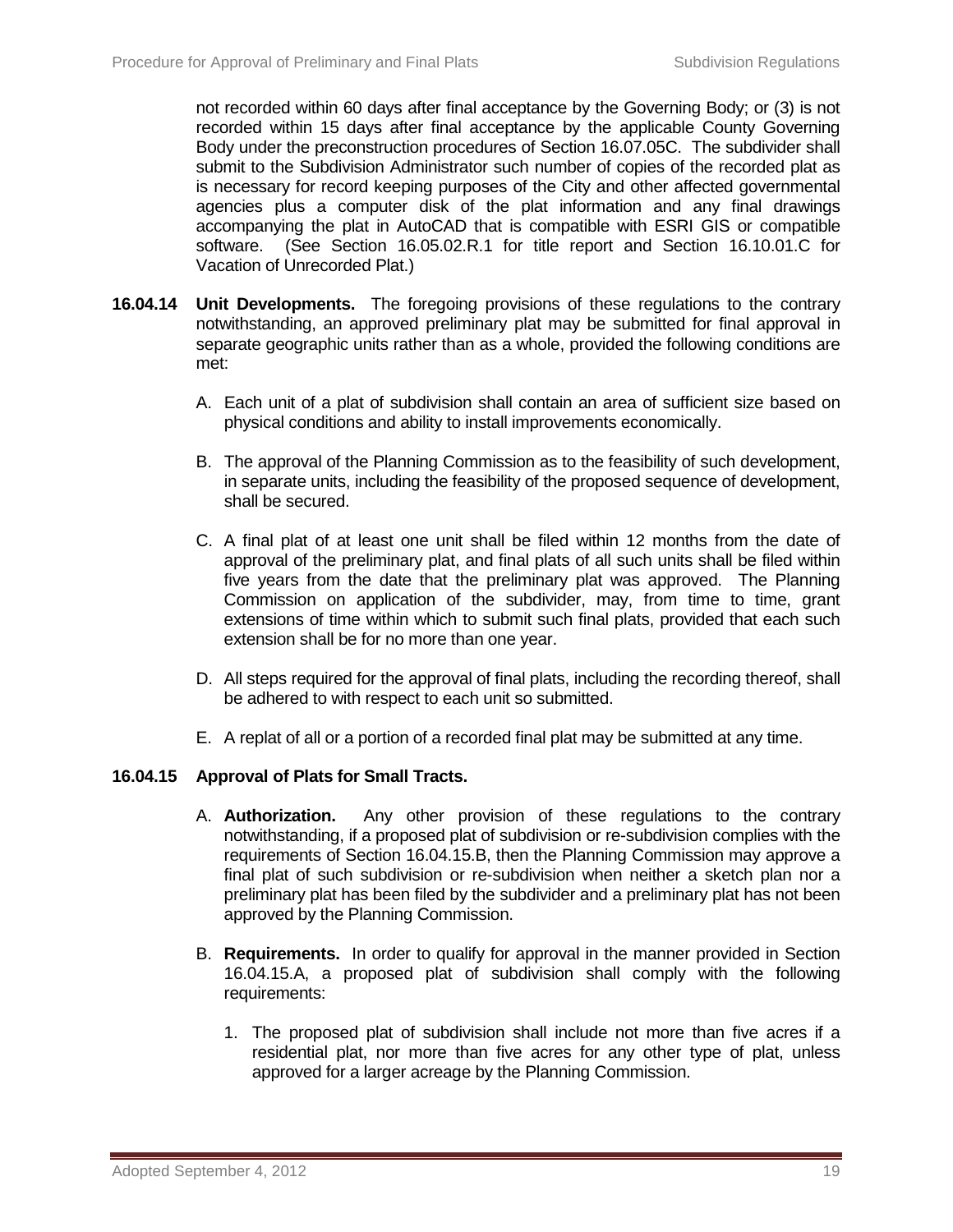- 2. The proposed plat of subdivision shall create not more than five lots, tracts or parcels of land, unless approved for a larger number by the Planning Commission.
- 3. No public street or easement of access, e.g., a utility or drainage easement, is sought to be dedicated or is contemplated or projected through (as opposed to adjacent to) the lot, tract or parcel proposed to be subdivided or re-subdivided.
- 4. The proposed plat of subdivision shall be in the form required by Section 16.05.02 and shall contain all the data, information and certificates required on final plats as well as the supplemental information.
- 5. Submission of the fees as required by Section 16.03.09.

## C. **Procedures.**

- 1. Final plats filed for approval pursuant to Section 16.04.15 shall be filed with the Subdivision Administrator who may submit such plat for review and recommendations to affected and interested governmental agencies and public and private utility providers as deemed desirable. The Administrator may require the subdivider to submit topographic information whenever the property proposed to be subdivided or re-subdivided is traversed by or is adjacent to a known watercourse, including intermittent streams or is subject to flooding as defined in Section 16.06.05.
- 2. The approval of final plats by the Planning Commission pursuant to Section 16.04.15 shall be subject to the same procedural provisions of a final plat, except insofar as the said sections require prior approval of, or compliance with, an approved preliminary plat.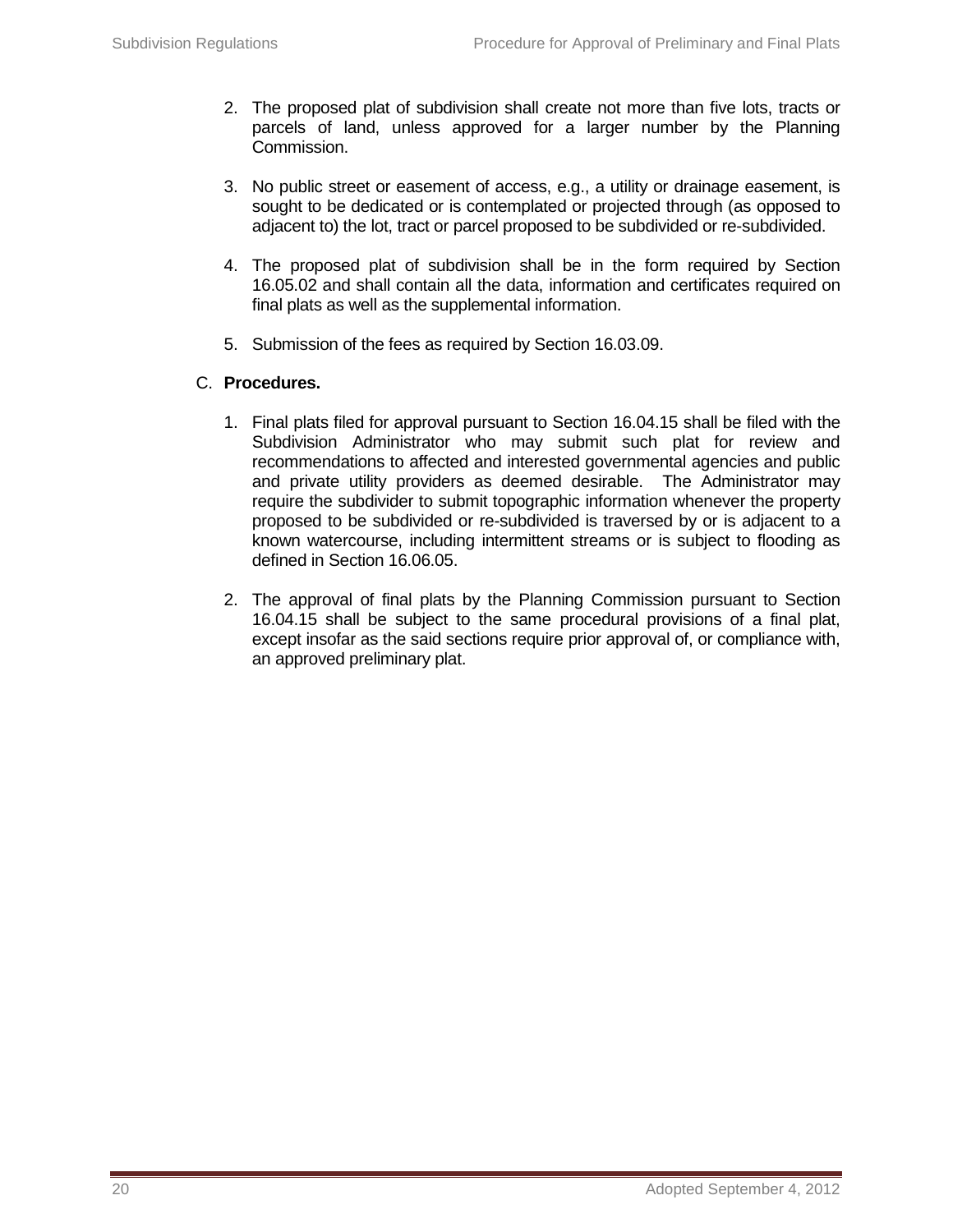## **CHAPTER 16.05 CONTENTS OF PRELIMINARY AND FINAL PLATS**

- **16.05.01 Contents of Preliminary Plat.** The preliminary plat shall be drawn at a scale of not less than one inch equals 100 feet, unless the Subdivision Administrator determines that a variation in scale is needed for proper exhibit of the subdivision.
	- A. **General Information.** The following general information shall be shown on the preliminary plat:
		- 1. Proposed name of the subdivision not duplicating or resembling the name of any plat heretofore recorded within the area of jurisdiction of these regulations. The use of the word "Addition" should be used for a plat which has just been or is in the process of being annexed and not for the subdivision of land already in the City.
		- 2. Date of preparation, north point and scale of drawing.
		- 3. An identification clearly stating that the drawing is a preliminary plat.
		- 4. Location of the subdivision by quarter-section, section, township and range and by measured distances to a section corner to further define the location and boundary of the tract.
		- 5. Names of adjacent subdivisions or, in the case of unplatted land, the name of the owner or owners of adjacent property.
		- 6. The name and address of the landowner, the subdivider and the name and seal of the land planner who prepared the plat and surveyor who did the topographic survey.
	- B. **Existing Conditions.** The following existing conditions shall be shown on the preliminary plat:
		- 1. The location, right-of-way, width and names of all existing public or private streets within or adjacent to the tract, together with easements, railroad right-ofway and other important features such as section lines and corners, city and township boundary lines and monuments.
		- 2. The horizontal location within the subdivision and the adjoining streets and property of existing sanitary and storm water sewers including flow lines, water mains, culverts, catch basins, manholes, fire hydrants, underground wiring, pipe lines and gas lines proposed to serve the subdivision.
		- 3. Contour lines or spot elevations based on Mean Sea Level (MSL) or other datum approved by the Planning Commission having the following intervals:
			- a. Two-foot contour intervals for ground slopes less than 10%.
			- b. Five-foot contour intervals for ground slopes exceeding 10%.
			- c. Spot elevations where the ground is too flat for contours.

The date of the topographic survey shall be shown including the location, elevation and description of the bench mark controlling the vertical survey.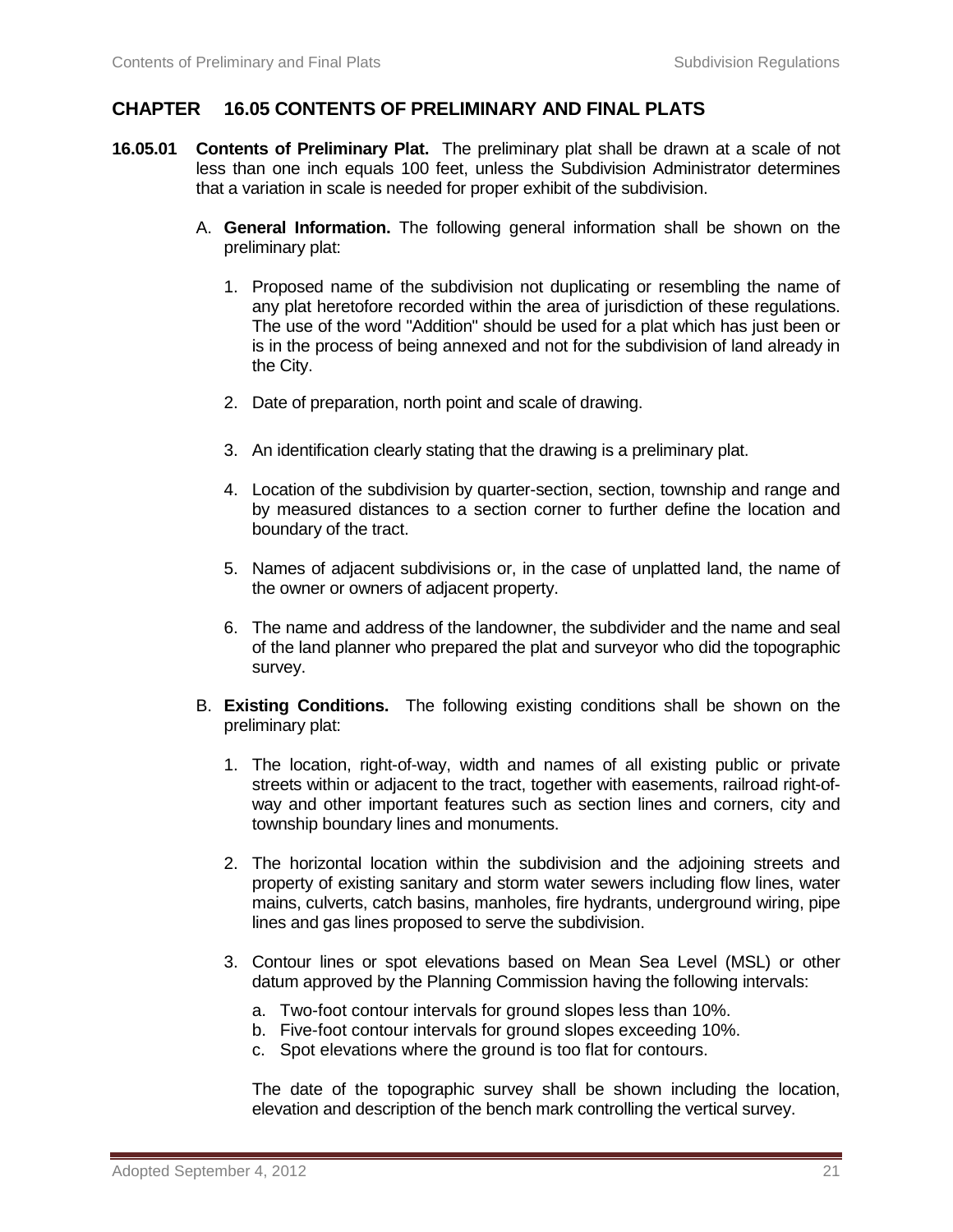- 4. Locations of existing monuments or survey markers used in preparation of the survey.
- 5. The location and direction of all watercourses and areas subject to flooding as determined by Section 16.06.05.
- 6. Significant natural features including, but not limited to rock outcroppings, wetlands, lakes, marshes and wooded areas.
- 7. Existing use of the property including the location of all existing structures showing those that will be removed and those that will remain on the property after the final plat is recorded.
- 8. Boundary line of proposed subdivision clearly indicated and total acreage therein.
- 9. Zoning district classifications on and adjacent to the tract, if any.
- C. **Proposed Subdivision Plat.** The following information with respect to the manner in which the tract is to be subdivided and developed shall be included on the preliminary plat:
	- 1. Streets showing the location, right-of-way, width, names and approximate grades thereof. The preliminary plat shall show the relationship of all streets to any projected streets shown or to any related Comprehensive Plan proposal or, if none proposed, then as determined by the Planning Commission.
	- 2. Street names which do not duplicate any heretofore used in the City or its environs, unless the street is an extension of or in line with an already named street, in which event that name shall be used. Appropriate prefixes and suffixes which provide relative direction and type of street should accompany such names. Street names shall be subject to the approval of the Planning Commission and follow the applicable City's or County's Street Naming and Property Numbering Policy, if adopted. Property numbers are assigned by the City or County depending upon the agreed upon jurisdictional policy.
	- 3. Easements showing width and purpose such as for utilities, drainage, screening, open space, pedestrian ways and alleys.
	- 4. Location and type of utilities to be installed including provisions for storm water drainage.
	- 5. Lots showing approximate dimensions, minimum lot sizes and proposed lot numbers and block letters or numbers.
	- 6. Sites, if any, to be allocated for development with other than single-family dwellings or to be dedicated or reserved for park, recreation area, open space or other public or private purposes. (See Section 16.02.03 for definition of RESERVE.)
	- 7. Proposed building setback lines, if any, but not less than applicable zoning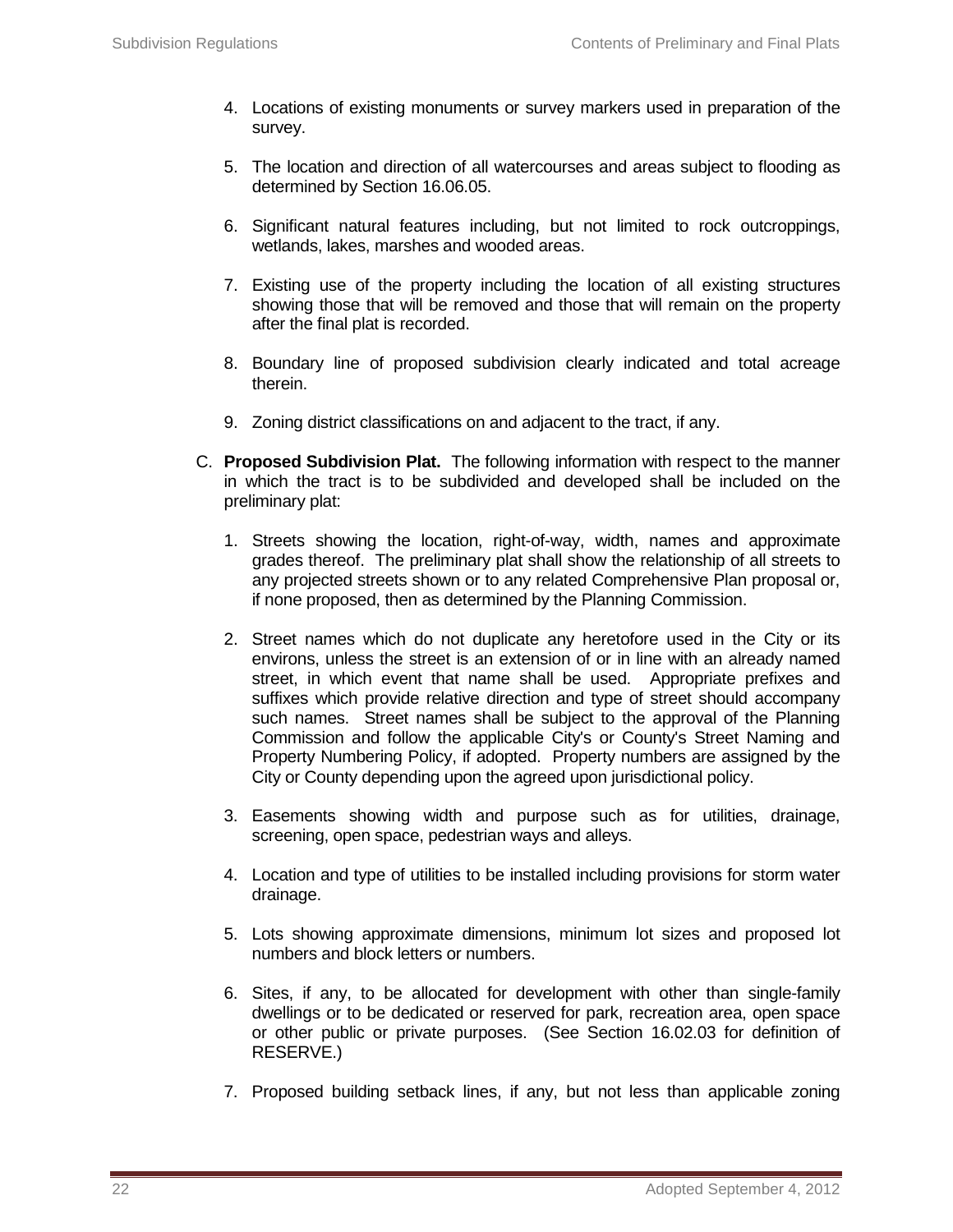regulations. The setback should be measured from the existing or proposed street right-of-way, whichever is a greater distance.

- D. **Additional Data and Information to be submitted with the Preliminary Plat.**  The following information shall be submitted in separate statements and/or drawings accompanying the preliminary plat, or, if practical, such information may be shown on the preliminary plat:
	- 1. A vicinity map showing existing subdivisions, streets and unsubdivided tracts adjacent to the proposed subdivision and showing the manner in which the proposed streets may be extended to connect with existing streets.
	- 2. A statement as to the nature and type of improvements proposed for the subdivision, and in what manner the subdivider intends to finance and guarantee their installation, e.g., petition, actual construction, monetary guarantee, etc. (See Section 16.07.04 for guarantees for installation of improvements.)
	- 3. If deemed necessary, a preliminary drainage plan based on standards and policies of the applicable jurisdiction.
- **16.05.02 Contents of Final Plat.** The final plat shall be prepared by a licensed land surveyor and drawn in computer aided drafting (CAD) program or waterproof black ink on Mylar or its equivalent. The permitted page sizes shall be 24 by 36 inches or smaller. Larger sizes will not be accepted. The scale shall be not less than 100 feet to one inch except that a variation in scale may be allowed where the Subdivision Administrator determines it is necessary for a proper exhibit of the subdivision. When more than one sheet is used for any plat, each such sheet shall be numbered consecutively and each such sheet shall contain a notation showing the whole number of sheets in the plat and its relation to other sheets (e.g., Sheet 1 of 3). Linear dimensions shall be given in feet and decimals of a foot. The final plat shall show on the face thereof:
	- A. The name of the subdivision followed by a reference to its location by quartersection, section, township and range.
	- B. The date of preparation, scale, north point, legend and controlling physical features, such as highways, railroads, watercourses and areas subject to flooding as determined by Section 16.06.05.
	- C. Legal description of the tract boundaries. (See Section 16.05.02.Q.1 for land surveyor's certificate and description.)
	- D. Reference ties to previous surveys and plats, as follows: (See Section 16.07.03.J for monuments as required improvements.)
		- 1. Distance and direction to the monuments used to locate the land described in the certificate of survey.
		- 2. The location of all other monuments required to be installed by these regulations.
	- E. Location and elevation of permanent bench mark.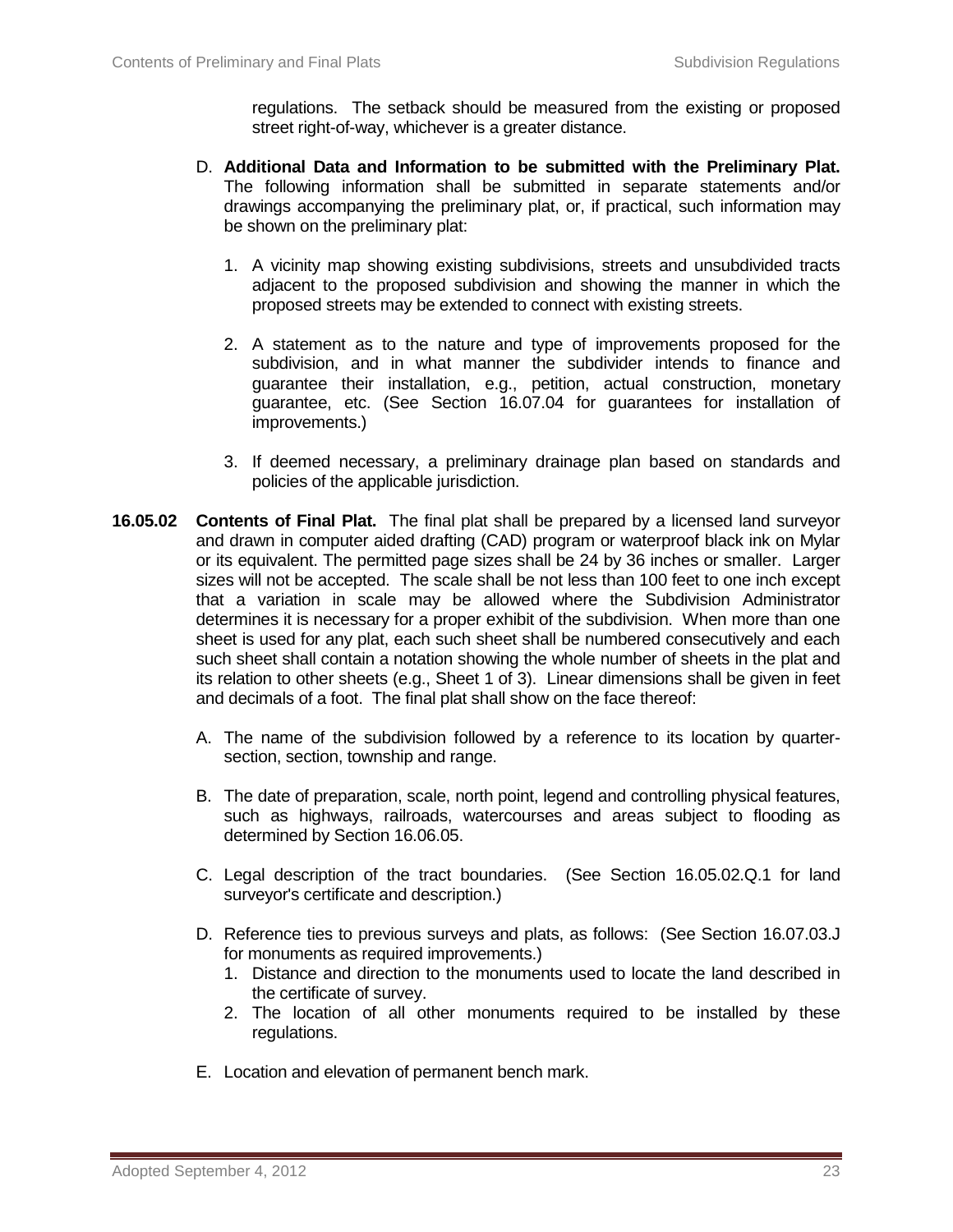- F. Tract boundary, block boundary, street and other right-of-way lines with distances and angles (and/or bearings). Where these lines follow a curve (all curves must be circular), the central angle, the radius, points of curvature, length of curve and length of intermediate tangents shall be shown. Error of closure of the perimeter survey shall not exceed one foot for each 10,000 feet.
- G. Lot lines with dimensions. Side lot lines shall be at right angles or radial to street lines unless otherwise shown. Rear lot lines shall be parallel to block or tract lines unless otherwise indicated. Points of deflection of rear lot lines shall be indicated by angles and distances.
- H. Lot numbers beginning with number one and numbered consecutively in each block.
- I. Block letters or numbers continuing consecutively without omission or duplication throughout the subdivision. Such identification shall be solid, of sufficient size and thickness to stand out, and so placed as not to obliterate any figure.
- J. All easements shall be denoted by fine dashed lines, clearly identified and, if already on record, the recorded reference of such easements. If an easement is not definitely located of record, a statement of such easement shall be included. The width of the easement with sufficient ties to locate it definitely with respect to the subdivision must be shown and its purpose such as for utilities, drainage, screening, open space, pedestrian ways or alleys. If the easement is being dedicated through the plat, it shall be properly referenced in the owner's certificate and dedication.
- K. The width of street right-of-way and any portion thereof being dedicated by the plat as well as the width of any existing right-of-way and the centerline of any adjacent perimeter streets.
- L. The name of each street shown on the subdivision plat including appropriate prefixes and suffixes.
- M. Minimum building setback lines, if any, but not less than applicable zoning regulations. The setback should be measured from the existing or proposed street right-of-way, whichever is a greater distance.
- N. Land parcels to be dedicated or reserved for any purpose, public or private, to be distinguished from lots or tracts intended for sale. (See Section 16.02.03 for definition of RESERVE.)
- O. When deemed desirable, the minimum pad elevation of each lot or parcel of land based on the design criteria of Section 16.06.05 so that each pad is elevated at least two foot above the 100-year flood elevation. (See Section 16.02.03 for definition of MINIMUM PAD ELEVATION.)
- P. Marginal lines encircling the sheet. All information shall be within this margin.
- Q. The following certificates, which may be combined where appropriate: (Certificates requiring a seal should be located near the edge of the plat to facilitate affixing the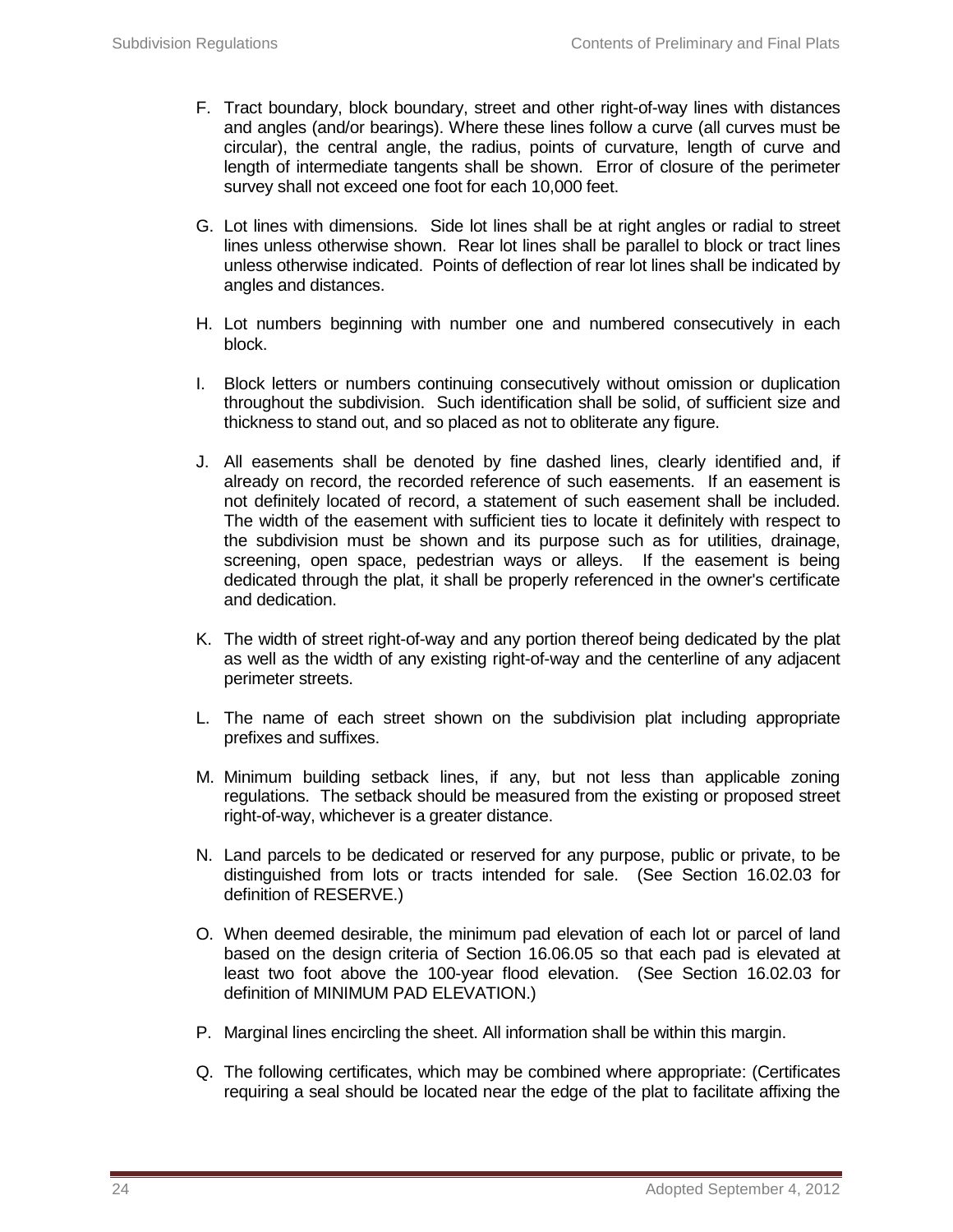seal. All names on the plat must also be typed or clearly printed under the signature.)

1. A certificate signed by a licensed land surveyor responsible for the survey and final plat. The surveyor shall not sign the plat until all monuments, irons or bench marks have been set as required by these regulations. Such signature shall be accompanied by the legal description of the land surveyed, the total acreage, the month and year such survey was made and the surveyor's seal. This certificate may be in the following form:

#### **LAND SURVEYOR'S CERTIFICATE AND DESCRIPTION**

I, the undersigned, licensed land surveyor of the State of Kansas, do hereby certify that the following described tract of land was surveyed on , 20 and the accompanying final plat prepared and that all the monuments shown herein actually exist and their positions are correctly shown to the best of my knowledge and belief:

1. Legal description, date of survey and acreage. If applicable, reference may be made to indicate that existing public easements and dedications are being vacated according to provisions of K.S.A. 12-512b. [See Section 16.10.02A1 for provisions of K.S.A. 12-512b.]

Date \_\_\_\_\_\_\_\_, 20\_.

(S E A L) \_\_\_\_\_\_\_\_\_\_\_\_\_\_\_\_\_\_\_\_\_\_\_\_\_\_\_\_\_\_\_\_\_\_\_

(Land Surveyor's name and license number)

2. According to K.S.A. 58-2005, all plats are to be reviewed by the designated County Surveyor who must be a licensed land surveyor to determine compliance with the survey requirements of K.S.A. 58-2001, et seq. before the plat can be recorded. The following certificate may be amended from time to time to meet the policy of the County:

#### **COUNTY SURVEYOR'S CERTIFICATE**

**STATE OF KANSAS ) ) ss COUNTY OF SEDGWICK )**

Reviewed in accordance with K.S.A 58-2005 on this day of  $20$ 

 $(S\,E\,A\,L)$  and the contract of the contract of the contract of the contract of the contract of the contract of the contract of the contract of the contract of the contract of the contract of the contract of the contrac

(Land Surveyor's name and license number)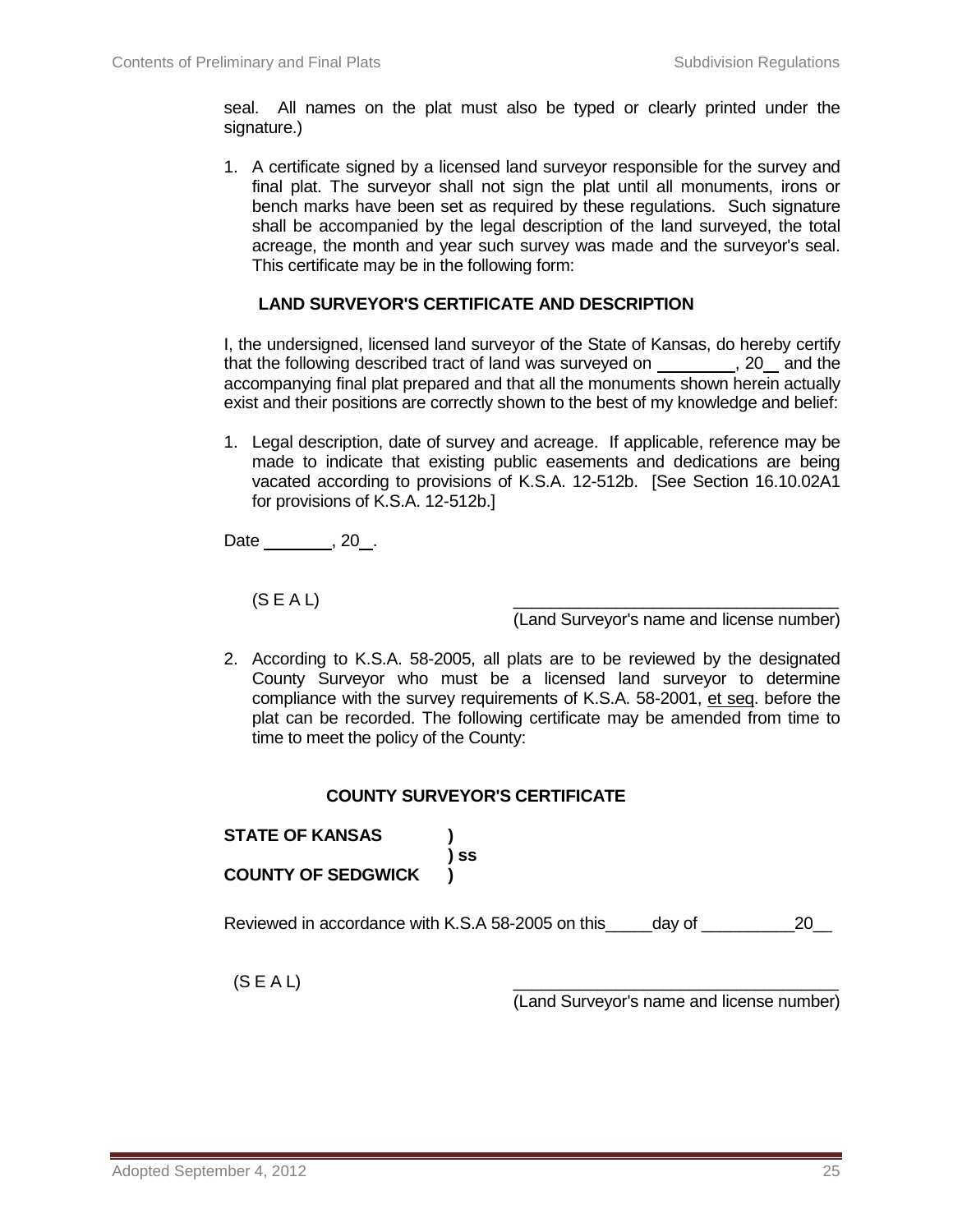3. Certificates signed and acknowledged by all parties having any record or possessory right, title or interest in the land subdivided including mortgagees consenting to the preparation and recording of the subdivision plat; and dedicating all tracts of land shown on the final plat which are intended for public use as highways, streets, alleys, easements and public sites. These certificates may be in the following form:

#### **OWNER'S CERTIFICATE AND DEDICATION**

| <b>STATE OF KANSAS</b>    |      |
|---------------------------|------|
|                           | ) SS |
| <b>COUNTY OF SEDGWICK</b> |      |

This is to certify that the undersigned owner(s) of the land described in the Land Surveyor's Certificate; have caused the same to be surveyed and subdivided on the accompanying plat into lots, blocks, streets and other public ways under the name of\_\_\_\_\_\_\_\_\_\_\_\_\_\_\_; (an addition to) (located in) the City of Valley Center, Sedgwick County, Kansas; that all highways, streets, alleys, easements and public sites as denoted on the plat are hereby dedicated to and for the use of the public for the purpose of constructing, operating, maintaining and repairing public improvements; and further that the land contained herein is held and shall be conveyed subject to any applicable restrictions, reservations and covenants now on file or hereafter filed in the Office of the Register of Deeds of Sedgwick County, Kansas.

Date Signed:  $\Box$ 

Owner\_\_\_

(Print Name)

## **MORTGAGE HOLDER**

We, (Name of institution and location), by (Name and title of officer), holders of a mortgage on the above described property do hereby consent to the plat of (Name of plat), City of Valley Center, Sedgwick County, Kansas.

\_\_\_\_\_\_\_\_\_\_\_\_\_\_\_\_\_\_\_\_\_\_\_\_\_ (Name of institution and location)

\_\_\_\_\_\_\_\_\_\_\_\_\_\_\_\_\_\_\_\_\_\_\_\_\_\_ (Name and title)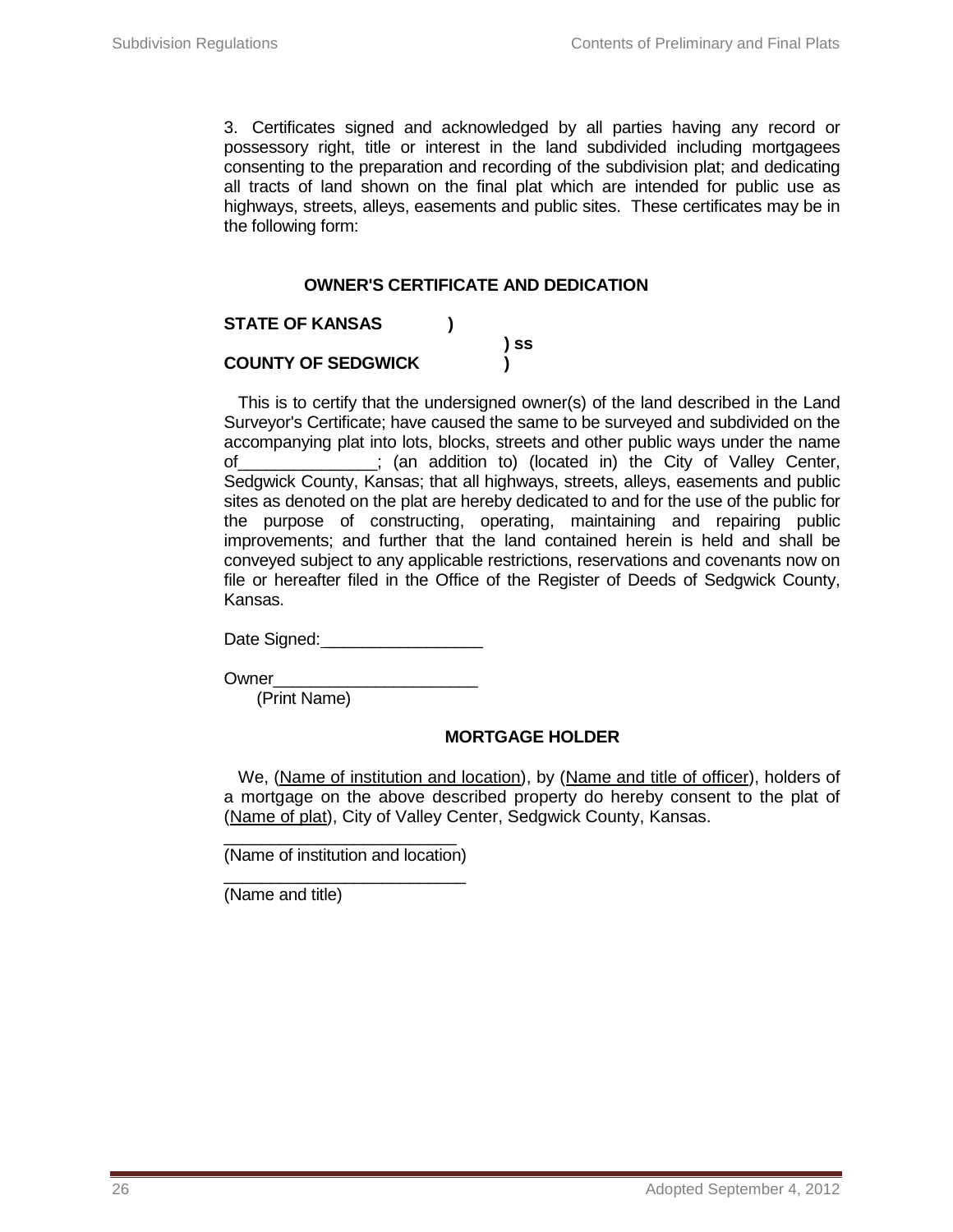4. The acknowledgment of a notary in the following form for an individual capacity or modified if a representative capacity:

|                        | <b>NOTARY CERTIFICATE</b>                                            |                                        |      |  |  |   |  |  |                                                                      |
|------------------------|----------------------------------------------------------------------|----------------------------------------|------|--|--|---|--|--|----------------------------------------------------------------------|
| <b>STATE OF KANSAS</b> |                                                                      |                                        |      |  |  |   |  |  |                                                                      |
|                        | <b>COUNTY OF SEDGWICK</b>                                            |                                        | ) ss |  |  |   |  |  |                                                                      |
|                        | of __________,20____, by ___________________(Name of Person[s])      |                                        |      |  |  |   |  |  | The foregoing instrument was acknowledged before me this___day       |
|                        | (S E A L)                                                            |                                        |      |  |  |   |  |  | Notary Public                                                        |
|                        |                                                                      |                                        |      |  |  |   |  |  |                                                                      |
|                        | 5. The certificate of the Planning Commission in the following form: |                                        |      |  |  |   |  |  |                                                                      |
|                        |                                                                      | <b>PLANNING COMMISSION CERTIFICATE</b> |      |  |  |   |  |  |                                                                      |
|                        | <b>STATE OF KANSAS</b>                                               |                                        | ) SS |  |  | ) |  |  |                                                                      |
|                        | <b>CITY OF VALLEY CENTER</b>                                         |                                        |      |  |  |   |  |  |                                                                      |
|                        | on_____________, 20_____.                                            |                                        |      |  |  |   |  |  | This plat was approved by the Valley Center City Planning Commission |
|                        |                                                                      |                                        |      |  |  |   |  |  |                                                                      |
|                        |                                                                      |                                        |      |  |  |   |  |  |                                                                      |
|                        | (Print Name), Chairperson                                            |                                        |      |  |  |   |  |  |                                                                      |
| <b>ATTEST:</b>         |                                                                      |                                        |      |  |  |   |  |  |                                                                      |
|                        | , Secretary<br>(Print Name)                                          |                                        |      |  |  |   |  |  |                                                                      |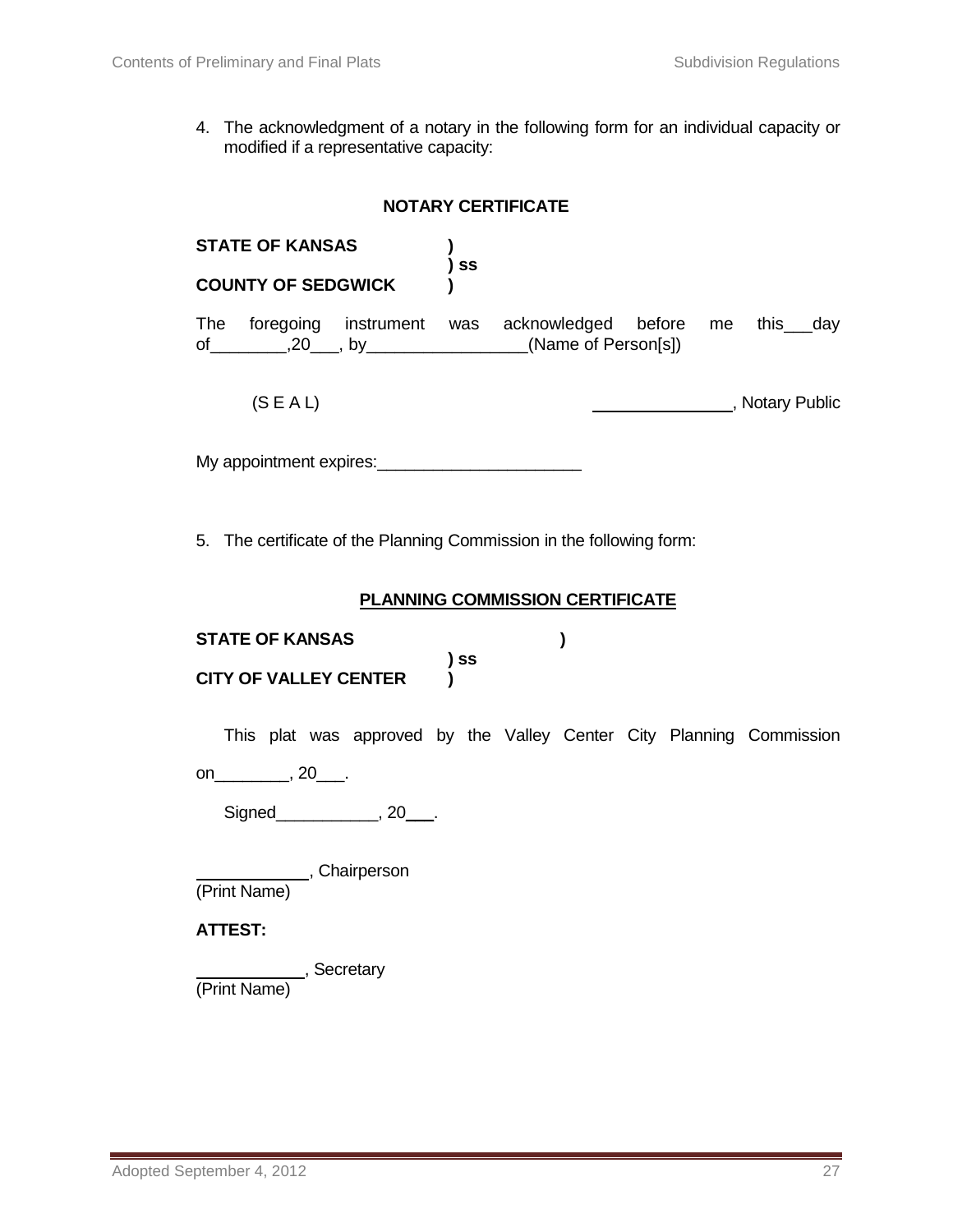6. If the plat is an addition to the City, i.e., an annexation, a certificate signed by the City Attorney indicating that all conditions of K.S.A. 12-401 have been met: (See Section .16.05.01.A.1 for use of the word "Addition.")

## **CITY ATTORNEY'S CERTIFICATE**

| <b>STATE OF KANSAS</b>       |      |  |
|------------------------------|------|--|
|                              | ) SS |  |
| <b>CITY OF VALLEY CENTER</b> |      |  |

This plat is approved pursuant to the provisions of K.S.A. 12-401.

Date Signed: \_\_\_\_\_\_\_\_, 20\_.

\_\_\_\_\_\_\_\_\_\_\_\_\_\_\_\_, City Attorney

(Print Name)

7. The acceptance of dedications by the Governing Body in the following form:

## **GOVERNING BODY CERTIFICATE**

#### **STATE OF KANSAS**

**) ss CITY OF VALLEY CENTER )**

The dedications shown on this plat, if any, are hereby accepted by the Governing body of the City of Valley Center, Kansas on \_\_\_\_\_\_, 20\_\_.

(S E A L) (Print Name)

, Mayor

## **ATTEST:**

 , City Clerk (Print Name)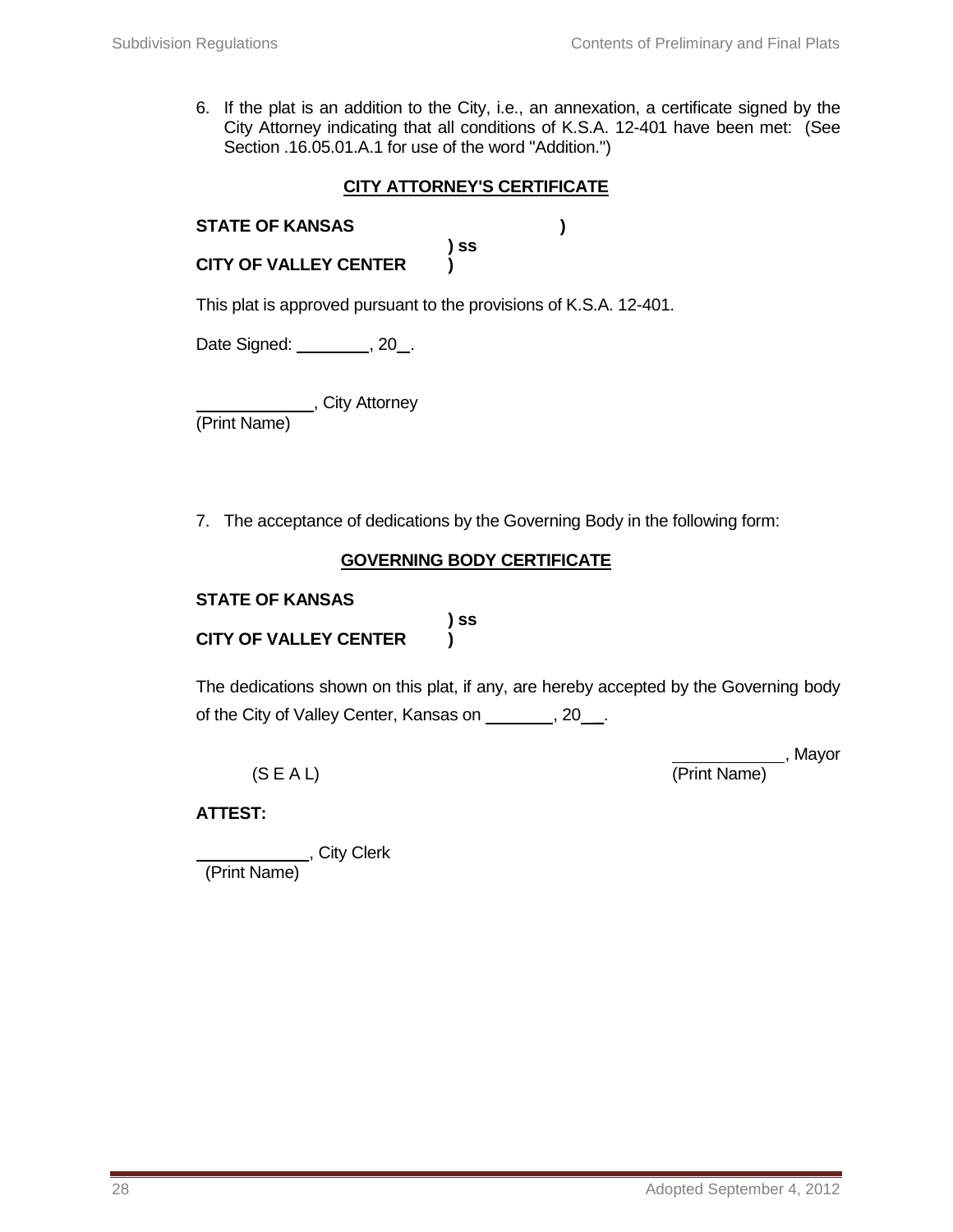8. The acceptance of dedications by the Board of County Commissioners for plats outside the City only in the following form:

#### **COUNTY COMMISSIONERS' CERTIFICATE**

| <b>STATE OF KANSAS</b>    |      |
|---------------------------|------|
|                           | ) ss |
| <b>COUNTY OF SEDGWICK</b> |      |

The dedications shown on this plat, if any, are hereby accepted by the Board of County Commissioners, Sedgwick County, Kansas, on\_\_\_\_\_\_\_\_, 20\_\_\_.

 , Chairman (S E A L) (Print Name) (Provide signature lines for all County Commissioners.)

#### **ATTEST:**

, County Clerk

(Print Name)

9. A place to note the transfer record date of the County Clerk and the recording certificate of the County Register of Deeds. Plats are not entitled to record unless all current real estate taxes and special assessments are paid in full on the land being platted. (See Section 16.05.02.R.1 for title report.)

#### **TRANSFER RECORD**

| Entered on transfer record this day of                                             |                                       | <b>20</b>                                                                                    |
|------------------------------------------------------------------------------------|---------------------------------------|----------------------------------------------------------------------------------------------|
|                                                                                    |                                       | __, County Clerk<br>(Print Name)                                                             |
|                                                                                    | <b>REGISTER OF DEED'S CERTIFICATE</b> |                                                                                              |
| <b>STATE OF KANSAS</b>                                                             |                                       |                                                                                              |
| <b>COUNTY OF SEDGWICK</b>                                                          | SS)                                   |                                                                                              |
|                                                                                    |                                       | This is to certify that this instrument was filed for record in the Register of Deeds Office |
| at_______ (a.m.) (p.m.) on the ____ day of __________, 20___ and is duly recorded. |                                       | Register of Deeds                                                                            |
| (S E A L)                                                                          |                                       | (Print Name)                                                                                 |
| , Deputy                                                                           |                                       |                                                                                              |

(Print Name)

Whenever the subdivider's agreement and any restrictive covenants are recorded prior to or concurrently with the final plat, the book and page numbers where they are recorded shall be noted on the plat for reference purposes.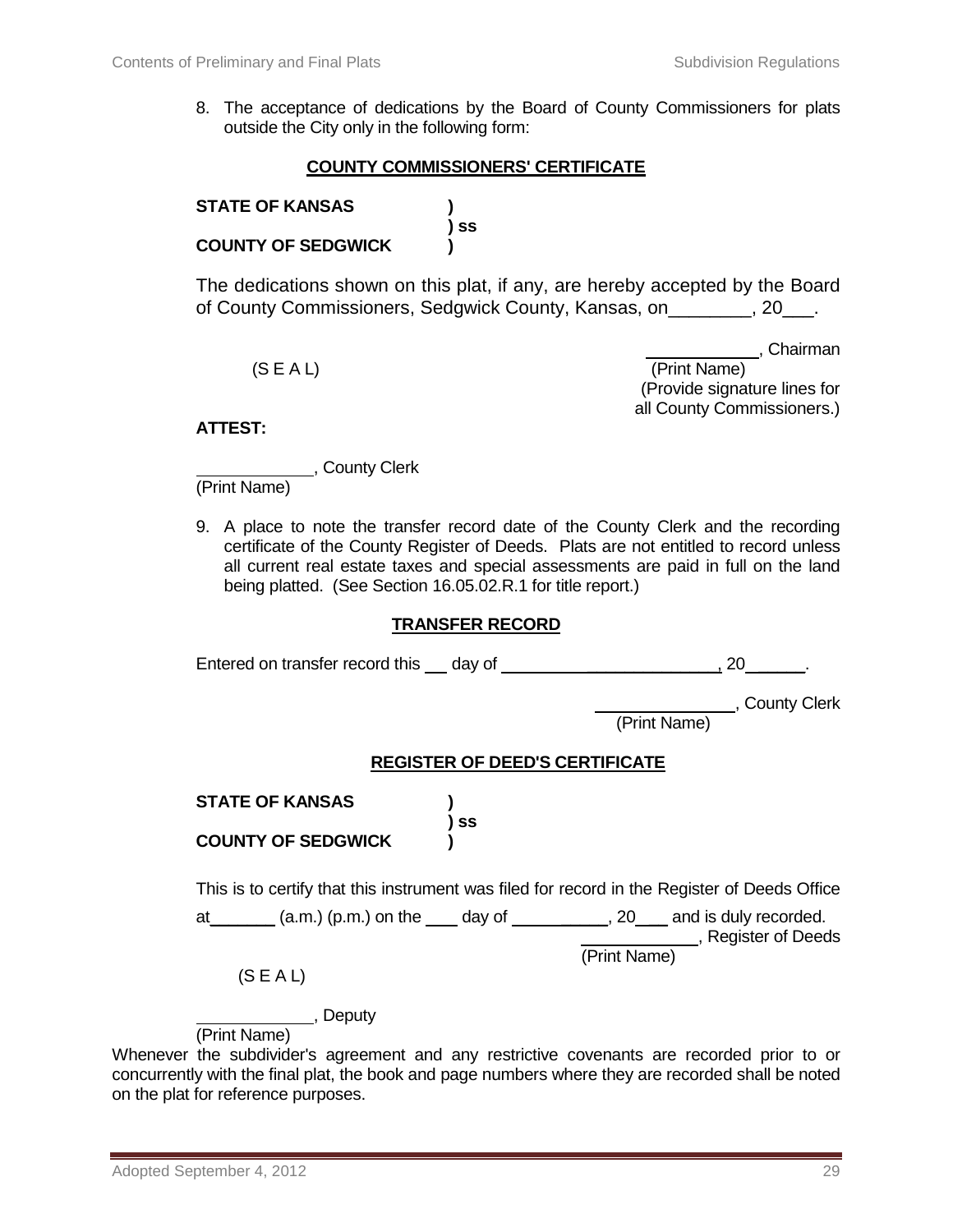- 10. Subdivisions which lie outside the city limits for which requests have been made for the extension of one or more City utility services shall agree to a waiver of protest of potential future annexation by a statement reading "Owners of lands within this subdivision do hereby bind themselves to waive any protest to annexation by the City of Valley Center, Kansas," which shall be shown on the final plat and included in restrictive covenants of the subdivision. When such an agreement is contained in such restrictive covenants and filed by the City with the County Register of Deeds within 30 days after being executed by all parties, it shall be deemed to be sufficient consent to annexation under K.S.A. 12-520, as amended, to bind the owner(s) of the land to be subdivided and any successors in interest. (See Section 16.05.02.R.3 for restrictive covenants.)
- 11. Provision for all other certifications, approvals and acceptances which are now, or which may hereafter be, required by any statute, ordinance or regulation. The form of these certifications may be modified as necessary by the City's legal counsel to meet statutory or other requirements.
- R. The following additional information shall be submitted with the final plat:
	- 1. A title report by an abstract or a title insurance company, or an attorney's opinion of title, showing the owner of the land and all other persons who have an interest therein and describing any encumbrances on the plat, including such items as rightof-way, easements, pipelines, leases, mineral rights, mortgages, real estate taxes, special assessments and other encumbrances affecting the ownership. (See Section 16.05.02.Q.8 on payment of real estate taxes and special assessments before recording.)
	- 2. When deemed necessary by the Subdivision Administrator, a final drainage plan based on the standards and policies set by the City as determined by the designated City Engineer including a four-corner grading plan for each zoning lot plus minimum pad elevations if located in a flood prone area. The plat shall also include a statement to the effect that such drainage plan has been developed for the subdivision including a four-corner lot grading plan and that all drainage easements, right-of-way or reserves shall remain at the established grades and unobstructed to allow for the conveyance of storm water. The statement shall further note that such plan has been filed with the Subdivision Administrator at City Hall. Any modifications of the established grades on the drainage plan shall be prepared by the subdivider's engineer, submitted for approval by the designated City Engineer and filed with the original drainage plan on file at City Hall.
	- 3. A copy, if any, of restrictive covenants applicable to the subdivision. As a service to the subdivider, such restrictions may be reviewed by the Planning Commission and other officials to determine if any potential conflicts exist with the City's laws. If the condition exists for outside the City utility service as described in Section 16.05.02.Q.10, then restrictive covenants must be submitted for review of the annexation waiver provisions.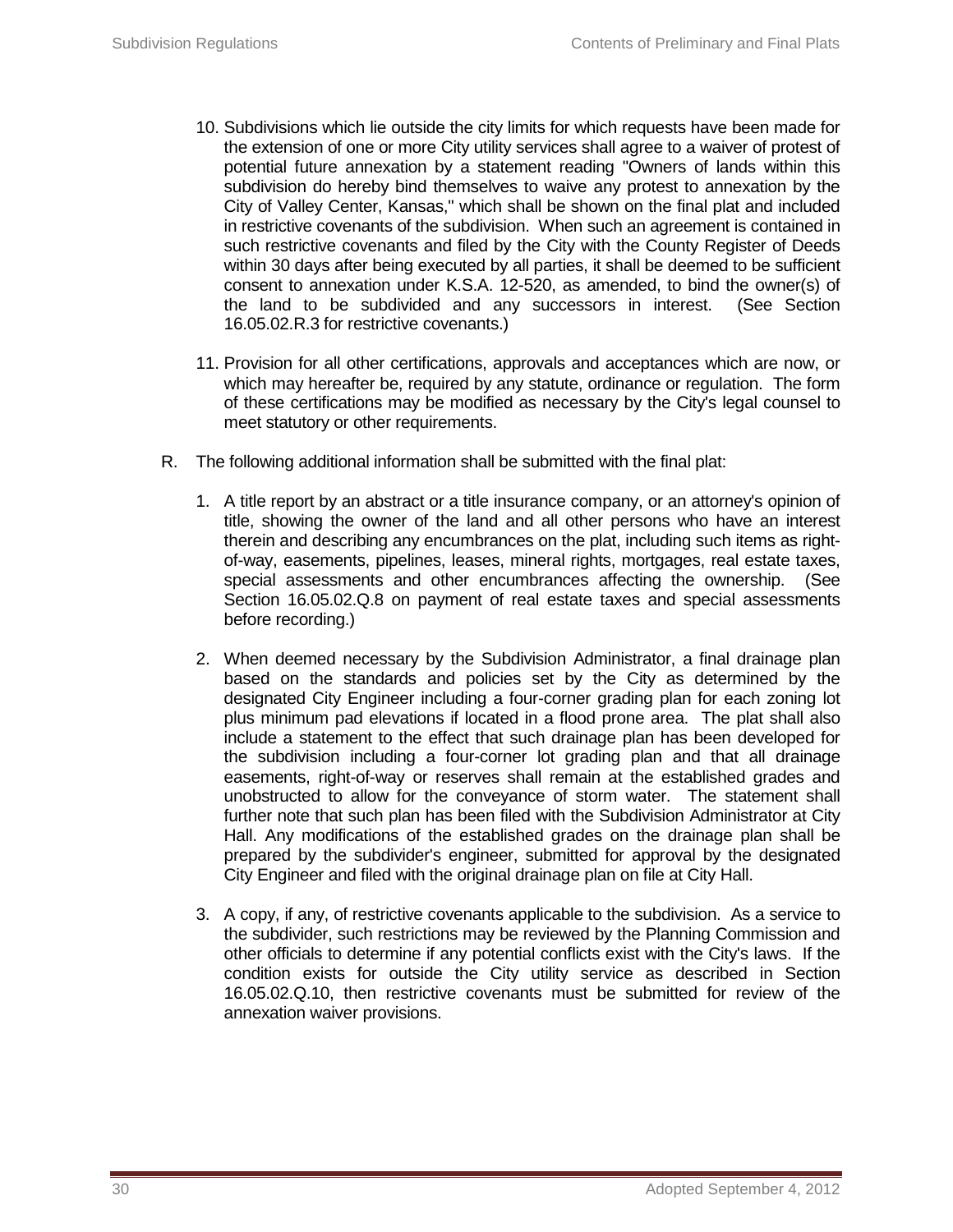## **16.06.01 DESIGN STANDARDS**

- **16.06.01 Scope.** All subdivision of land subject to these regulations shall conform to the minimum design standards of this Article according to the classifications of urban and rural type subdivisions as defined in Article 16.07.01.
- **16.06.02 Comprehensive Development Plan.** Subdivisions shall conform to the intent of the Comprehensive Plan.
- **16.06.03 Land for Public Facility Sites.** Public agencies using the Comprehensive Plan as a guide may use the following procedure for acquiring sites for public facilities which does not preclude voluntary dedication and mutual negotiations for land or the use of the condemnation laws of the State: (See Section 16.02.03 for definition of RESERVE.)
	- A. The subdivider offers to sell to the appropriate public body, agency or authority, lands, sites and locations for parks, recreational areas, schools, fire stations or other public facilities. As soon as the preliminary plat has been received and reviewed, the Planning Commission shall give 45 days' notice to the public body, agency or authority that it appears that lands should be considered for public acquisition. If within that 45 days the body receiving notice fails to act or submits a negative report on acquisition, then the subdivision and design thereof shall be treated as if no such request for land had been made.
	- B. If the organization receiving notice replies in writing that they desire to acquire land within the subdivision, they shall have an additional 45 days after making such reply to make arrangements for such land acquisition.
	- C. The time allocated for making the above determination may be extended with the mutual consent of the subdivider and the organization involved.
- **16.06.04 Land for Open Space.** The following conditions may be required as part of the approval of any subdivision plat: (See Section 16.02.03 for definition of RESERVE and WETLAND.)
	- A. That the subdivider provide appropriate dedication of land or easements for the preservation of open space areas within a subdivision. Such open space may be needed to preserve areas containing natural watercourses, drainage ways, areas subject to periodic flooding, wetlands, substantial woodland, rugged topography and wildlife habitat; to maintain water quality and quantity; and to protect land from soil erosion. In general, such land is not normally considered as buildable land and should not be developed in order to maintain the quality of the environment.

## **16.06.05 Land Subject to Flooding.**

- A. Whenever a subdivision of land including platting for manufactured home parks and other developments on one-lot plats is located on flood prone land identified on a Flood Insurance Rate Map(s) (F.I.R.M.) prepared by the Federal Emergency Management Agency, the following requirements shall apply: (See Article 18, Floodplain Management Regulations) (See Section 16.05.02.O for minimum pad elevations.)
	- a. Show on the preliminary and final plats the boundary lines and elevations for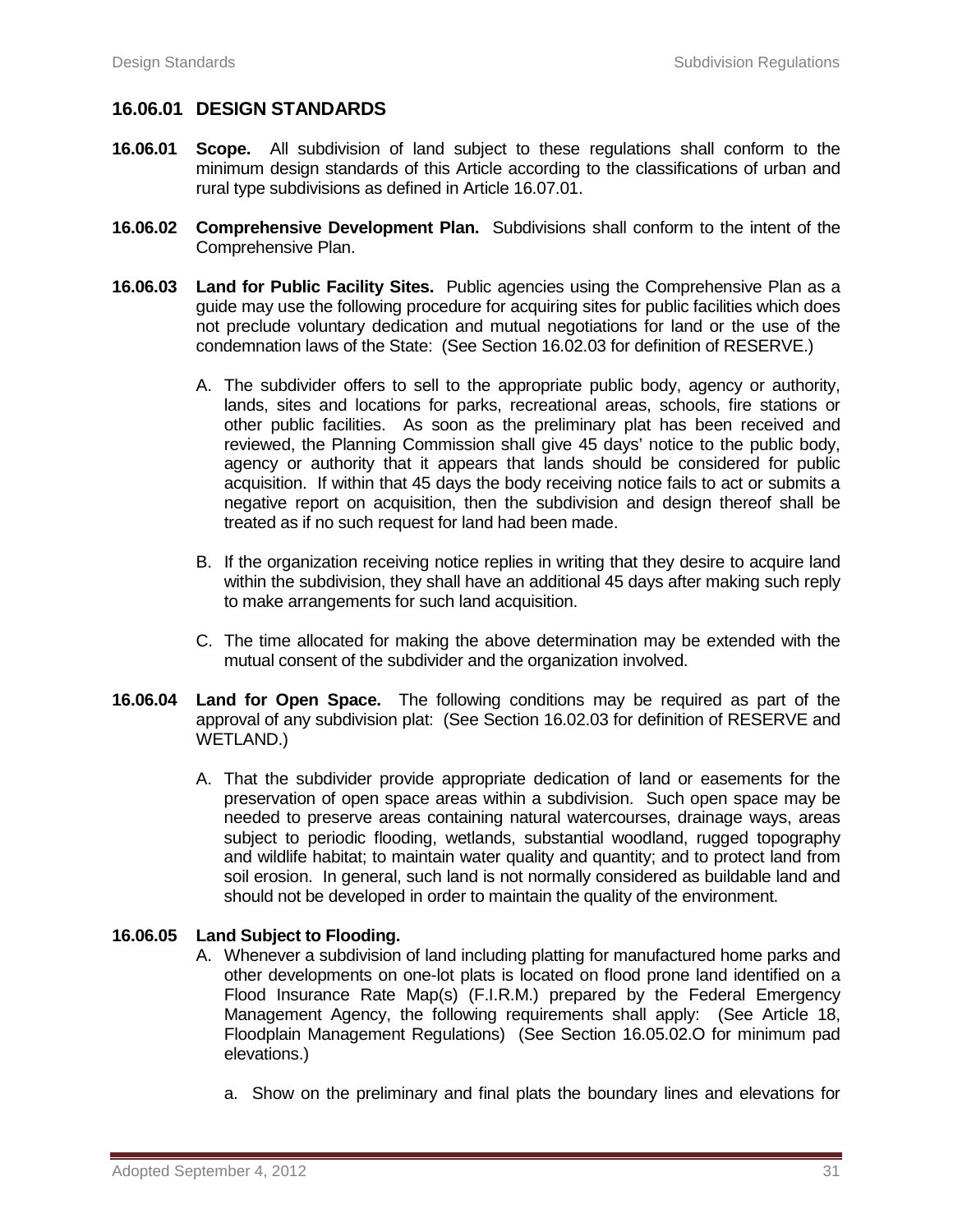both floodway, if any, and 100-year flood level; and

- b. Assure that (a) all such subdivisions are consistent with the need to minimize flood damage, (b) all public utilities and facilities, such as sewer, water, gas and electrical systems are located, elevated and constructed to minimize or eliminate flood damage, and (c) adequate drainage is provided so as to reduce exposure to flood hazards.
- **16.06.06 Land Subject to Excessive Erosion by Wind or Water.** On land subject to excessive soil movement by the forces of wind and/or water and that may cause environmental health hazards, necessary preventive measures shall be a part of the subdivision plat. Conservation standards applicable to subdivisions shall be adhered to which are used by the Sedgwick County Conservation District.
- **16.06.07 Access.** All lots located in any subdivision must contain at least 35 feet of frontage in the City and at least 60 feet outside the City for driveways directly connected to an opened public street other than an alley and not across the land of others. Flag lots are not permitted, unless warranted by an unusual shape of the land or the ownership of property. (See Section 16.02.03 for definition of FLAG LOT.)

#### **16.06.08 Streets-Layout and Design.**

- A. The arrangement, character, extent, width, grade and location of all streets shall conform to the intent of the Comprehensive Plan, and shall be considered in their relation to existing and planned streets, to reasonable circulation of traffic within the subdivision and adjoining lands; to topographical conditions, to the run-off of storm water; to public convenience and safety; and in their appropriate relations to the proposed uses of the land to be served by such streets.
- B. Where such is not shown on a Comprehensive Plan, the arrangement of streets in a subdivision shall either:
	- 1. Provide for the continuation or appropriate projection of existing streets in surrounding areas; or
	- 2. Conform to a plan for the neighborhood approved or adopted by the Planning Commission to meet a particular situation where topographic or other conditions make continuance or conformance to existing streets impracticable.
- C. Local streets shall be laid out so that their use by through traffic will be discouraged.
- D. If a subdivision abuts or contains an existing or proposed limited access highway, arterial street or railroad right-of-way, the Planning Commission may require marginal access street, reverse frontage lots with access control provisions along the rear property line, screening, deep lots with rear service alleys or such other design as may be necessary for adequate protection of residential properties and to afford separation of through and local traffic.
- E. Reserve strips controlling access of streets shall be prohibited except where their control is placed with the applicable Governing Body under acceptable conditions.
- F. Street right-of-way requirements for other than arterials shall be determined by the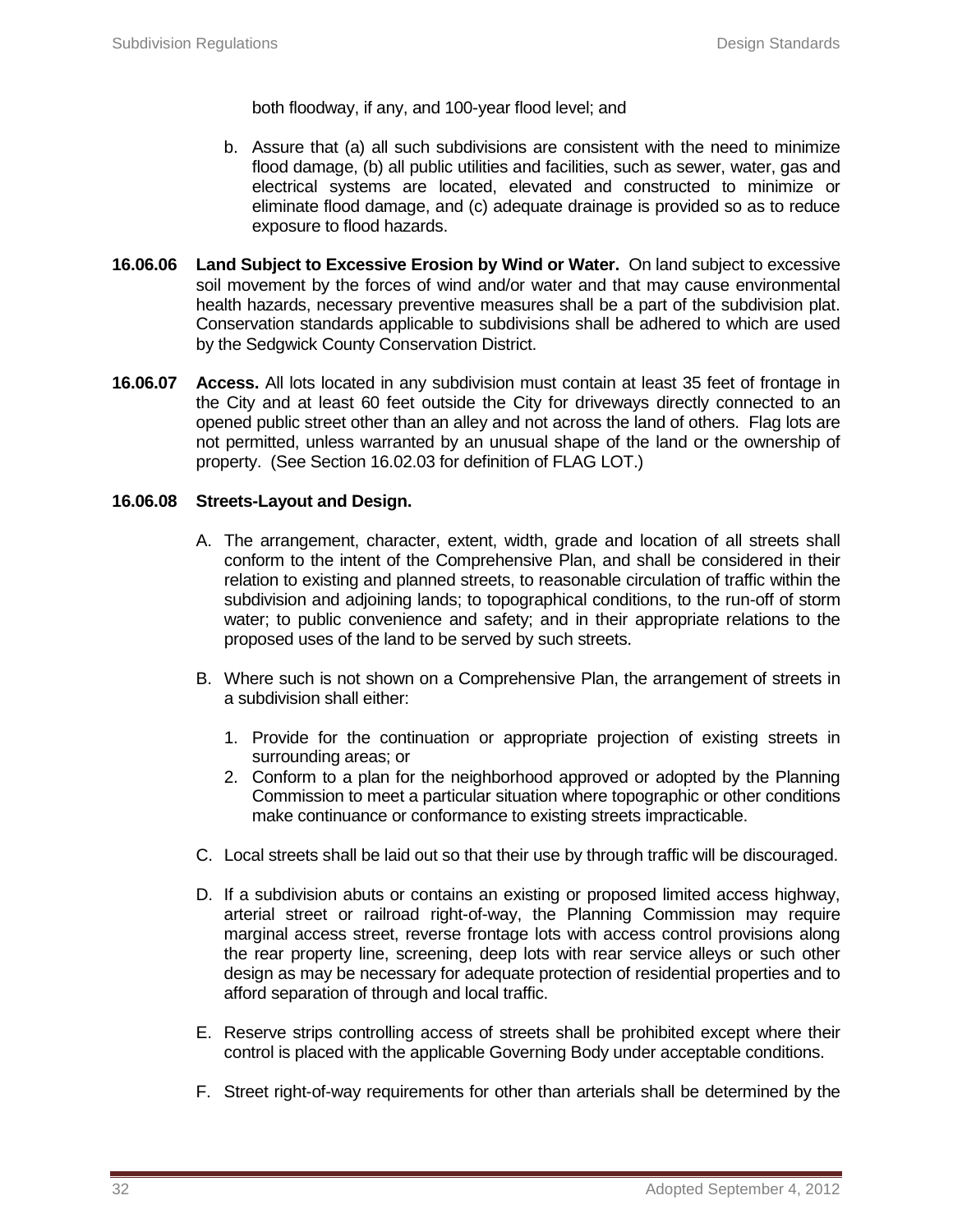total aggregate needs for the functional components for the particular system being considered. The total aggregates shall be in increments of even feet, even numbers only. The components involved shall be as follows depending upon the urban or rural type of characteristics of the street needed based on land use, traffic and density:

- 1. Moving or traffic lanes may be variable from nine to 12 feet depending on function, e.g., low density residential, cul-de-sac residential, collector, industrial, etc., and on design speed of the roadway. A moving lane may utilize a portion of the surface of certain types of curb construction.
	- a. Parking lanes for on-street storage of vehicles shall be at least eight feet in width. For computation purposes, up to two feet for curb or shoulder may be included as part of the parking lane.
	- b. Curbs shall be considered to require two feet irrespective of construction type.
	- c. Shoulders for rural type roadways shall be not less than three feet in width.
	- d. Parking strips for streets shall be at least 14 1/2 feet in width from the back of curb to the right-of-way line. This area shall be used for the installation of utilities, street signs, street lights, traffic control devices, fire hydrants, sidewalks, driveways, street furniture, street trees from an approved City list and to provide a transition area in grades, if necessary, between the roadway and the property adjacent to the right-of-way. Border strips for rural type roads shall be variable in width based on drainage needs.

|                                                    |  |  | e. Based on the above general criteria, street right-of-way and roadways |  |
|----------------------------------------------------|--|--|--------------------------------------------------------------------------|--|
| shall be calculated from the following guidelines: |  |  |                                                                          |  |

| Type                                                 | <b>Street</b><br>Right of Way* | <b>Road Width in</b><br>Feet |
|------------------------------------------------------|--------------------------------|------------------------------|
| <b>Urban Area</b>                                    |                                |                              |
| Collector including Commercial,                      | 70 feet                        | 40 feet (face curb to        |
| Industrial or Multiple-Family Areas                  |                                | face curb)                   |
| Cul-de-Sacs<br>Local Residential including<br>and    | 64 feet                        | 30-34 feet (face             |
| Single/Two family Areas                              |                                | curb to                      |
|                                                      |                                | face curb)                   |
| Local Marginal Access Street (two moving lanes       | 50 feet                        | 24-28 feet (face             |
| with no parking on one side plus a parking strip     |                                | curb to face curb)           |
| between curb and the main road right-of-way).        |                                |                              |
| Alleys for Residential, if necessary, and Commercial | 20 feet                        | 20 feet                      |
| Areas                                                |                                |                              |
| <b>Rural Area</b>                                    |                                |                              |
| Collector including Industrial or Commercial Areas   | 80 feet                        | 47 feet                      |
| (Two moving lanes, six-foot shoulders)               |                                |                              |
| Local Residential (Two moving lanes, three-foot      | 70 feet                        | 31 feet                      |
| shoulders, (ditches and borders.)                    |                                |                              |

**\* Note:** For arterial standards, see Sections 16.06.08.G and H.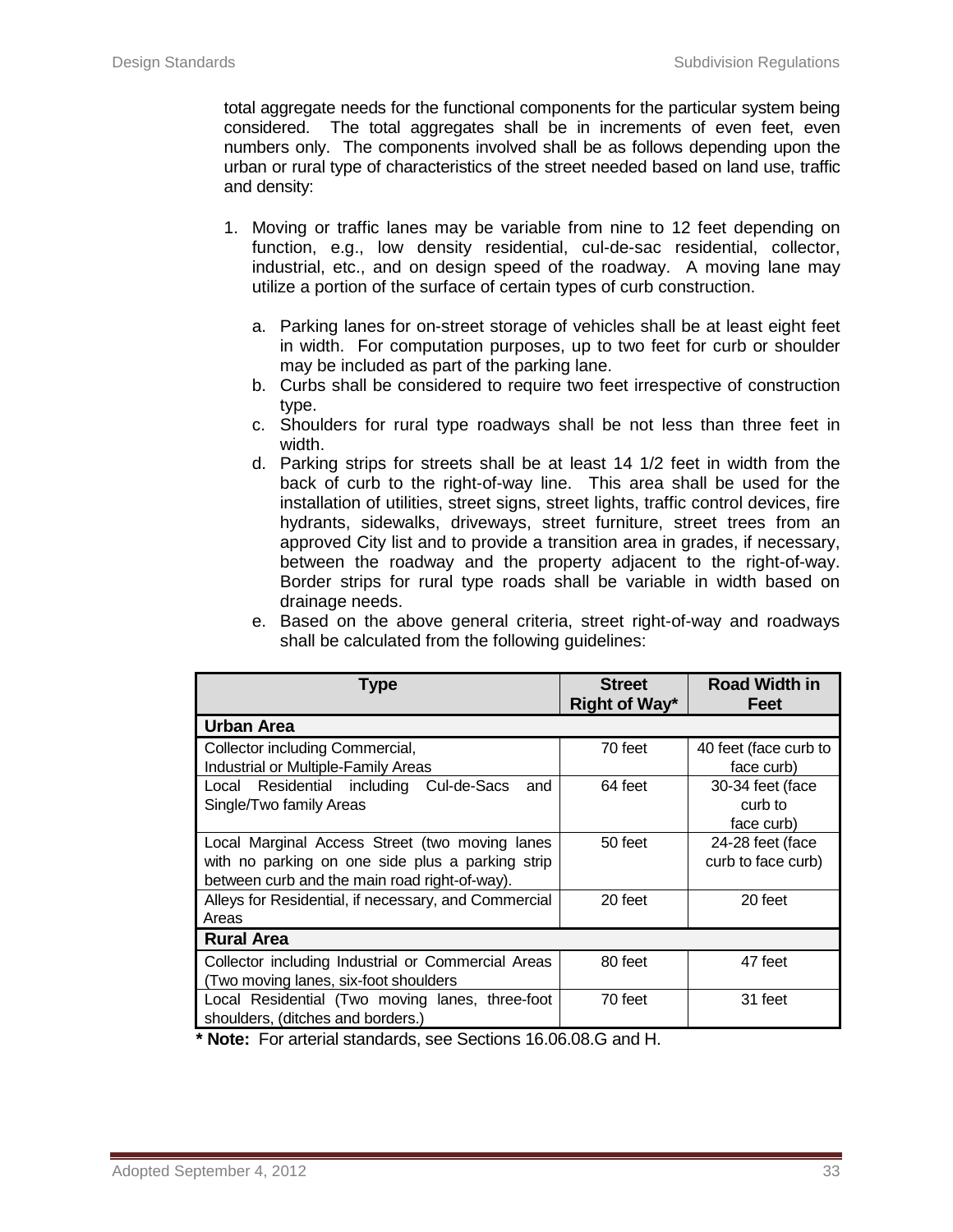These widths may be modified by the Planning Commission on a showing that special conditions exist such as drainage and utility requirements, safe and efficient traffic and pedestrian movement, intersection design, etc. In applying these standards, workable street systems must be established. When a pattern of widths based on function for a given area has been established, the pattern shall be followed until another system can be established or ties into a collector or arterial system. Access control and acceleration and deceleration lanes may be required to properly handle traffic flow and to protect the carrying capacity of the street.

- G. Arterial right-of-way widths shall be as shown in the Comprehensive Plan and where not shown thereon shall be 120 feet, except that for heavy traffic 150 feet of right-of-way may be required within 250 feet from the intersection of the center lines of an arterial street with any other arterial or collector street and taper to 120 feet at a distance of 350 feet from the intersection centerline.
- H. For streets and roadways on the Functional Classification System of the County, prevailing design standards shall apply.
- I. Wherever possible, there shall be an inside tangent at least 100 feet in length introduced between reverse curves on arterial and collector streets.
- J. Streets shall be laid out so as to provide for horizontal sight distances on all curves depending upon design speed. These distances shall be:

| <b>Roadway Type</b> | <b>Distance</b> |
|---------------------|-----------------|
| Arterial            | 500 feet        |
| Collector           | 300 feet        |
| Local               | $200$ feet      |

The sight distance shall be measured within street right-of-way from a height of four and one-half feet above the proposed pavement surface in the right-hand lane of the roadway.

- K. Streets shall be laid out so as to intersect as nearly as possible at right angles, and no street shall intersect any other street at less than 80 degrees.
- L. Street jogs are to be avoided on arterial and collector streets. On local streets, center line offsets of less than 150 feet should be avoided.
- M. Roadway grades, wherever feasible, shall not exceed the following with due allowance for reasonable vertical curves:

| <b>Roadway Type</b>    | <b>Percent Grade</b> |
|------------------------|----------------------|
| Arterial               | 3%                   |
| Collector              | 4%                   |
| Local                  | 5%                   |
| <b>Marginal Access</b> | 5%                   |

N. No roadway grade shall be less than 0.50 of one percent, unless approved by the applicable engineer. Greater percentages of grade may be required where necessary to provide adequate drainage.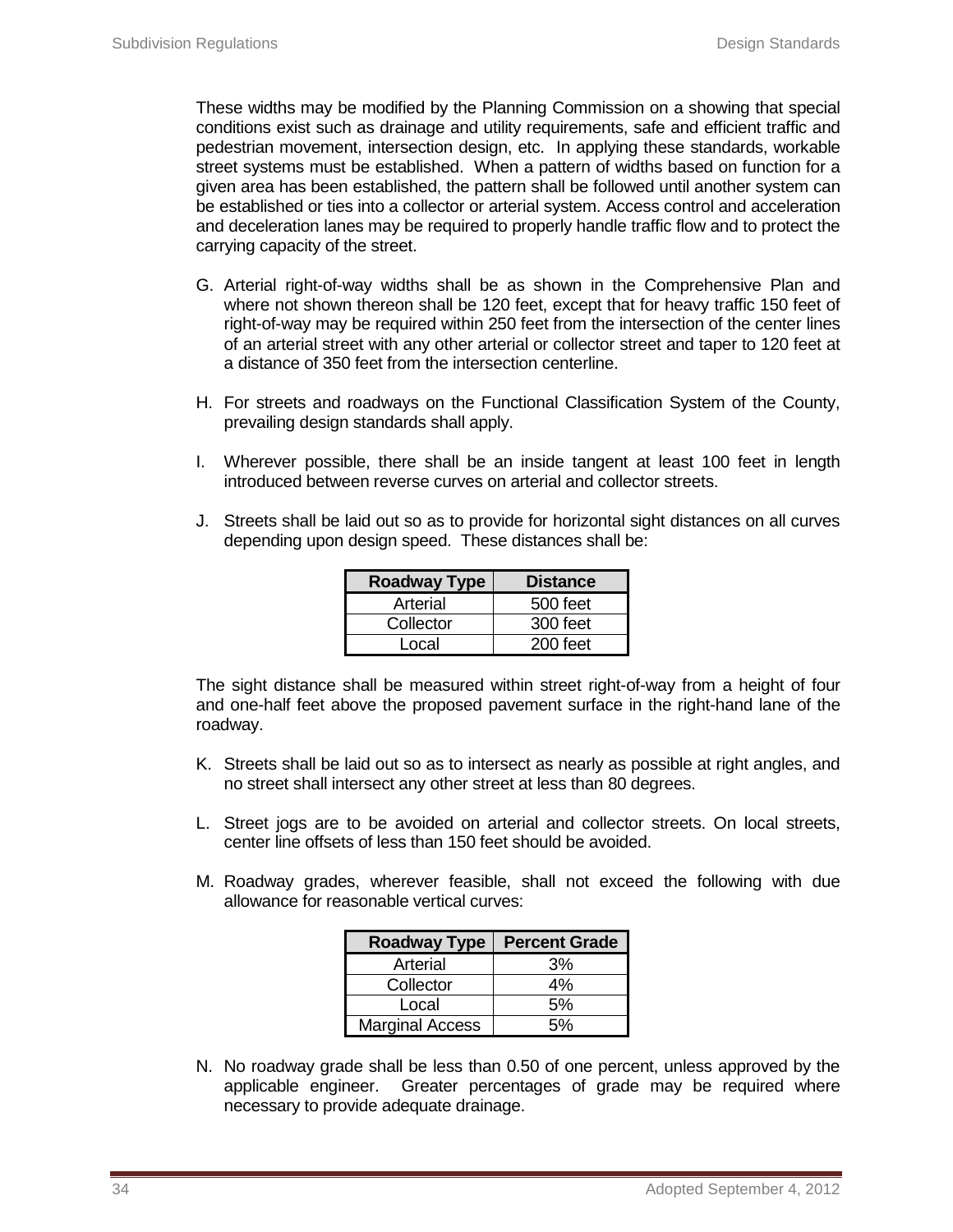| <b>Type of Roadway</b>       | <b>Intersection Width</b> | <b>Minimum Curb Radii</b> |
|------------------------------|---------------------------|---------------------------|
| <b>Local Residential</b>     | <b>Local Residential</b>  | 20 feet                   |
| <b>Local Residential</b>     | Collector                 | 30 feet                   |
| <b>Local Residential</b>     | Arterial                  | 30 feet                   |
| Commercial/Industrial        | Commercial/Industrial     | 50 feet                   |
| <b>Collector or Arterial</b> | Collector or Arterial     | 50 feet                   |

O. Roadway pavement at intersections shall be rounded by the following minimum radii:

P. Half-streets shall be avoided, except for arterial streets and collector streets where applicable, or where they are essential to the reasonable development of the subdivision in conformity with the other requirements of these regulations; or, when the Planning Commission finds that it will be practicable to require the dedication of the other half of the street when the adjoining property is subdivided. Whenever a half-street, or portion thereof, exists and is adjacent to a tract to be subdivided, the other half of the street shall be platted within such tract. No construction of the roadway shall occur until the full right-of-way is provided.

#### Q. **The length of cul-de-sacs and the dimensions of the turn-around shall be determined as follows**:

- 1. Cul-de-sacs in single-family areas should not generally be longer than seven times the average lot width or 600 feet, whichever is less. In multiple-family residential areas, such streets shall not exceed 300 feet.
- 2. In urban type subdivisions, they shall have a turn-diameter of at least 70 feet and a street property line diameter of at least 100 feet, or shall have an alternate turn-around area such as hammerheads, etc., as providing service equal to the foregoing requirement.
- 3. For rural type subdivisions, a minimum street property line diameter of 120 feet or more may be required for fire protection and other equipment.
- R. Subdividers are encouraged to consider projects designed to maximize solar access when not in conflict with existing contours or drainage. When the long axis of individual structures is parallel to the street, streets should be oriented as nearly as possible in an east/west direction. If the long axis of structures is perpendicular to the street, north/south street orientation is preferable for solar access purposes.

## **16.06.09 Alleys.**

- A. Alleys shall be provided in commercial and industrial areas, except that the Planning Commission may waive this requirement where other definite and assured provision is made for service access, such as off-street loading, unloading and parking spaces consistent and adequate for the uses proposed. Alleys in residential districts are to be discouraged.
- B. When provided, the minimum right-of-way of an alley shall be 20 feet.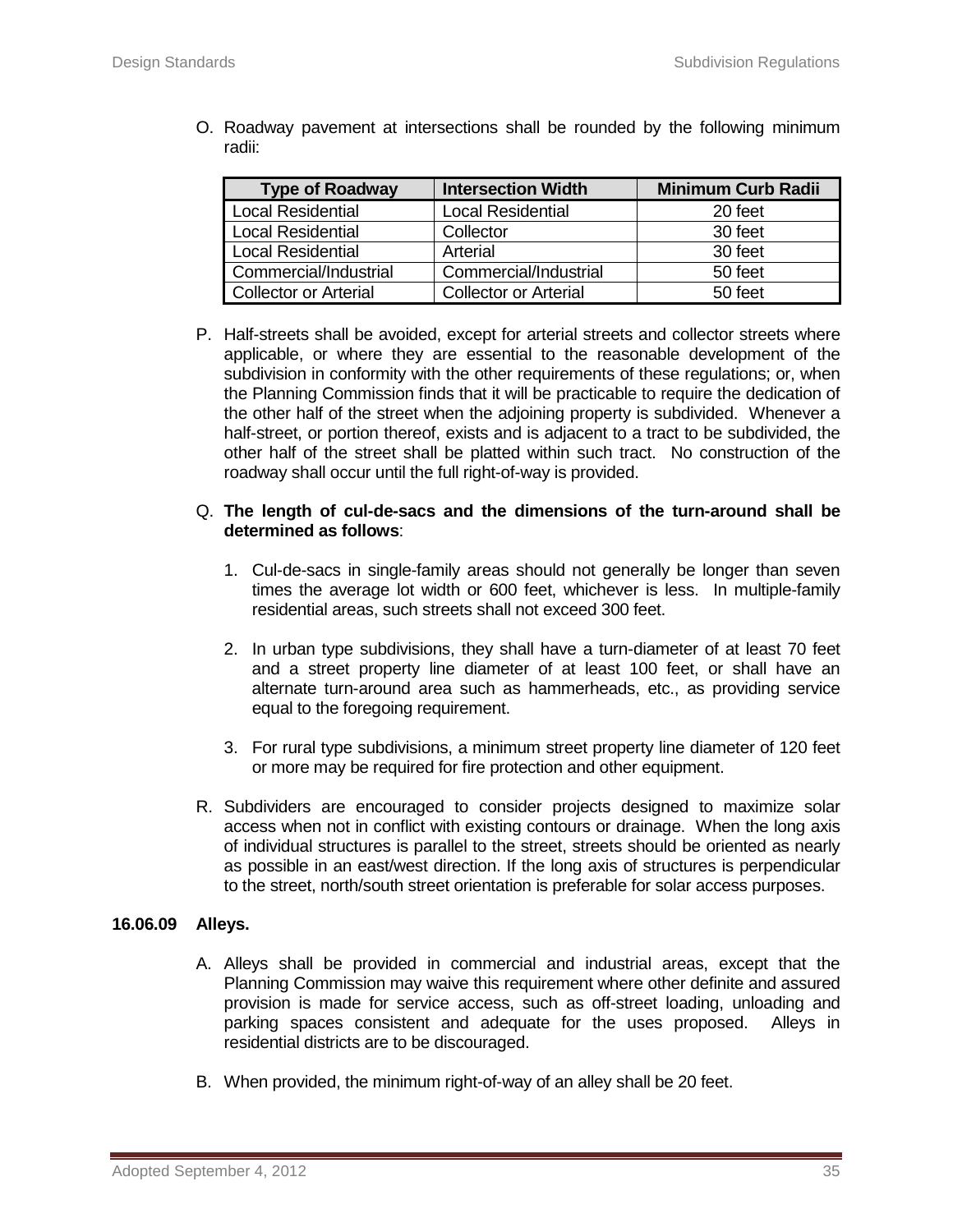- C. Alley intersections and sharp changes in alignment shall be avoided, but where necessary, a turning radius shall be provided to permit safe vehicular movement.
- D. Dead-end alleys shall be avoided where possible, but if unavoidable, such alleys shall be provided with adequate turn-around facilities at the dead-end.

#### **16.06.10 Blocks and Pedestrian Ways.**

- A. The lengths, widths and shapes of blocks shall be determined with due regard to:
	- 1. Provision of adequate building sites suitable for the special needs of the type of use contemplated.
	- 2. Zoning requirements as to lot sizes and dimensions, off-street parking and loading, etc.
	- 3. Need for convenient access, circulation, control and safety of street traffic.
	- 4. Limitations and opportunities of topography.
- B. A block should not exceed 1,340 feet in length, unless the previous layout or topographic conditions justify a modification. In general, blocks shall not be less than 400 feet unless necessary because of existing street patterns.
- C. All blocks shall be so designed so as to provide two tiers of lots, unless a different arrangement is required in order to comply with or be permitted by other sections of these regulations.
- D. Blocks may be irregular in shape, provided they are harmonious with the overall pattern of blocks in the proposed subdivision.
- E. In extra-long blocks, a public pedestrian way may be required to provide access to public or private facilities such as schools or parks. (See Section 16.02.03 for definition of PEDESTRIAN WAY [CROSSWALK].)

## **16.06.11 Lots.**

- A. The lot size, width, depth, shape and orientation, and the minimum building setback lines, if any desired, shall be appropriate for the location of the subdivision and for the type of development and use contemplated. (See Section 16.06.07 for flag lots.)
- B. Lot dimensions shall conform to the minimum requirements of applicable zoning regulations and sanitary codes, unless higher standards are established in accordance with this subsection:
	- 1. All subdivisions in the City shall be connected to public water supply and sewage disposal systems as well as subdivisions in the surrounding jurisdiction wherever the latter is deemed feasible by the Governing Body.**\***
	- 2. If a proposed residential subdivision is serviced with public water supply, but intends to use a community sewer system (cluster system) the minimum lot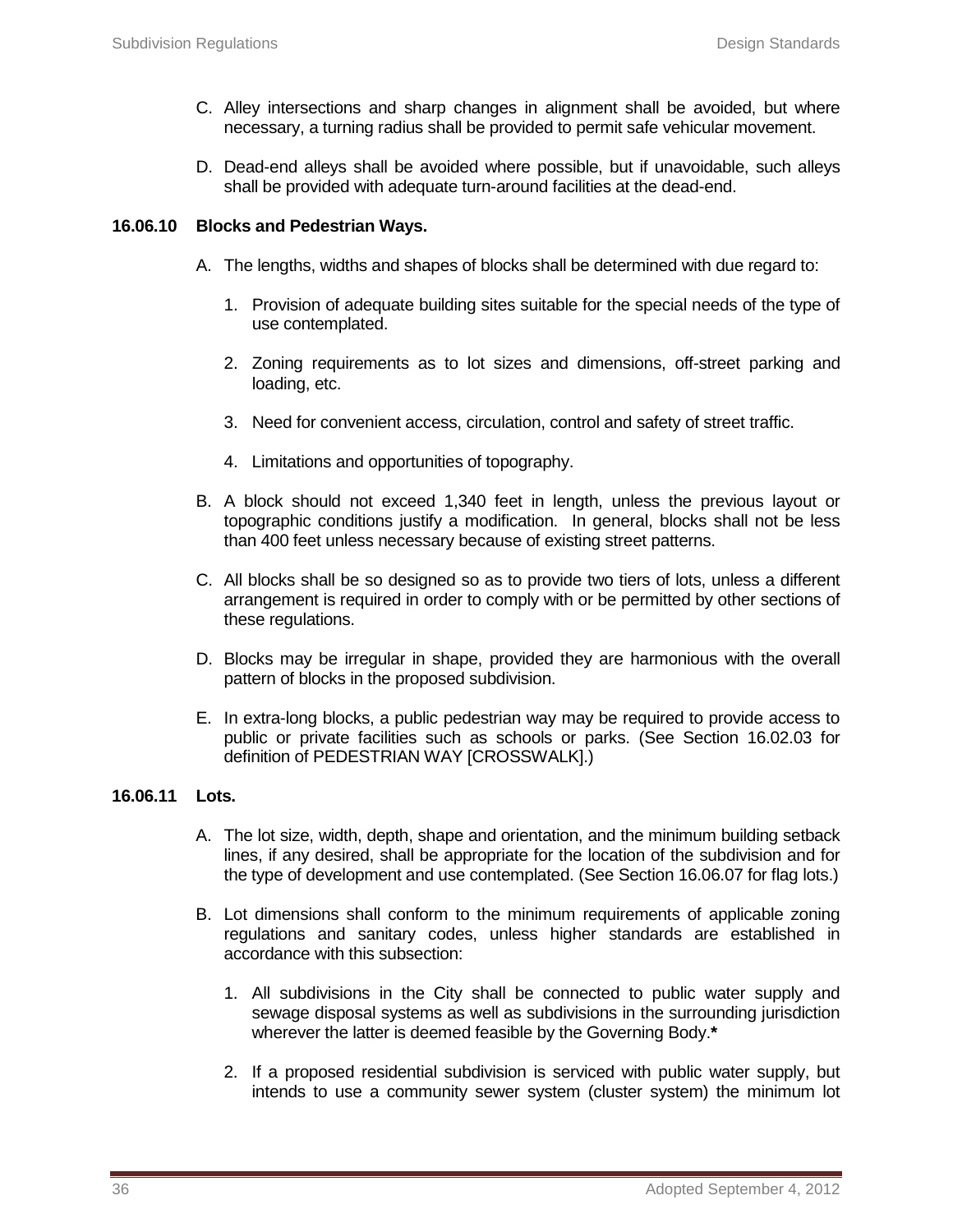area requirement shall be 12,500 square feet in the City or unincorporated area.

- 3. If a proposed residential subdivision is serviced with a public water supply, but intends to use an alternative wastewater treatment system and tile field for a sewage disposal system, the minimum lot area requirement shall be 80,000 square feet in the unincorporated area only.**\*\***
- 4. If a proposed residential subdivision in the unincorporated areas is serviced by on-lot well for water supply, and intends to use a community sewer system (cluster system), the minimum lot area requirement shall be 43,560 square feet in the unincorporated area.
- 5. If a proposed residential subdivision in the unincorporated area is serviced by neither a public water supply or a public sewage disposal system and intends to use an on-lot well for water supply and an alternative wastewater treatment system for sewage disposal, the minimum lot area requirement shall be 80,000 square feet.**\*\***
- 6. Notwithstanding the provisions of these regulations in Sections 16.06.11.B.2 and 3, it is the intent of these regulations to encourage the installation of public water supplies and public sewage disposal systems wherever feasible. In order to determine such feasibility, the Planning Commission may require the subdivider to provide certain basic engineering data and cost estimates on which to base such a decision. Furthermore, if on-lot water supply and sewage disposal installations are used, additional lot area may be required if the area to be subdivided has a high water table, is periodically flooded with water or if the soil conditions prove to be unsuitable based on percolations test which may be required of the subdivider. When the alternative wastewater treatment system is used for sewage disposal, the edge of the alternative wastewater treatment system must not be less than 300 feet from any existing off-premises dwelling or 100 feet from the nearest property line.**\*\***

*\* NOTE: All public sanitary sewer systems and sewage treatment plants are further subject to the regulations of the Kansas Department of Health and Environment.*

*\*\*NOTE: In calculating the size of the zoning lot, the land in an adjacent right-of-way may be included if it is part of the legal description of the lot.* 

C. In those areas where there may be municipal-type water and/or sanitary sewer facilities anticipated in the foreseeable future, but which are not yet available, the Planning Commission may require that lots be so designed and arranged that they may readily be converted to urban type building sites without replatting. When such a condition prevails, land should be subdivided into lots so that by combining lots, a building site is created initially with an area of not less than that required for on-lot wells and/or sewage treatment systems. The creation of such a building site through use of multiple groups of lots shall be contingent upon the establishment for record of restrictive covenants satisfactory to the legal counsel of the Planning Commission, providing that no more than one dwelling unit shall be built on such an aggregate group of lots until such time as municipal-type water and sewer service is available.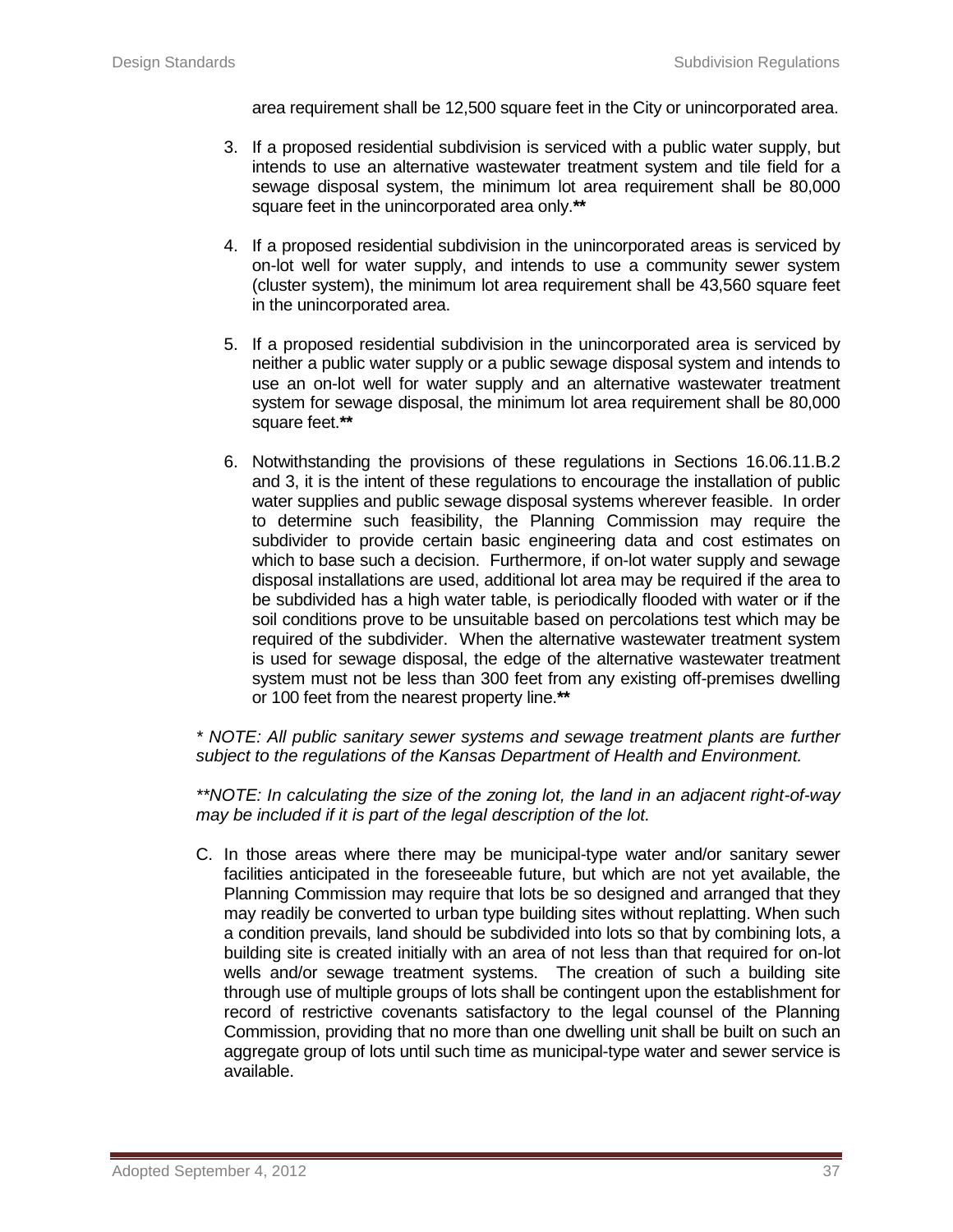- D. As a general guideline, the maximum depth of all residential lots shall not exceed two and one-half times the width thereof. For all other types of lots, the depth shall not exceed three times the width.
- E. In the City, the area of the street right-of-way shall not be included and calculated in the size of the lot with respect to minimum lot size requirements of these regulations or of any zoning regulations applicable to the property. The area of the adjacent street may be included and calculated for lots in the unincorporated area; however, if it is part of the legal description of the lot. Lots shall be required to have more than the minimum area dimensions provided for in this section where such greater area or dimensions are required to meet the yard requirements of the zoning regulations.
- F. There shall be no double frontage lots for individual dwellings (e.g., single and twofamily units), except where the lots abut upon a limited access highway or arterial street or where the topography of the land prevents reasonable subdivision in small units. Double frontage lots shall not have vehicular access between such lots and an abutting limited access highway or arterial street.
- G. Reversed frontage lots shall be avoided except where such are essential to provide a separation of residential development from limited access highways and arterial streets or to overcome specific disadvantages of topography and orientation.
- H. Corner lots for residential use shall have extra width, if necessary, to permit appropriate building setback from and orientation to both streets.
- I. Side lines of lots shall be at right angles or radial to the street line or substantially so.

## **16.06.12 Easements.**

- A. Utility easements shall be provided where necessary and centered on rear or side lot lines. Such easements shall be at least 20 feet wide along rear lot lines and 10 feet wide alongside lot lines, except that easements for street lighting purposes shall not in any event be required to exceed 10 feet. Side lot easements, when needed for other than street lighting purposes such as drainage, may exceed 10 feet.
- B. Drainage Easements. If a subdivision is traversed by a watercourse, drainage way or channel or a detention pond is constructed, then a storm water easement or drainage right-of-way shall be provided. Such easement or right-of-way shall conform substantially to the lines of such watercourse and location of a detention pond and shall be of such width or construction, or both, as may be necessary to assure adequate storm water drainage and for access for maintenance thereof. All drainage easements shall be vegetated with perennial grasses or otherwise stabilized to prevent soil erosion and sediment movement by wind or water by best management practices. Parallel streets or parkways may be required in connection therewith. (See Section 16.02.03 for definition of DETENTION POND.)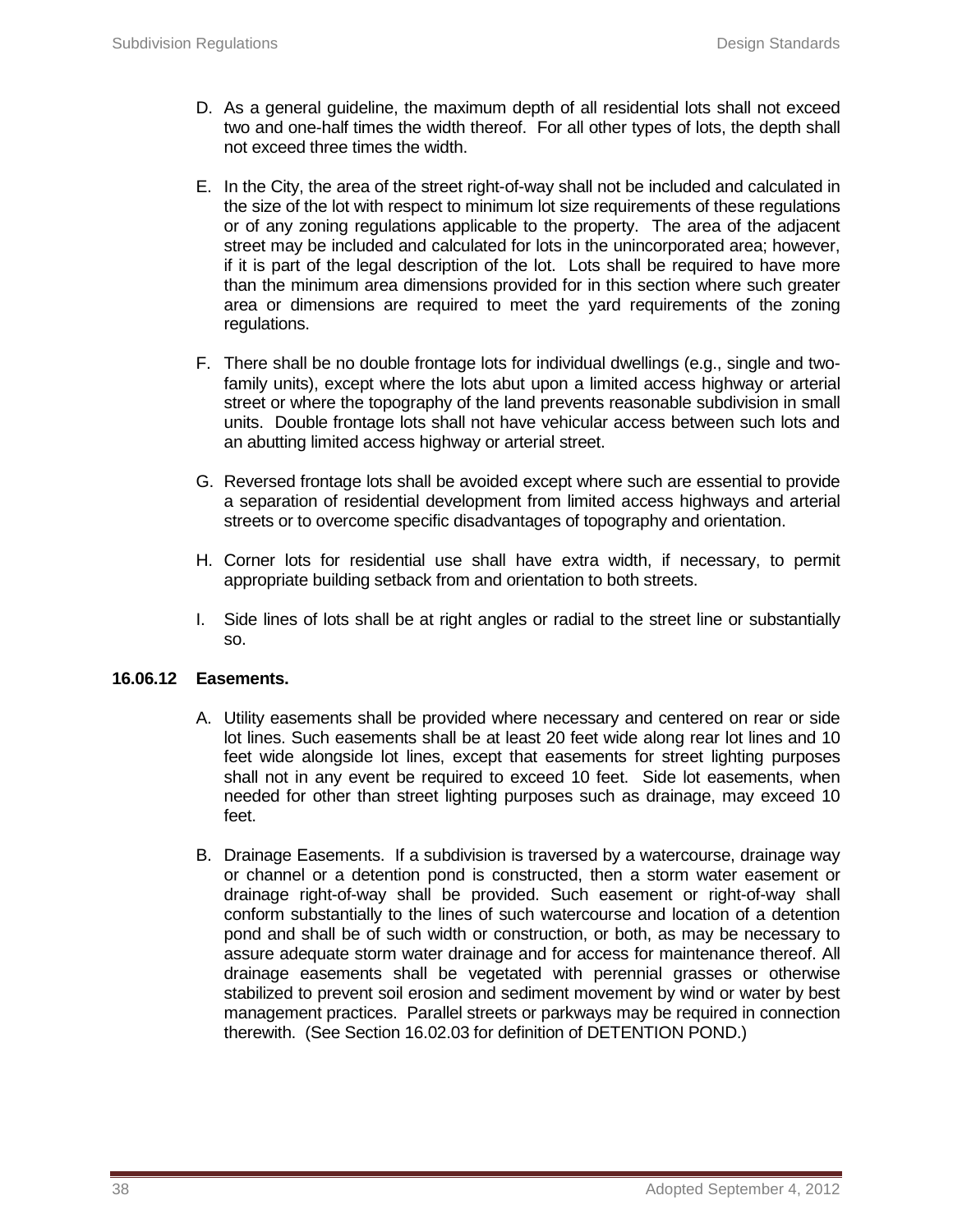In rural-type subdivisions, a triangular drainage and utility easement may be required at the corners of intersecting street right-of-way. Where street right-of-way intersect at 90 degrees, the limit of such easement would be defined by a line drawn between two points located on the right-of-way lines which are 25 feet back each way from the corner. All drainage easements will be vegetated with adapted perennial grasses or otherwise stabilized to prevent soil erosion and sediment movement by wind or water by best management practices.

- C. Vision triangle easements may be required on any corner lot to provide an open and usable vision path for drivers of vehicles approaching the intersection. The extent of vision triangle easements shall be based on the type of intersection (3 way, four, protected, unprotected, etc.); the type of street (local, collector, arterial, commercial or industrial); topography; proposed street grades (if any); and the design speeds contemplated for such roadways. (See Section 16.02.03 for definition of VISION TRIANGLE.)
- D. Wherever a lot or group of lots side or back on to an existing high pressure oil or gas transmission line, a building setback easement shall be established on each side of such line to the minimum safe standards as provided by the applicable oil or gas company to the subdivider or to such standards as may be adopted by the City, state or federal governments, whichever provides the most setback distance. The easement shall be provided on that part of the lot which abuts the oil or gas line and no principal buildings or structures shall be located or constructed within such an easement.
- E. A screening easement may be required to provide for fencing and/or an adequate area for the mature growth of landscaping with appropriate maintenance. (See Section 17.03.36 and Chapter 17.12 of Site Plan Review in the Zoning Regulations-Article 17, for information on City Standards for a screening easement).

## **16.06.13 Commercial and Industrial Subdivisions.**

- A. **Streets**. Notwithstanding the other provisions of these regulations, the minimum width of streets adjacent to areas designed, proposed or zoned for commercial or industrial use may be increased by the Planning Commission to such extent as may be deemed necessary to assure the free flow of through traffic without interference from parked or parking motor vehicles.
- B. **Blocks and lots** intended for commercial or industrial use shall be designed specifically for such purpose with adequate space set aside for off-street parking and loading.
- C. **Marginal Access Street.** When lots or blocks in a proposed commercial or industrial subdivision front on any limited access highway or arterial street, the subdivider may be required to dedicate and improve a marginal access street to provide ingress and egress to and from such lots or blocks.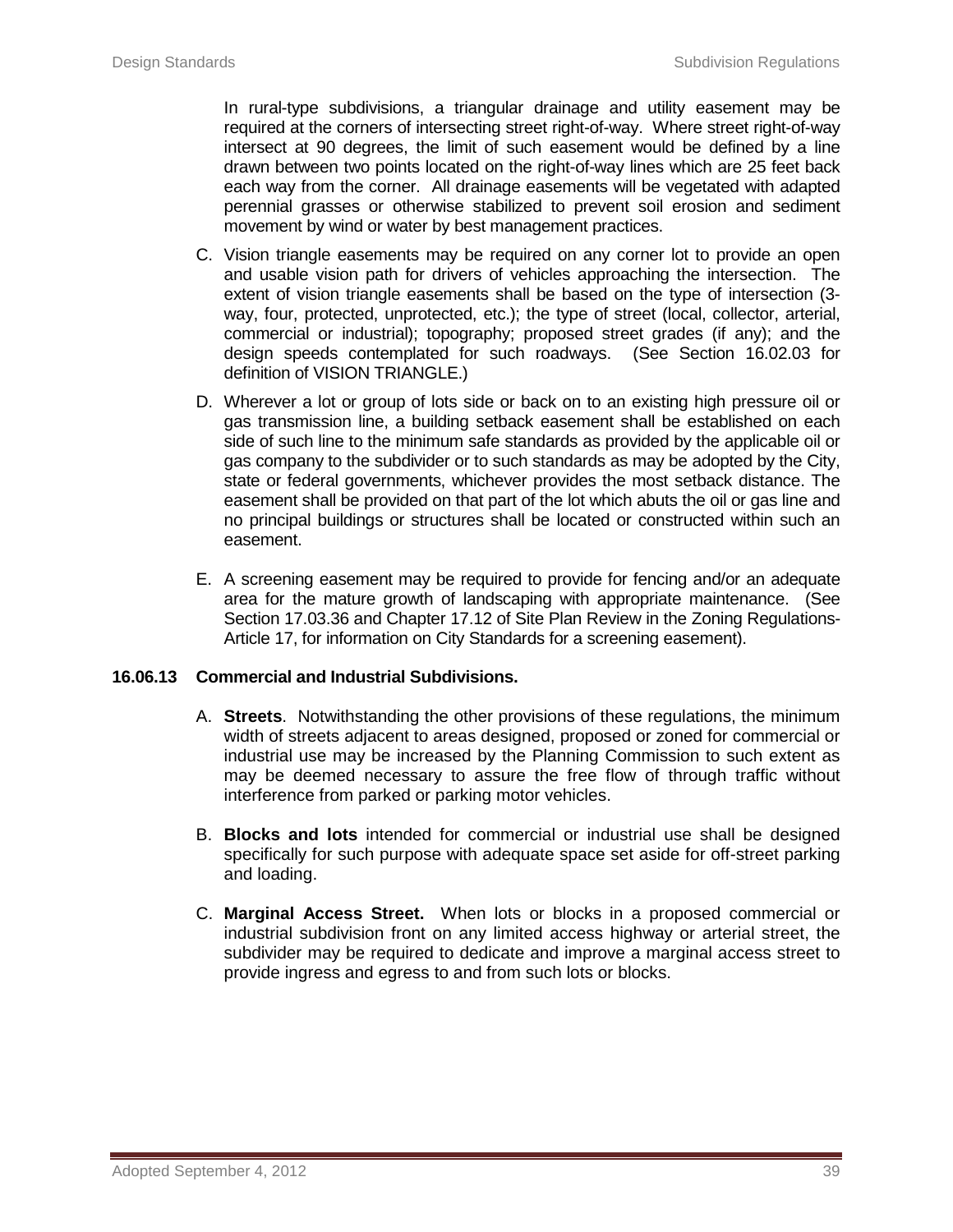# **CHAPTER 16.07 INSTALLATION OF REQUIRED IMPROVEMENTS**

**16.07.01 Subdivision Types.** For the purposes of these regulations, subdivisions shall be classified as follows:

#### A. **Urban Type Subdivisions.**

- 1. All subdivisions located wholly within the corporate limits of the City.
- 2. All subdivisions located partially within, adjoining or touching the corporate limits of the City.
- 3. All subdivisions adjoining or touching the boundary of a tract of land for which annexation proceedings have commenced by the City or the owner has a pending request to be annexed.
- 4. All subdivisions adjoining or touching another subdivision which has previously received final plat approval by the City and adjoins or touches the corporate limits of the City.
- 5. All subdivisions which have or intend to have both municipal type water supply and sewage disposal systems, or are subdividing all or portions of the subdivision for commercial or industrial purposes, or for public or semi-public purposes which are directly related to an urban type residential subdivision. (Note: Service by a rural water district could be considered a "municipal type" if the particular size of pipes in that location permitted adequate quantity and pressure commensurate with urban needs.)
- B. **Rural Type Subdivisions**. All other subdivisions required to be platted by these regulations not otherwise classified as the urban type as described in Section 16.07.01A.
- **16.07.02 Engineering and Governmental Jurisdiction.** In setting certain standards and specifications, approving engineering drawings, inspecting improvements, recommending acceptance of improvements, preparing petition forms and establishing the amount of surety for guaranteeing the installation of such improvements; the engineer designated by the City, the County Engineer, or utility provider representative shall be designated as responsible for the improvements within their respective jurisdictions. The term "applicable" Governing Body may mean either the City Council for urban type subdivisions in the City, or the township trustees or County Board of Commissioners for urban and rural type subdivisions in the unincorporated area. "The" Governing Body refers to the City only. Coordination to achieve cooperation among the governing bodies is the responsibility of the City and, in particular, the Subdivision Administrator.
- **16.07.03 Required Improvements.** As a condition to final plat approval, the subdivider of a proposed subdivision shall be responsible to install or, in cooperation with governmental bodies and utility companies, cause to be installed the following necessary facilities and improvements as listed below. The design and installation of such facilities and improvements shall include such sizing of pipes and extensions of streets as may be deemed desirable within the subdivision to facilitate development of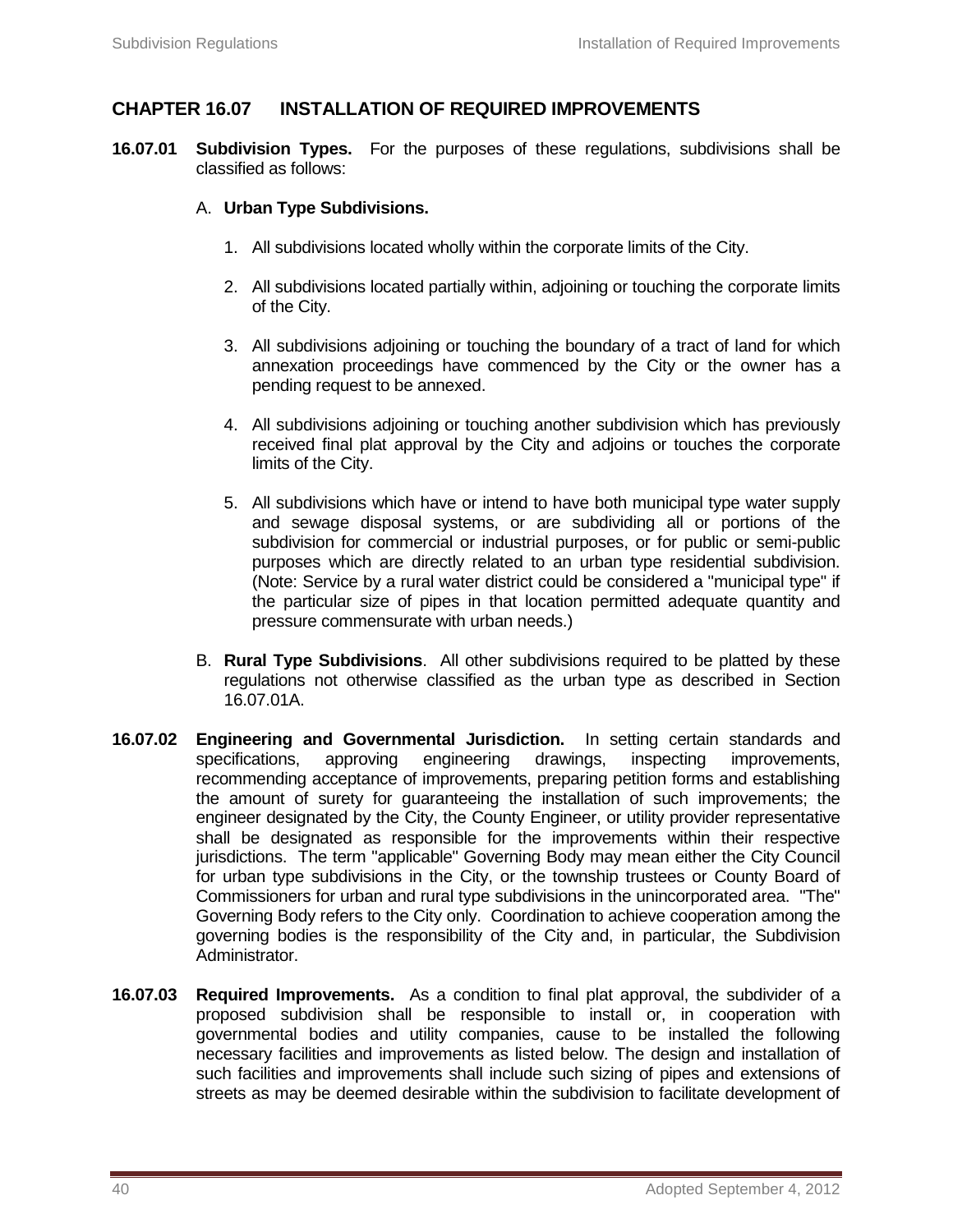adjacent land. All requirements are applicable to both urban and rural-type subdivisions as defined in Section 16.07.01 unless specifically described otherwise.

- A. All streets, alleys, curbs, gutters and street drainage facilities in urban type subdivisions shall be constructed in accordance with established City standards. All urban type streets shall be constructed of concrete, asphalt or asphaltic concrete and no gravel or sanded roadways shall be constructed. All roadways in rural type subdivisions shall be constructed in accordance with standards established by the County Engineer with gravel or sanded surface and no other materials such as oiled surface, macadam or similar materials shall be used. If other than gravel or sanded surface materials are particularly required, urban construction standards as described above shall apply. To accommodate any future improvements in both urban and rural areas, the entire right-of-way of collector and local streets and roadways shall be graded to match the level of the road surface. All stumps, trees that cannot be saved, boulders and similar items shall be removed from such rightof-way. In the unincorporated area, streets and roadways are subject to final acceptance by the applicable township trustee or the County.
- B. A storm drainage system shall be provided, separate and independent of the sanitary sewer system, meeting all of the specifications and requirements of the City in urban type subdivisions or the County Engineer in rural types. Such storm drainage system shall be connected to any existing storm sewer system, where available, or if such connection is not available, other adequate means for the discharge of such storm water including the use of detention ponds shall be provided by the subdivider into the nearest major water channel. If it is determined that adequate drainage can be accomplished by a natural drainage way across private property, a drainage easement may be required; however, any initial channelization is the responsibility of the subdivider and continued maintenance the responsibility of the adjacent property owner(s).
- C. Sidewalks shall be constructed in accordance with standards set by the City in urban type subdivisions under the following conditions: (Also, see Section 16.06.10.E for pedestrian ways.)
	- 1. Sidewalks shall be required on at least one side of the street when needed to service pedestrian traffic flow leading to schools, parks, shopping areas or places of public assembly and where heavy traffic would warrant sidewalks for safety purposes. Sidewalks shall also be required in residential areas where the lot frontage is less than 150 feet. Sidewalks shall be required to extend or complete connecting links in the sidewalk system. Location of sidewalks will be per the Sidewalk Master Plan.
	- 2. In general, sidewalks shall be constructed with the inside edge of the sidewalk on the property line, except in the central business district.
	- 3. All sidewalks shall provide handicap access in conformity with K.S.A. 58-1301 et seq. and the federal Americans with Disabilities Act of 1990, 42 USCA 12101, as may be amended.
- D. Street signs of such location, type and size as shall be approved by the applicable Governing Body, giving due regard to the prevailing type, size and pattern of location utilized throughout the area.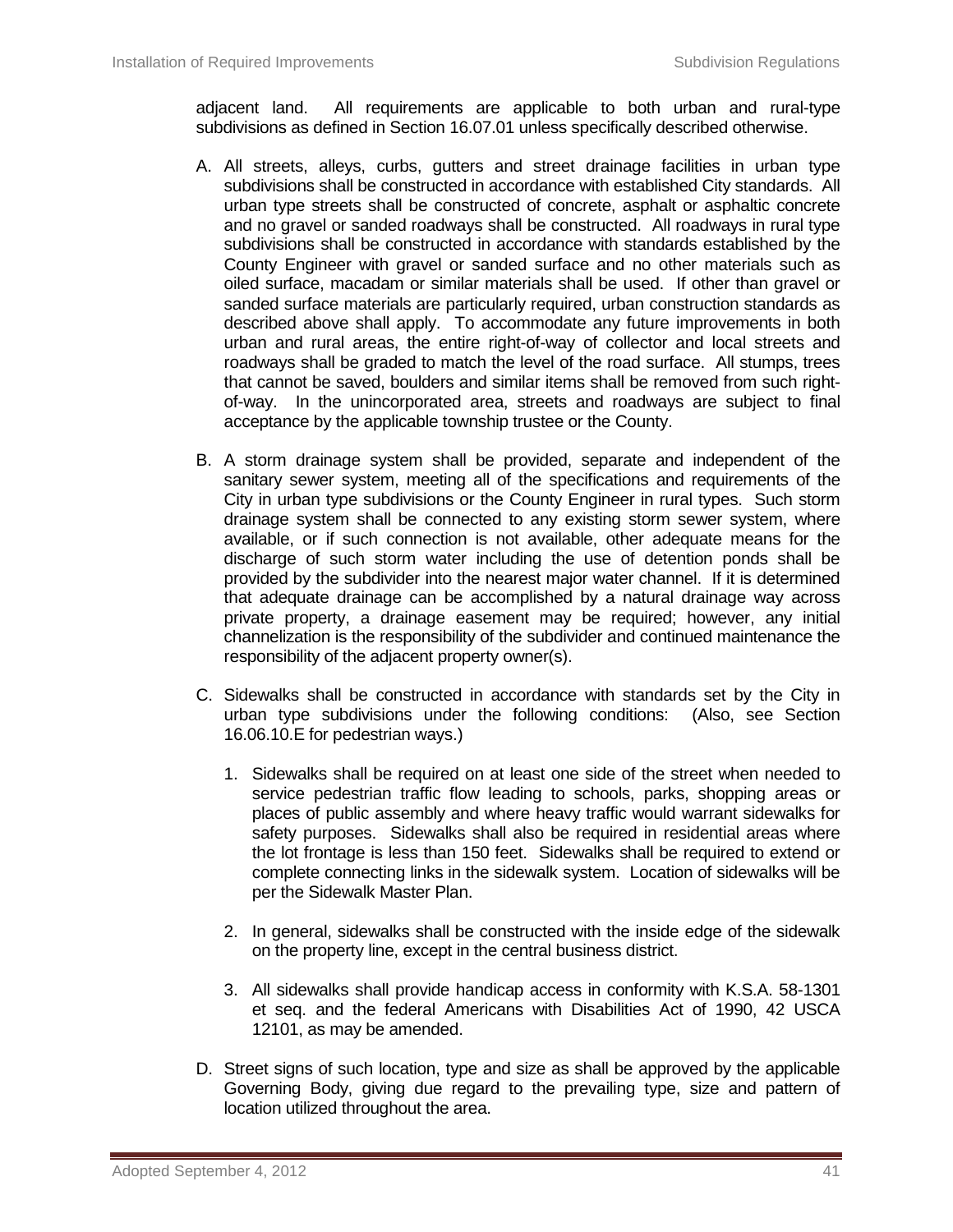- E. Wherever a municipal-type water supply system or its equivalent is required to be constructed by these regulations, such construction shall be in accordance with the standards and requirements set by the applicable agency supplying the water. In all other areas, a water supply shall be provided which meets the standards of the County Sanitary Code. In those areas where there is a municipal type water supply system, mains shall be of such size as to support the use of fire hydrants as required by Section 16.07.03.F.
- F. Fire hydrants of the type and quality specified by City standards, but not less than the minimum standards of the National Fire Protection Association (NFPA), shall be provided wherever there shall be constructed a municipal type water supply system. Such hydrants shall be subject to the inspection and approval of the applicable Fire Chief.
- G. Sanitary Sewer Systems.
	- 1. Wherever sanitary sewers are to be installed as required by these regulations, such sewers are to be constructed in accordance with standards set by the City subject to the regulations of the Kansas Department of Health and Environment.
	- 2. Wherever alternative onsite wastewater treatment system, or community sewer system (cluster system) are to be used for sewage disposal on individual lots, the determination of the suitability of the lot(s) and the standards for installation and inspection of such facilities shall be governed by the County Sanitary Code.
- H. Underground wiring in residential subdivisions, unless found to be unfeasible, is required for electric power, street lights and telephone service in urban type subdivision, except:
	- 1. For lines rated over 12,000 volts, or
	- 2. Appurtenance serving such lines which may be mounted on the ground, such as transformers, transformer pads, telephone service pedestals and street light poles, or
	- 3. For those proposed subdivisions or replats of existing subdivisions located in areas which presently have an overhead type utility distribution system.

All such installation shall be under contract with the applicable utility provider. Cable television, if installed, shall be placed underground in accordance with the above requirements. Where telephone, electric, street lights and gas lines are placed underground entirely throughout a subdivision, conduits or cables shall be placed within easements or dedicated public ways in a manner which will not conflict with other underground services. Further, all transformer boxes shall be located so as not to be unsightly or hazardous to the public.

Nothing in this section shall be construed as requiring underground installation of lines beyond the boundaries of the area contained in the preliminary plat. All utility lines for telephone and electric service, when carried on overhead poles in other than the above urban type subdivision, shall be placed in rear lot line easements or designated side lot line easements.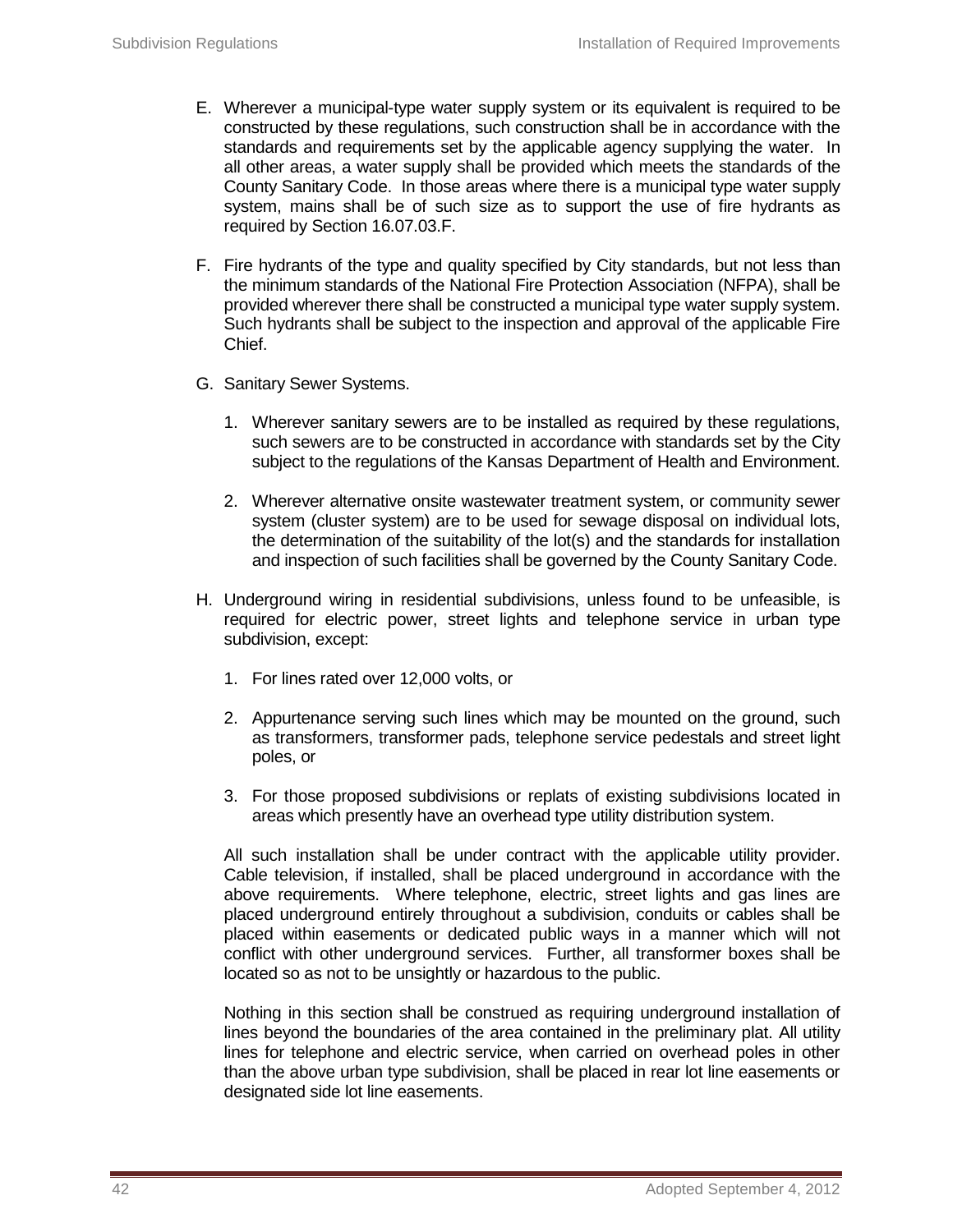- I. If screening of public or private areas is to be required, a screening plan of landscaping and/or fencing shall be prepared and approved by the Planning Commission and such screening installed. (See Section 16.02.03 for definition of SCREENING.)
- J. Monuments as shown on the final plat shall be placed at all central points such as block corners, angle points, points of curves in streets and as may be required by the applicable engineer. Monuments shall be made of iron pipe or solid steel rods, e.g., rebars which are not less than 1/2 inch in outside diameter and not less than 24 inches in length and capped with a plastic or metal top which identifies the registration number of the surveyor. All monuments shall be securely placed and set in such a manner that the top of the monument shall be at or nine inches below grade ground level depending upon whether cultivation of the land is anticipated. Bench marks may also be required of such material, size and length as may be approved by the applicable engineer. (See Section 16.02.03 for definitions of BENCH MARK and MONUMENT and Sections 16.05.02.D and E for monuments and bench mark(s) to be shown on the final plat.)
- K. Whenever existing sanitary or storm water sewers, water lines, drainage channels, culverts, underground or overhead electric and communication lines, gas lines, pipe lines, transmission lines are required to be relocated due to the subdivision or construction of improvements required as a condition of approval of the subdivision and in the event such was not known at the time of subdivision approval for any reason, the costs of such relocation shall be the sole responsibility of the subdivider.
- L. Where required, applicable measures will be taken during construction to minimize soil erosion and sedimentation by wind or water. Conservation standards shall be adhered to which have been adopted by the County Conservation District.
- M. An access roadway permit is required to be obtained from the County Fire Department in the unincorporated area of the County and a similar permit from the City Fire Department in the city limits whenever a facility, building or portion of a building is constructed more than 150 feet from the nearest street or road right-ofway line. Such a permit is required under the International Fire Code to provide appropriate access for firefighting apparatus. Information regarding specifications for the access drive relative to width, driving surface, vertical clearance, turnaround, bridges and floodplain access may be obtained from the Fire Department.

## **16.07.04 Exceptions for Existing Improvements.**

- A. Where the proposed subdivision is a re-subdivision or concerns an area presently having any or all required improvements as set out in Section 16.07.03 and where such improvements meet the requirements of said section and are in good condition as determined by the applicable Governing Body, no further provision need be made by the subdivider to duplicate such improvements. Where such existing improvements, however, do not meet the requirements, the subdivider shall provide for the repair, correction or replacement of such improvements so that all improvements will then meet the aforesaid requirements.
- B. Where the proposed subdivision is a re-subdivision or concerns an area presently abutting or containing any existing public street of less than the minimum required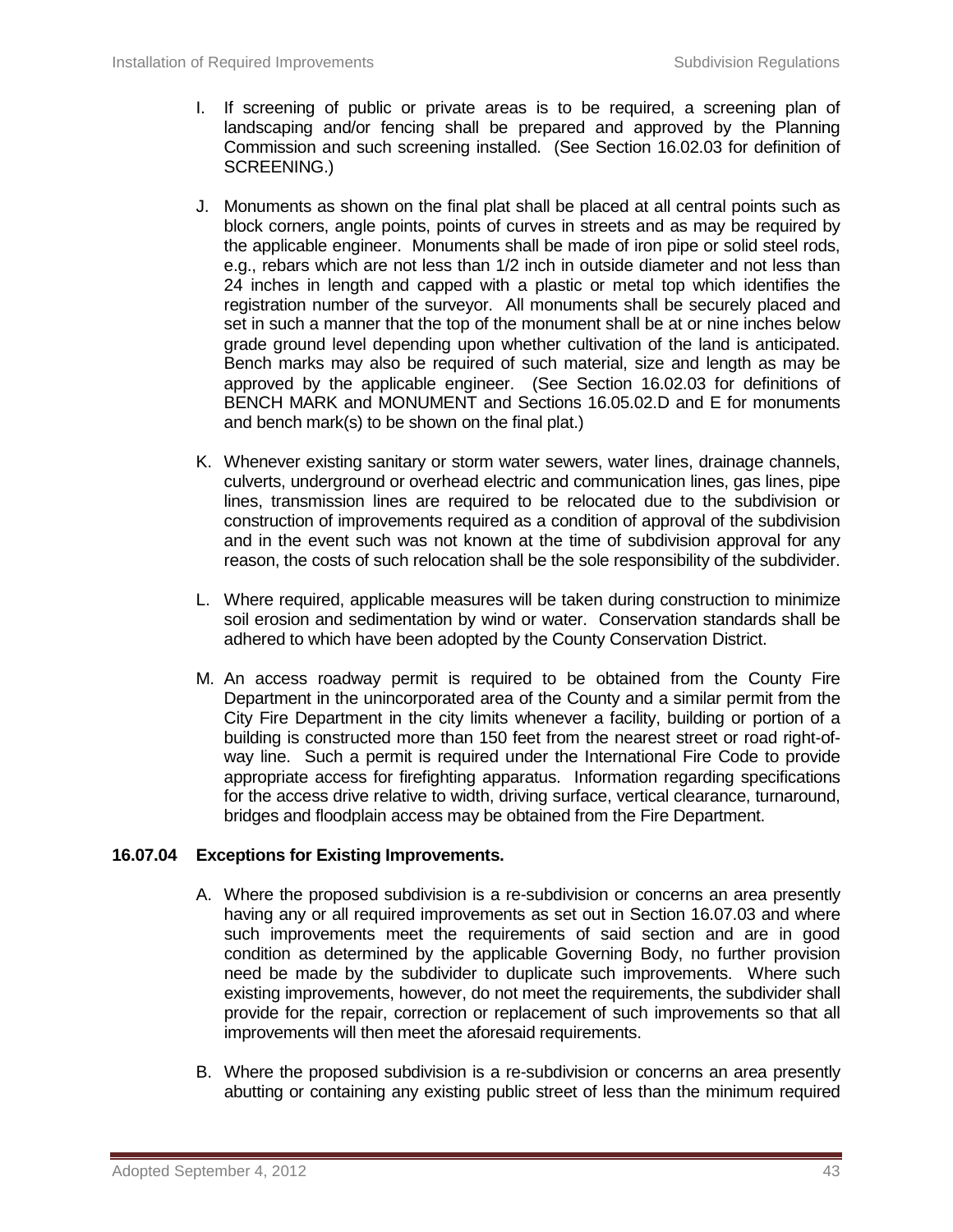right-of-way width or roadway width, land shall be dedicated in so far as is possible so as to provide for a minimum street right-of-way width and an additional roadway pavement meeting the minimum standards as set by these regulations. The applicable Governing Body shall determine what adjustment to make where the aforesaid widenings merge with existing streets which are of smaller width at the boundary of such proposed subdivision. The minimum right-of-way and roadway width required by these regulations may be reduced to match an existing roadway system if the extension of such roadway is already improved at each end of the roadway in the subdivision.

- **16.07.05 Agreement and Guarantees for Installation of Required Improvements.** Except for monuments, one of the following methods shall be used by the subdivider to guarantee that improvements required by these regulations can or will be installed in accordance with approved plans and specifications. This does not preclude the possibility that the applicable Governing Body may, at its discretion and in recognition of its financial position, share in the cost of improvements, especially oversized improvements which may benefit other related areas or the municipality-at-large: (See Section 16.02.03 for definition of HOMEOWNERS' ASSOCIATION.)
	- A. Fiscal sureties may be offered and the following shall apply: (See Section 16.02.03 for definition of SUBDIVIDER'S AGREEMENT.)
		- 1. The subdivider shall enter into a "Subdivider's Agreement" with the applicable Governing Body under which the subdivider agrees to install such required improvements. Such agreement shall be conditioned upon the acceptances of the final plat by the applicable Governing Body and filed with the applicable Clerk.
		- 2. Simultaneously with the execution of the Subdivider's Agreement provided for in Section 16.07.05.A.1, the subdivider shall furnish a corporate completion bond by a firm authorized to do business in Kansas with good and sufficient sureties thereon or a cashier's check, escrow account or irrevocable letter of credit in favor of the applicable Governing Body, in the amount of the estimated cost as approved by the official responsible for setting and enforcing the applicable design and construction standards of the installation of the required improvements. Such financial guarantee shall be conditioned upon the acceptance of the final plat and further conditioned upon the actual completion and satisfactory installation of such required improvements within two years from the date that the final plat is accepted by the Governing Body.
		- 3. Simultaneously with the execution of the Subdivider's Agreement provided for in Section 16.07.05.A.1, if the subdivider furnishes a corporate completion bond, he or she shall also deposit in escrow with the applicable Governing Body cash in the amount of 15% of the cost of all improvements to be made in accordance with the plans and specifications for required improvements or an equivalent amount in the form of a maintenance bond or other securities that may be deemed sufficient by the applicable Governing Body. If a subdivider furnishes a cashier's check, escrow account or irrevocable letter of credit, 15% of the amount of such guarantees shall be returned by, or held as a deposit in escrow after, the final completion of such improvements. The subdivider shall agree that such deposit in escrow may be held by the applicable Governing Body for a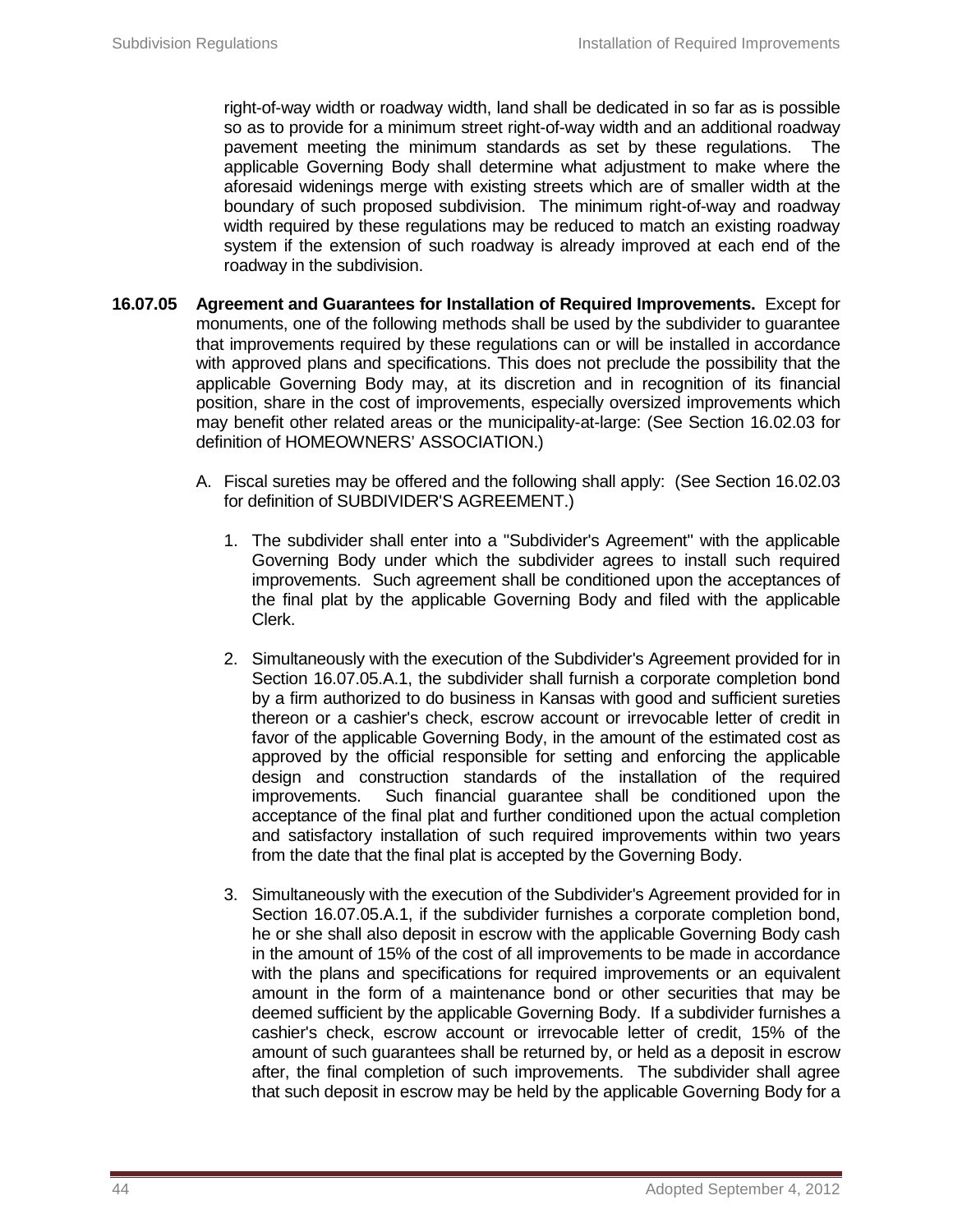period of 18 months after such improvements are completed for the purpose of:

- a. Guaranteeing and securing the correction of any defect in material or workmanship furnished for such improvements, latent in character, and not discernible at the time of final inspection or acceptance by the applicable Governing Body; and
- b. Guarantee against any damage to such improvements by reason of the settling of the ground, base or foundation thereof.
- c. Such escrow agreement shall provide that, as such defects have so developed, that the deposit may be applied by the applicable Governing Body for any amounts incurred correcting such defects; and that the balance of such deposit, if any, held at the end of such 18-month period shall be returned by the applicable Governing Body to the depositor, or paid to the order of the depositor without payment of interest.
- B. Petitions to the applicable Governing Body may be submitted as a means of guaranteeing to such Governing Body the authority to install improvements at such time as they deem appropriate. Petitions may be submitted only when the following conditions exist:
	- 1. The petitions must be valid as may be provided for under Kansas law.
	- 2. The petitions must be approved by the applicable Governing Body concurrently with the acceptance of the final plat.
	- 3. The initiating resolution for such improvement must be adopted by the applicable Governing Body concurrently with the petition approval or as soon thereafter as may be provided by law. The cost of the publication of said resolution shall be born by the subdivider.
	- 4. A certificate signed by the petitioner must be recorded with the County Register of Deeds stating that such petitions have been filed and approved by the applicable Governing Body and that certain land within the plat as described will be liable in the future for special assessment for the required improvements authorized.
- C. For streets and related drainage only in rural type subdivisions, preconstruction of improvements as an alternative method of guaranteeing their installation may be used if approved by the County Governing Body. In this event, the subdivider may request such Governing Body to hold the final plat acceptance until such time as an inspection certifies that the required improvements have been properly constructed. Such a preconstruction procedure shall be temporarily conditioned on subsequent acceptance of the final plat and a time limit for actual construction mutually agreed upon. Maintenance guarantees may also be required if deemed desirable. (See Section 16.07.05.A.3 for maintenance guarantee methods.)
- D. The subdivider shall, prior to the acceptance of the final plat, submit a letter from the utility provider(s) involved stating that satisfactory arrangements have been made by the subdivider guaranteeing the installation of their respective services.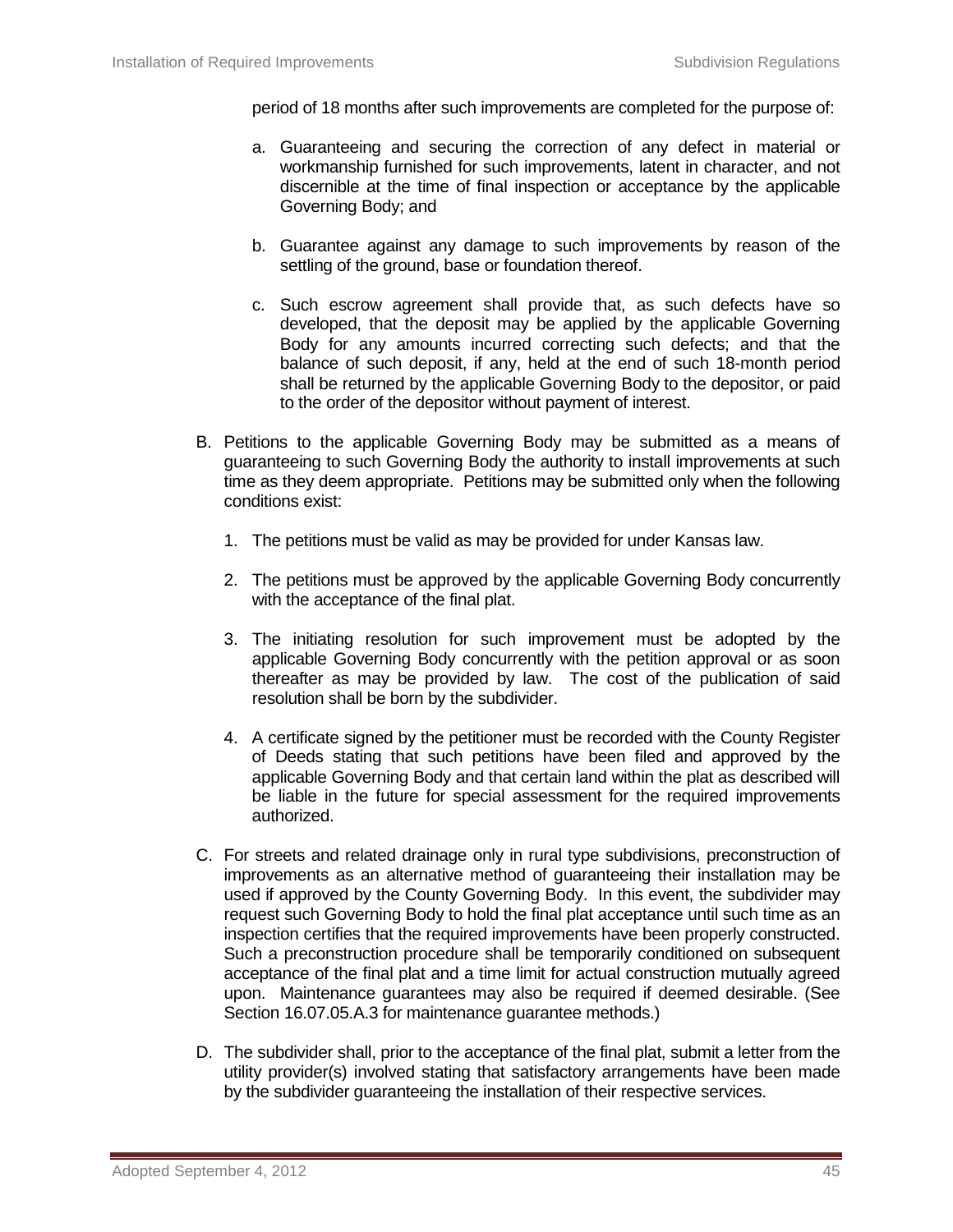- E. Monuments and bench marks shall be installed and their installation certified by a licensed land surveyor on the final plat before such plat is recorded with the County Register of Deeds. (See Section 16.05.02.Q.1 for Land Surveyor's Certificate.)
- **16.07.06 Off-site Improvements.** The applicable Governing Body may, upon making a finding of necessity, require the subdivider to install or upgrade off-site improvements located outside the perimeter of a subdivision if such need is substantially created by a proposed subdivision. Such off-site improvements should be within dedicated right-ofway or easements and serve a public purpose. The financing and guaranteeing of such improvements shall be administered as if they were the same as on-site improvements under Section 16.07.05. The applicable Governing Body may require such subdivision to participate in the following facilities and improvements, or any other of-site improvements as recommended by the Planning Commission, if the need is created by a proposed subdivision:
	- A. Drainage improvements;
	- B. Pedestrian ways and sidewalks;
	- C. Screening;
	- D. Special grading requirements;
	- E. Street improvements; or
	- F. Traffic control devices.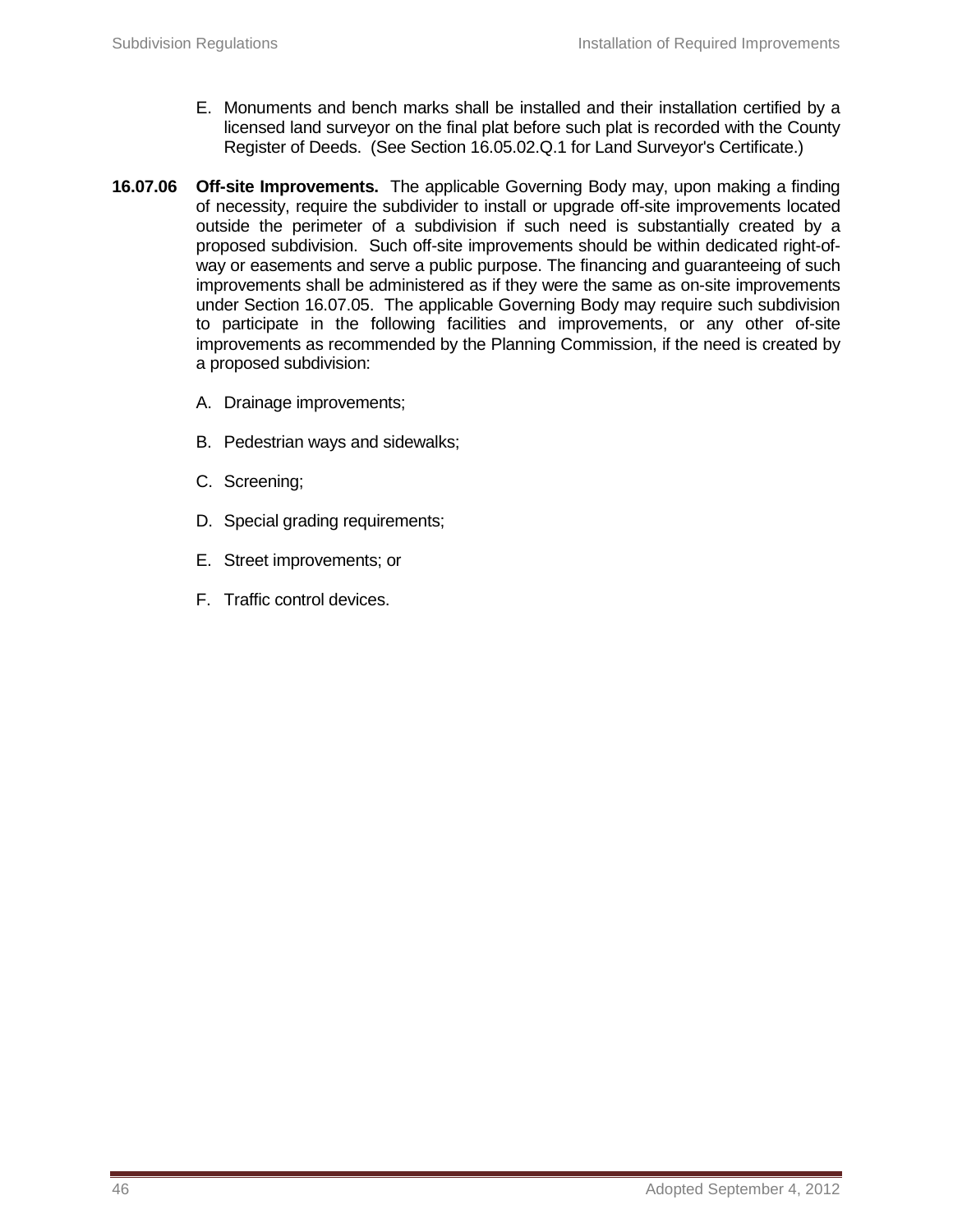## **CHAPTER 16.08 IMPROVEMENT PROCEDURES**

- **16.08.01 Submittal of Petitions**. If petitions are proposed to meet the requirements of Article 7, the subdivider shall so indicate at the time of submittal of the preliminary plat. If the petition method is authorized by the applicable Governing Body, petitions shall accompany the final plat for approval by such Governing Body.
- **16.08.02 Final Improvement Plans.** When the use of petitions has not been requested by the subdivider or authorized by the applicable Governing Body and a letter(s) of satisfactory arrangements from a utility provider(s) are not being utilized to guarantee improvements (See Section 16.07.05.D for letter from utility), the subdivider shall have prepared by an engineer (which may be contracted for privately or with any governmental agency or utility), engineering drawings for proposed required improvements containing the data and information specified in Section 16.08.03.A. Such drawings shall be certified by a licensed engineer and shall be submitted to the applicable reviewing official in duplicate at least 20 days prior to the date that approval is requested.
	- A. **Content.** The engineering drawings shall contain the following data plus additional information deemed necessary by the applicable engineer:
		- 1. Plans, details, specifications and cost estimates for roadway, alley and sidewalk construction; including plans, profile indicating existing topography and elevation including curb and sidewalk elevation when required, intersection control elevation and paving geometrics for each street with a typical cross section of the roadway. The profiles of grade lines shall be shown to a scale of one inch equals 100 feet horizontal, and one inch equals 10 feet vertical; or to a scale approved by the applicable engineer. This information shall be shown on standard plan and profile sheets unless otherwise required by the engineer and use topographic information cited in Section 16.05.01.B.3.
		- 2. Plans, profiles, details, specifications and cost estimates of proposed storm drainage improvements.
		- 3. Plans, profiles, details, specifications and cost estimates of proposed water distribution system, water supply facilities and fire hydrants.
		- 4. Plans, profiles, details, specifications and cost estimates of proposed sanitary sewage system.
		- 5. All plans for other utilities such as for electric, gas and telephone shall be prepared by or at the direction of the utility providing the service.
	- B. **Review.** The applicable engineer, official or agency responsible for determining specifications and standards shall review all engineering drawings in order to determine whether such drawings are consistent with the approved final plat and comply with the design standards. If such drawings are consistent and so comply, the reviewing official shall forward to the applicable Governing Body a notice to that effect. In the event that the drawings do not so comply, the reviewing official shall notify the subdivider of the specific manner in which such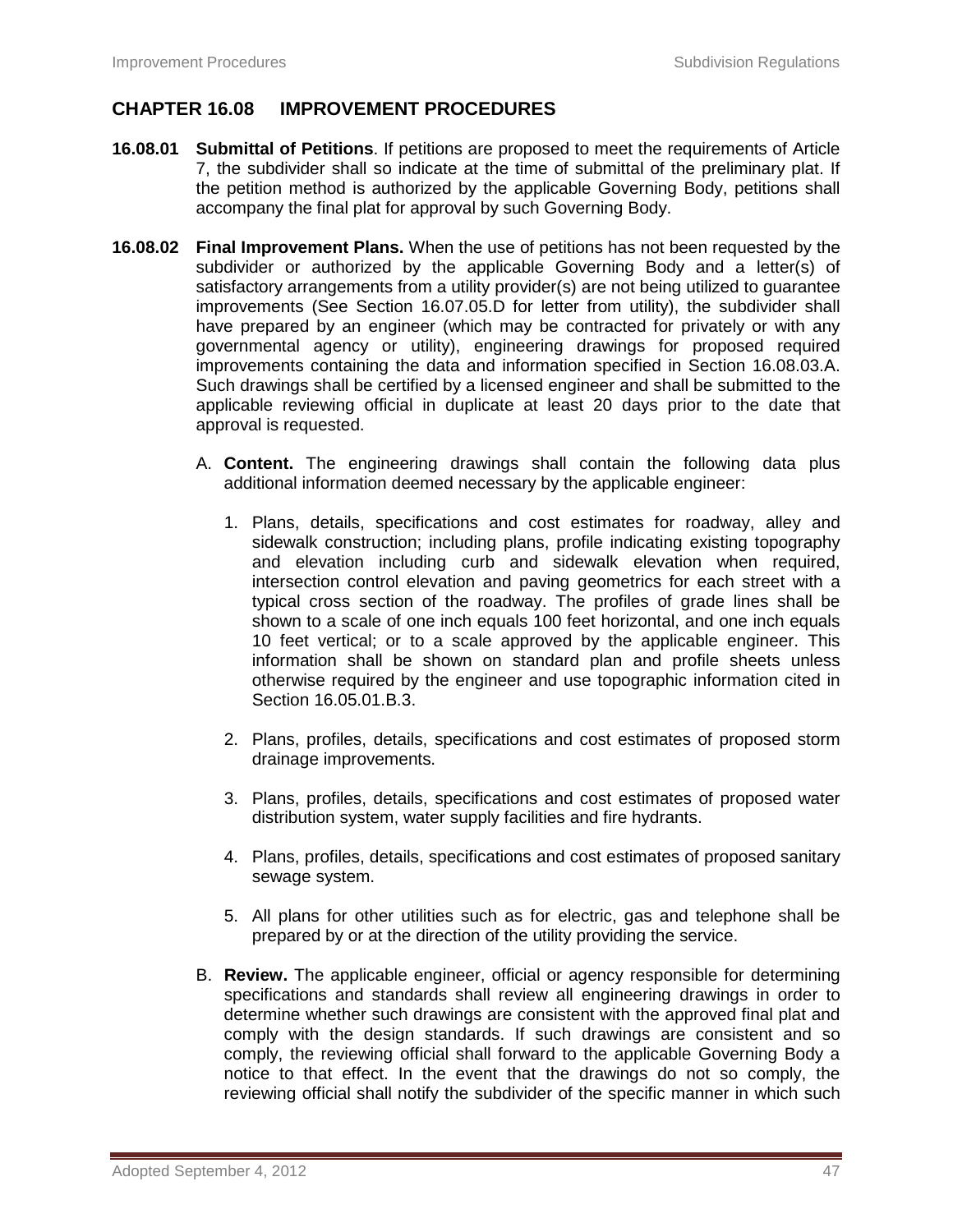drawings do not comply, and he may then correct such drawings. If such drawings are not corrected, the reviewing official shall forward to such Governing Body a notice as to the items of nonconformity or noncompliance.

- **16.08.03 Construction of Improvement**s. No improvements shall be constructed nor shall any work preliminary thereto be done, except as provided for under a preconstruction agreement in rural-type subdivisions, until such time as the engineering construction drawings shall have been approved and there shall have been compliance with all of the requirements relating to the Subdivider's Agreement and such guarantees as are specified in Section 16.07.05 of these regulations.
	- A. **Inspection.** All improvements constructed or erected shall be subject to inspection by the applicable engineer or official responsible for setting and enforcing the applicable design and construction standards of the required improvements. The cost attributable to all inspections required by these regulations shall be charged to and paid by the subdivider. In so far as is possible, the subdivider shall give at least 48 hours notification to such official prior to the performance of any inspection work.
	- B. **Inspection Procedures.** After notice is received as specified in Section 16.08.03.A above, the applicable engineer or official designated may conduct an on-site inspection to determine that the work complies with the approved engineering plans and Specifications. If in the opinion of such engineer or official, the work does not comply with such final drawings, he shall have authority to order that all such work shall be terminated until such time as necessary steps are taken to correct any defects or deficiencies. Upon the correction of such defects or deficiencies, the subdivider shall again notify the applicable engineer or official as provided in Section 16.08.03.A that the work is again ready for inspection.
	- C. **Final Inspection.** Upon completion of all improvements within the area covered by the final plat, the subdivider shall notify the applicable engineer or official designated in Section 16.08.03.A above, who shall thereupon conduct a final inspection of all improvements installed. If such final inspection indicates that there are any defects or deficiencies in such improvements as installed, or if there are any deviations in such improvements as installed from the final engineering plans and specifications, he shall notify the subdivider in writing and the subdivider shall, at his sole cost and expense, correct such defects or deviations within six months of the date of notification. When such defects, deficiencies or deviations have been corrected, the subdivider shall notify the official that the improvements are again ready for final inspection. After the final inspection is made and before acceptance of the improvement by the applicable Governing Body, the subdivider shall file a statement with the engineer or official which is executed by the subdivider, certifying that all obligations incurred in the construction of the improvement involved have been properly paid and settled.
- **16.08.04 Acceptance of Improvements.** If a final inspection indicates that all improvements as installed contain no unacceptable defects, deficiencies or deviations, within 15 days from the submission of the subdivider's statement of obligation paid, the applicable engineer or official designated shall certify to the applicable Governing Body and utility provider(s) that all improvements have been installed in conformity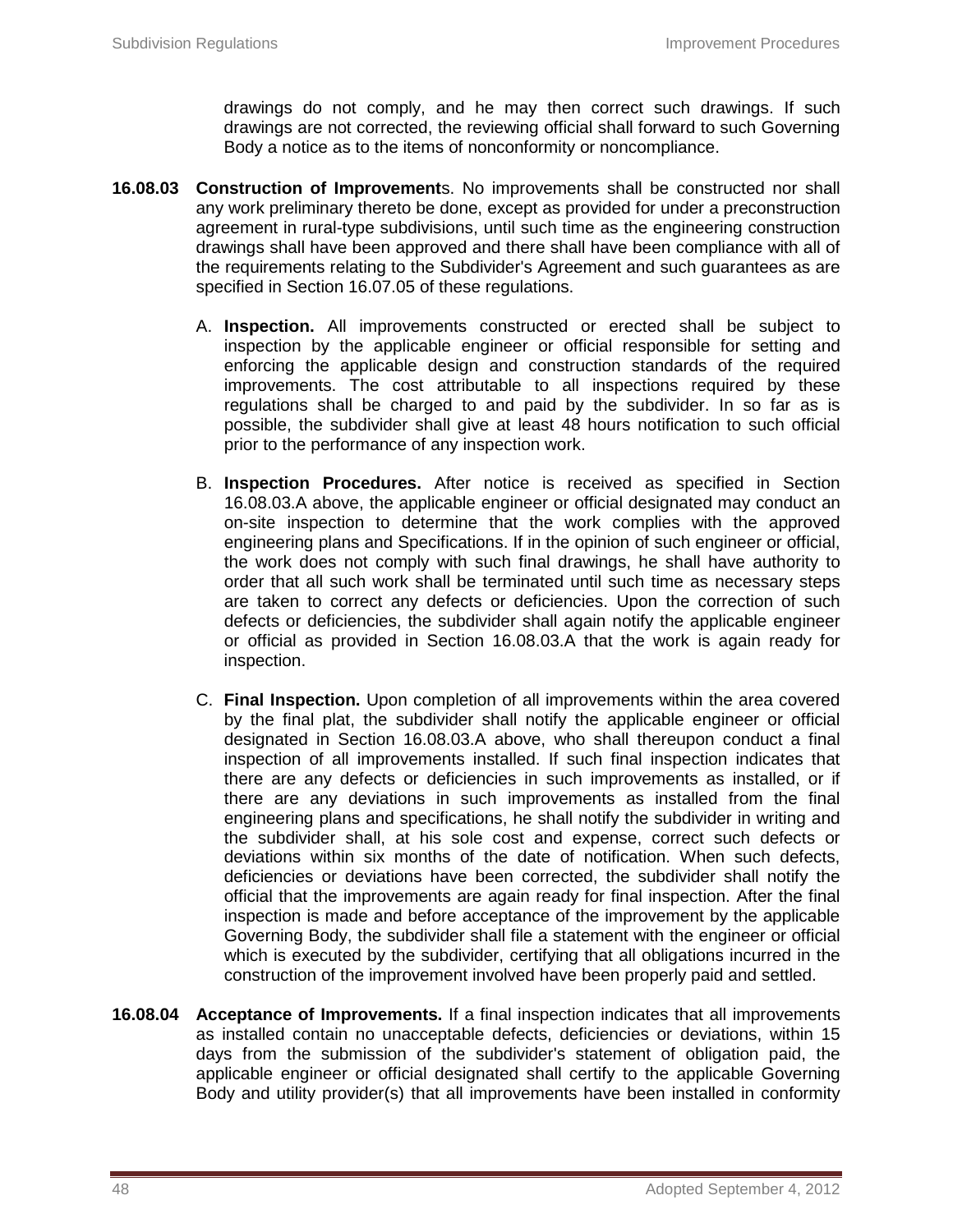with the engineering plans and specifications accompanying the final plat. Upon the receipt by the applicable Governing Body of such notification and in conformity with the requirements of these regulations and all other applicable statutes, ordinances and regulations, such Governing Body shall thereupon by resolution or utility by letter formally accept such improvements. The improvements shall become the property of such Governing Body or utility provider involved. Prior to this final action, however, neither the acceptance of the final plat, any subsequent annexation to the City or irrespective of any act(s) of employees, such actions shall not constitute their formal acceptance of improvements.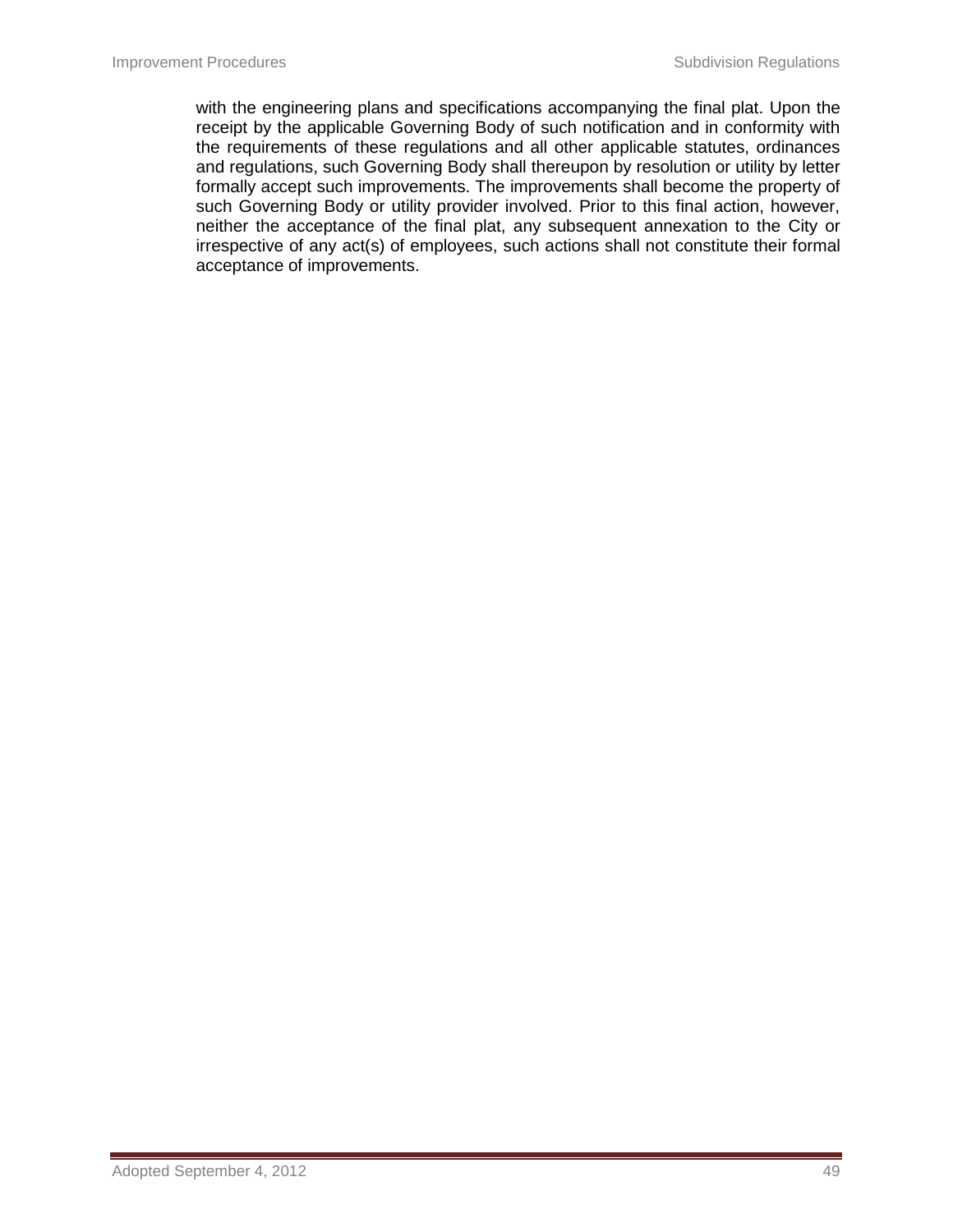# **CHAPTER 16.09 PROCEDURE FOR APPROVAL OF LOT SPLITS**

**16.09.01 Application Procedure.** The Planning Commission is hereby authorized to approve or disapprove lot splits. An application with the required fee for a lot split approval shall be submitted to the Subdivision Administrator by the owner of the land at least 15 days prior to the next regular meeting of the Planning Commission. (See Section 16.03.09 for Fees) Four copies of a drawing to scale of the lots involved if there are no structures on the lot shall accompany the application or four copies of a survey if there are structures on the lot showing the precise location of structures thereon. Each drawing or survey shall show the location, dimensions and legal description of the proposed split; the square footage contained in each portion of the original lot; all existing easements including public reservations such as building setback lines or access control and a certificate of approval as worded in Section 16.09.04.C.

> Written notices shall be distributed by the Administrator to all owners of abutting land including such owners across the street or other public way, and to the property owner who is proposing the split. The application for a lot split must be accompanied by a list of the names and addresses of all persons to receive notices. Such owners shall have 10 days from the date of mailing the notification to inform the Administrator of any protest or concerns they may have on the lot split. The 10 day waiting period may be waived upon presentation of a written statement of no objection from those to be notified

- **16.09.02 Condominium Exception.** An exception to the Lot Split procedure is when a platted lot, zoned R-2 Two-Family Residential or R-3 Multi-Family Residential, is resurveyed to create separate legally described parcels for each dwelling having common walls, to facilitate condominium ownership. City Administration will be responsible to review this type of lot split to assure zoning setback and area regulations are being met.
- **16.09.03 Industrial Plat Exception.** According to K.S.A. 12-752(f), a lot which is zoned for industrial purposes and for which a plat has been officially recorded may be further divided into two or more tracts without further replatting such a lot, provided, that none of the conditions Under Section 16.09.04.A is found to exist or has not otherwise been satisfied.
- **16.09.04 Approval Guidelines.** Approval or disapproval of lot splits shall be made based on the following guidelines:
	- A. A lot split shall not be approved if:
		- 1. A new street or alley or extension of an existing street or alley is required or proposed.
		- 2. A vacation of streets, alleys, setback lines, access control or easements is required and has not been satisfied.
		- 3. Such action will result in significant increases in service requirements, e.g. utilities, drainage, sidewalks, traffic control, streets, etc. or will interfere with maintaining existing service levels, e.g. , additional curb cuts, repaving, etc.
		- 4. There is less street right-of-way than required by these regulations or the Comprehensive Plan unless such dedication can be made by separate instrument.
		- 5. All easement requirements have not been satisfied.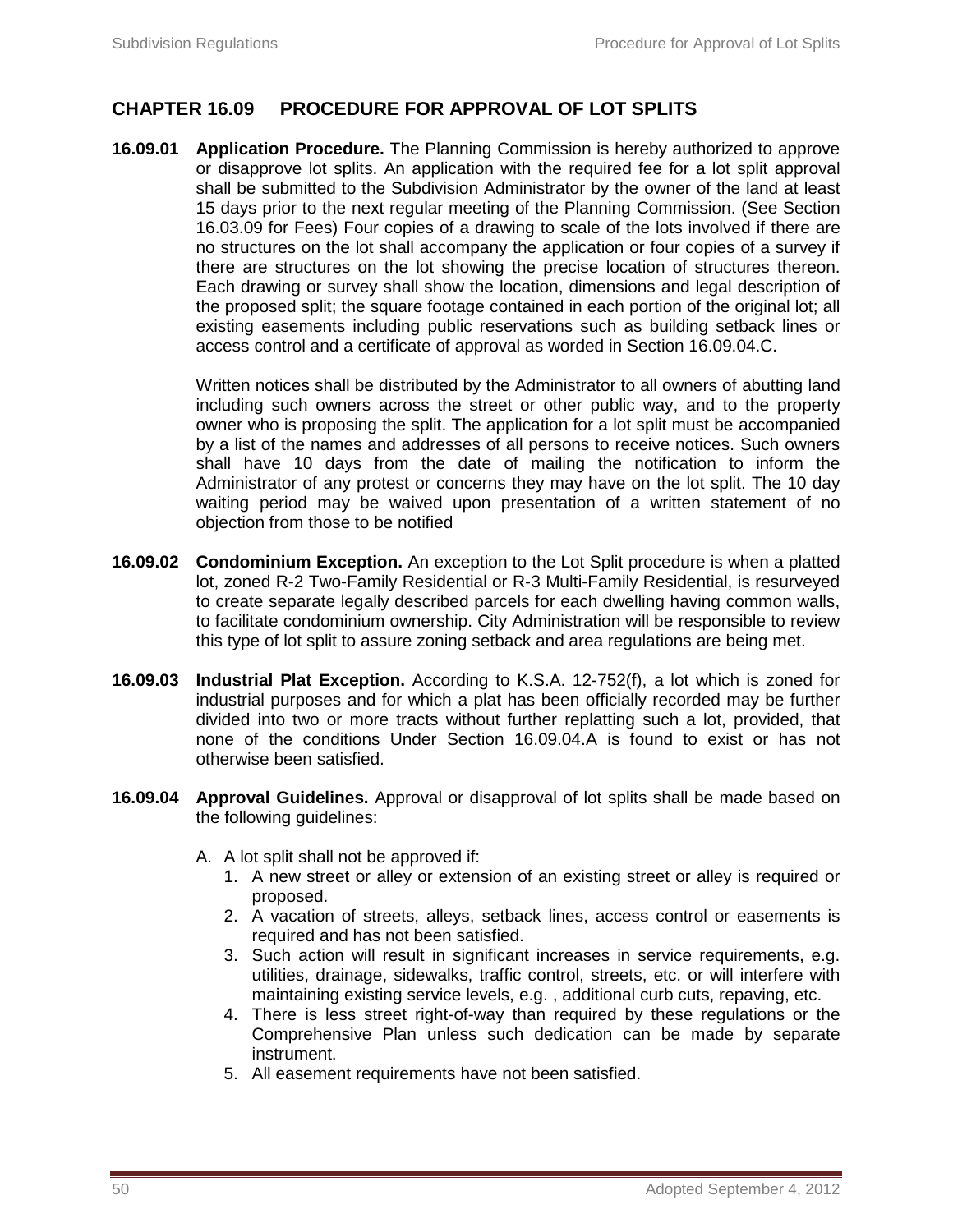- 6. Such split will result in a lot without direct access from its frontage to an opened public street. (See Section 16.06.07 for Access.)
- 7. The lot is subject to periodic flooding which cannot be feasibly corrected by fill.
- 8. The lot has been previously split without replatting.
- B. The Planning Commission may make such additional requirements as deemed necessary to carry out the intent and purpose of existing land development regulations and applicable Governing Body policy. Requirements may include, but not be limited to, the installation of public facilities, water supply and sewage disposal and/or the dedication of right-of-way and easements.
- C. The Planning Commission shall in writing, either approve with or without conditions or disapprove the lot split within 45 days of application. If approved, and after all conditions have been met, the Chairperson of the Planning Commission shall sign the following certificate of approval as required on the lot split drawing or survey. Acknowledgement of the certificate may be made by a notary public or by the County Clerk, Register of Deeds, Mayor or Clerk. (See K.S.A. 58-2211, as amended.

#### CERTIFICATE OF LOT SPLIT APPROVAL

| <b>STATE OF KANSAS</b> |  |
|------------------------|--|
|------------------------|--|

# CITY OF VALLEY CENTER )

I hereby certify that this lot split has been examined by the Valley Center City Planning Commission and found to comply with the Subdivision Regulations of the City of Valley Center, Kansas, and is, therefore, approved for recording

Date Signed\_\_\_\_\_\_\_\_\_\_\_\_\_, 20\_\_\_

\_\_\_\_\_\_\_\_\_\_\_\_\_\_\_\_\_\_\_\_\_\_\_\_\_Chairperson

(Print Name)

STATE OF KANSAS (1)

) ss CITY OF VALLEY CENTER )

> The foregoing instrument was acknowledged before me this and day of \_\_\_\_\_\_\_\_\_\_\_\_, 20\_\_ by\_\_\_\_\_\_\_\_\_\_\_\_\_\_\_\_\_\_\_\_\_\_\_\_\_\_\_\_\_

(SEAL) \_\_\_\_\_\_\_\_\_\_\_\_\_\_\_\_\_\_\_\_\_ Notary Public

My appointment expires: **EXALL** 

 $\overline{\phantom{a}}$  ss

A copy thereof shaII be filed by the Subdivision Administrator with the applicable official charged with issuing building and/or zoning permits and two copies shall be furnished to the applicant, one of which the applicant shaII file with the County Recorder of Deeds.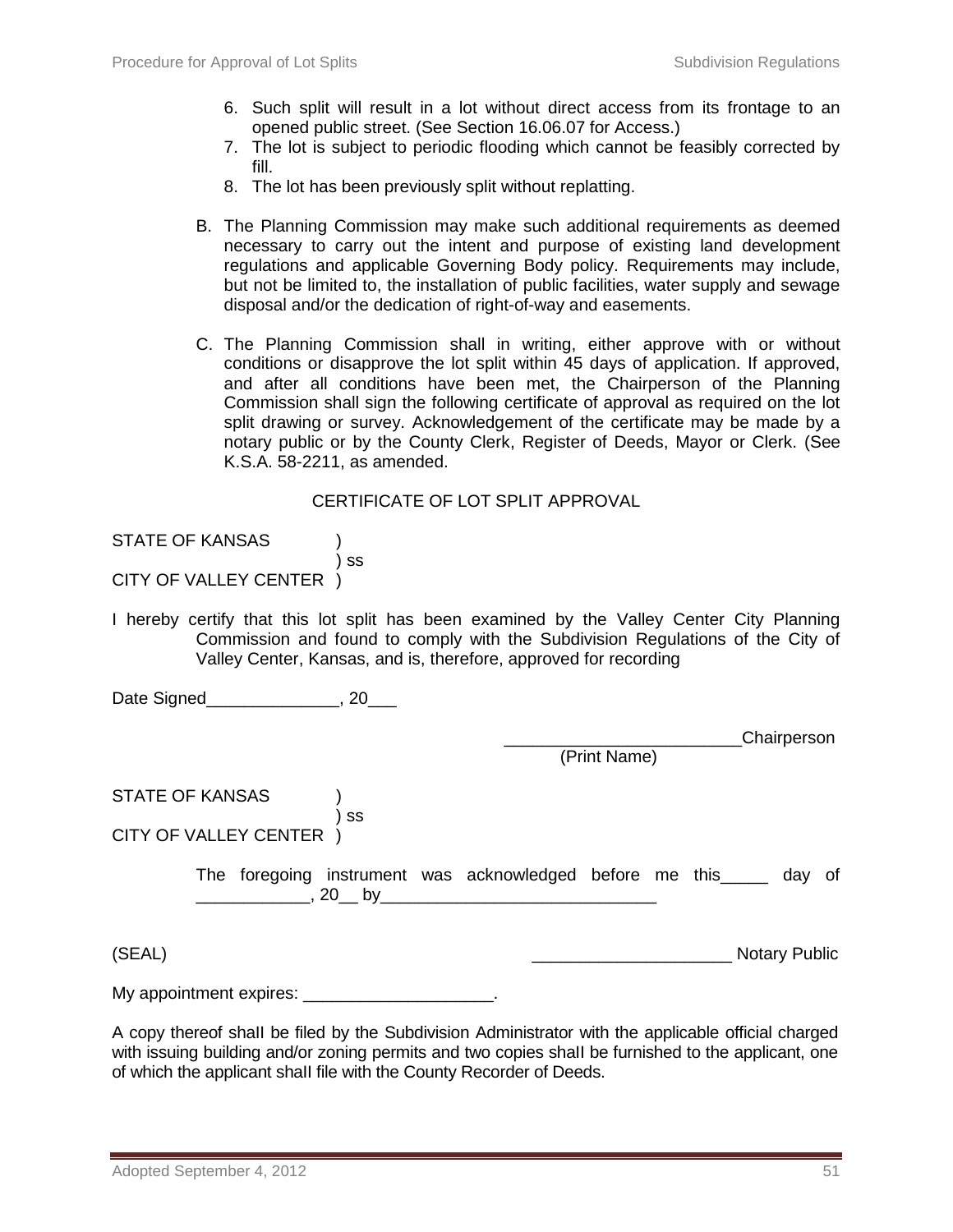# **CHAPTER 16.10 VACATIONS AND CORRECTIONS**

## **16.10.01 Vacation of Unrecorded Plat.**

- A. Upon written request of the subdivider to the Planning Commission, a preliminary or final plat may be withdrawn from consideration either before or after approval by the Commission. Upon approval of the request by a motion of the Commission, the Subdivision Administrator is automatically directed to remove the case file from the City records.
- B. Upon written request of the subdivider to the Clerk, a final plat for which dedications, if any, have been accepted by the applicable Governing Body may be vacated by motion of such Governing Body: provided, that (1) the plat has not been recorded; (2) no lots have been sold or transferred: and (3) no improvements have been installed. After the plat is vacated, the Administrator shall see that all fiscal sureties are returned to the subdivider except for those expenditures which have been incurred by the City or County in administrative, legal or engineering costs prior to the date of the request for vacation. Upon the return of such sureties, the Administrator is automatically directed to remove the case file including any petitions from the City records.
- C. Upon determining from the County Register of Deeds that a final plat has not been recorded within 60 days from its final acceptance by the Governing Body or within 15 days after a final acceptance by the County Governing Body under the preconstruction procedures of Section 16.07.05C, the Administrator shall notify the subdivider that the plat is null and void and that the case file will be removed from the City records within 30 days unless a reapplication for platting is received during that time. (See Section 16.04.13 for Recording of Final Plat.)

## **16.10.02 Vacation of Recorded Plat.**

- A. (Inside the City or in the extraterritorial subdivision Jurisdiction area.) Recorded plats may be vacated by either replatting according to Section 16.10.02.A.1 below or directly vacated according to Section 16.10.02.A.
	- 1. According to K.S.A. 12-512b, any recorded plat or part thereof or street, alley or other public reservation, including, without limitation, easements, dedicated building setback lines and access control, whether established by instrument, condemnation or earlier plats, shall be vacated both as to use and as to title without any further proceedings upon the filing and recording with the County Register of Deeds in accordance with K.S.A. 12-403, any plat or replat duly executed in accordance with these regulations which embraces the same lands as those heretofore embraced by the earlier plat or part thereof or street, alley or other public reservation. Streets, alleys or other public reservations which may be vacated shall revert, as provided for in K.S.A. 12- 506, to abutting property owners according to their frontage thereon; provided that such I and to be reverted was derived directly or indirectly from the owner of the Iand from which such street, alley or public reservation was originaIIy platted. The proper completion of the Owner's Certificate and Dedication as required by Section 5 101 Q 2 shaII constitute appropriate notice to all persons having property rights or interests affected by the above pIatting or repIatting.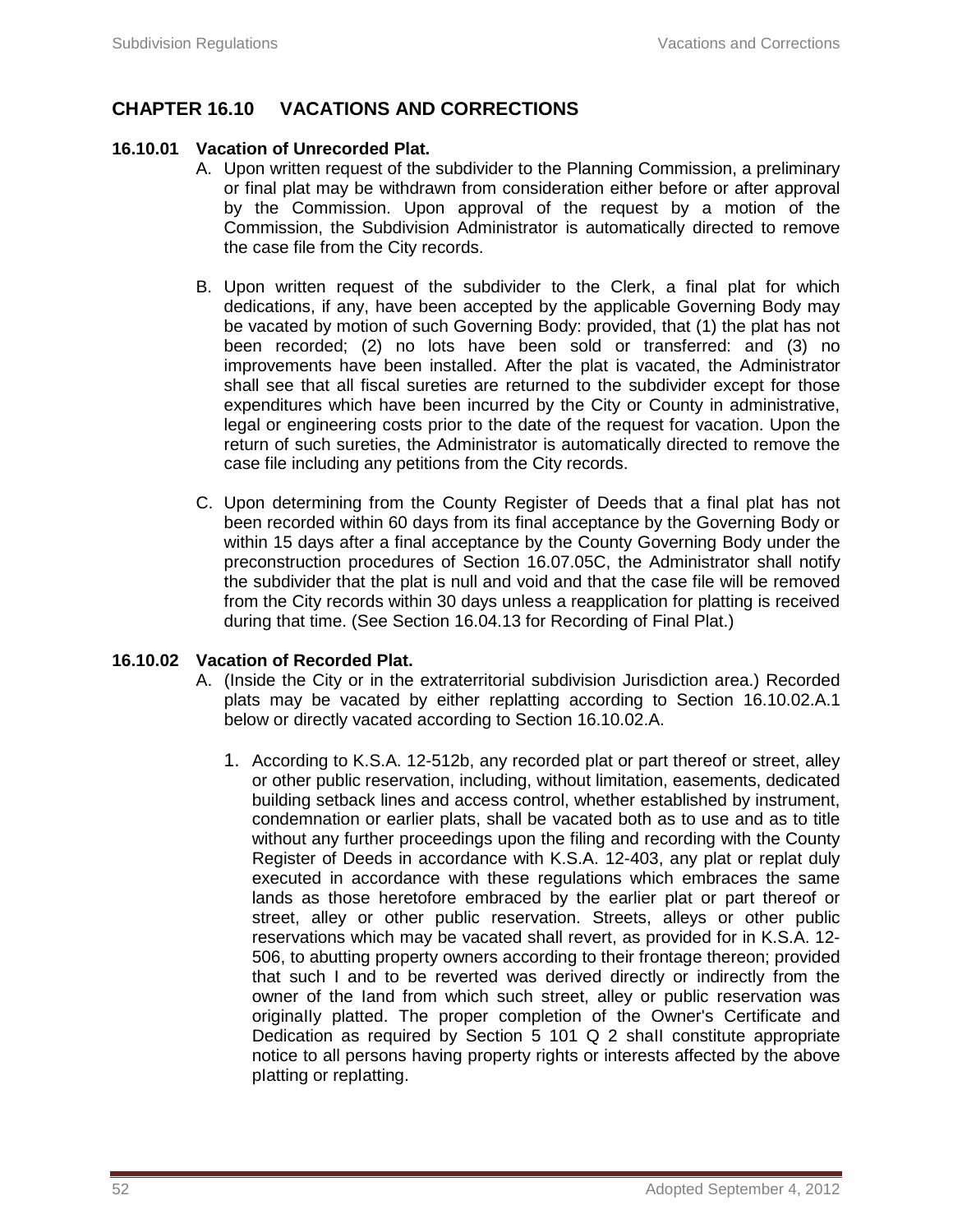2. Recorded plats may also be vacated without replatting. The procedure is the same as provided for in Section 10-103.

## **16.10.03 Correction of Platting Errors.**

A. According to K.S.A. 12-420, procedures are provided to correct certain platting errors. If, after recording a final plat, an error is found in distances, angles, bearings, subdivision or street names, block or lot numbers, the computation of dimension or elevation or the details of the plat, except in connection with the outer boundaries of the plat, and if the property described in that part of the plat containing the error is under the ownership of the person who caused the plat to be prepared, the applicable City or County Engineer, after substantiation of the existence of the error, may file an affidavit with the County Register of Deeds that the error was made. The affidavit shall describe the nature and extent of the error and the appropriate correction. The Register of Deeds shall record the affidavit and shall place in the margin of the recorded plat a notation that the affidavit has been filed, the date of filing and the book and page where it is recorded. The filing of the affidavit shall correct any such errors, but shall have no effect on the validity of the plat or any property interest recorded by reference thereto. A copy of the recorded affidavit shall be filed with the Subdivision Administrator. The County will bill the person requesting the correction for engineering costs and recording fees.

## **16.10.04 Vacation of Streets, Alleys, Easements and Plats.**

- A. (Inside the City only.) According to K.S.A. 12-504 and 505, the following procedures are provided to vacate streets, alleys or other public reservations such as, but not limited to public easements, dedicated building setback lines, access control, or a part thereof, and including all or parts of recorded plats:\*
	- 1. Petitions for vacations received from the Governing Body, the owner of platted land or the owner of land adjoining on both sides of any street, alley, easement or other public reservation may be filed with the Clerk and transmitted to the Subdivision Administrator or processing. All nongovernmental petitioners will be billed a processing fee. (See Section 16.03.09 for Fees.) The Planning Commission shall give public notice of a hearing on a proposed vacation by publication once in the official city newspaper by the Subdivision Administrator. At least 20 days shall elapse between the date of such publication and the date set for such hearing. Such notice shall state (1) the nature of the vacation petition, (2) the legal description of the property and (3) the date, time and place for the hearing before the Planning Commission. The notice may contain the information that the hearing may be adjourned from time to time upon a motion to continue in the future at some stated date, time and place. Furthermore, the Commission by rule shall mail a notice at least 20 days before the hearing to all affected utility providers; all owners of land proposed for vacation; all landowners abutting a street, alley or easement including any segment remaining open; and owners on the opposite side of the street from vacations of setbacks and access control The petitioner(s) shall provide a list of such landowners as required by the Subdivision Administrator, including names, addresses and zip codes. Such notice to providers and landowners shall be mailed so that at least 20 days shall elapse between the mailing date and the hearing date.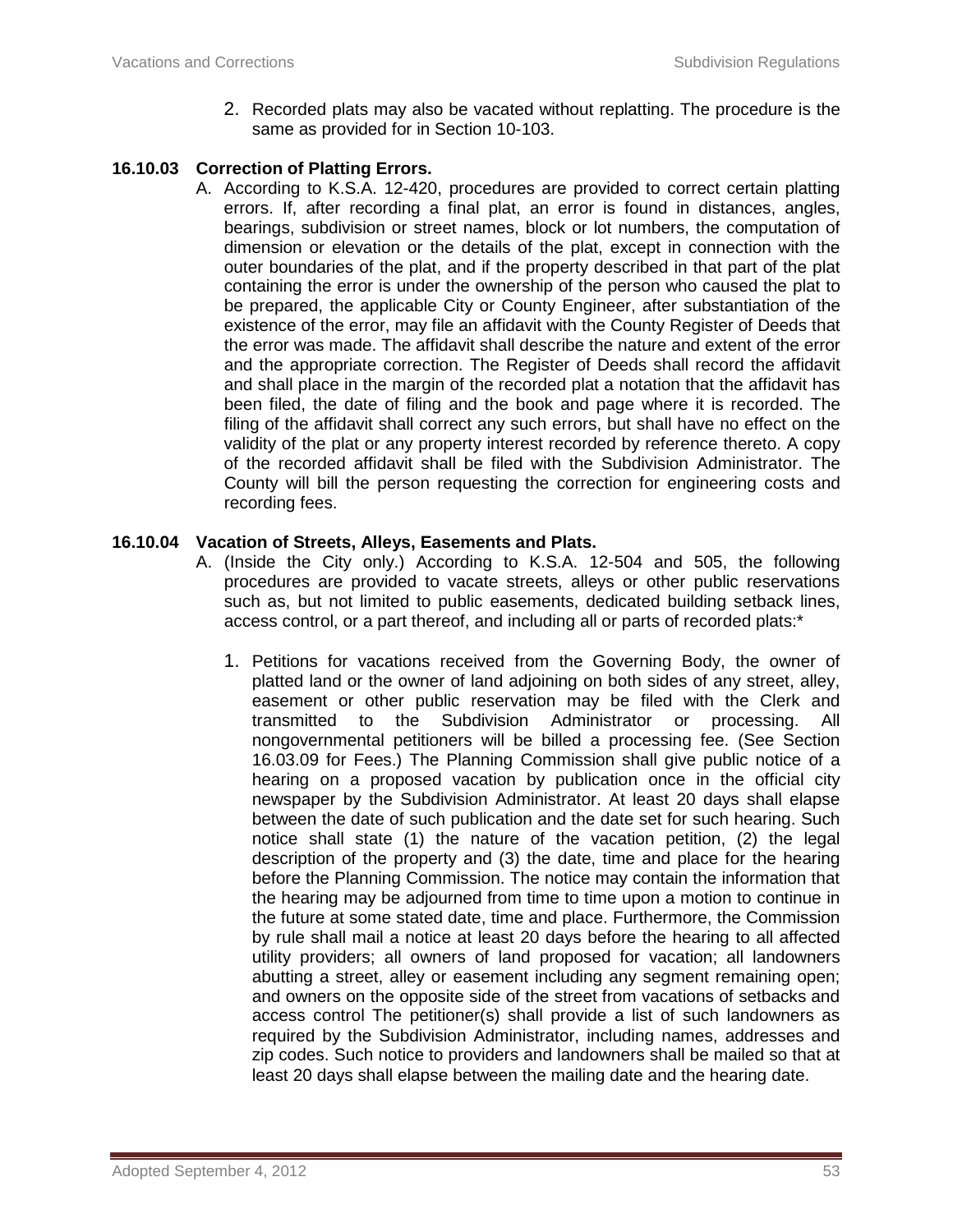- 2. The Planning Commission shall hold a public hearing to consider a recommendation to the Governing Body as to whether the vacation should be approved or disapproved and with or without conditions attached. At the hearing, the Planning Commission shall hear such testimony as may be presented or as may be required in order to fully understand the true nature of the petition and the propriety of recommending the same. If the Planning Commission determines from the testimony presented that:
	- a. due and legal notice has been given;
	- b. no private rights will be injured or endangered;
	- c. the public will suffer no loss or inconvenience; and
	- d. in Justice to the petitioner(s) the vacation should be granted;

The Planning Commission shall recommend that such vacation be approved and entered at length in the minutes. Such recommendation may provide for the reservation to the City and\or the owners of any lesser property rights for public utilities, right-of-way and easements for public service facilities originally located in such vacated land or planned for the future. The recommendation may be conditioned upon the petitioner's responsibility to remove or relocate all underground or surface utilities or paving in or on the vacated land. The petition shall not be recommended by the Planning Commission nor granted by the Governing Body if a written objection is filed with the Clerk, at or before the hearing, by any owner who would be a proper party to the petition, but has not joined therein. Furthermore, when only a portion of a street, alley or public reservation is proposed to be vacated, the petition shall not be recommended by the Planning Commission nor granted by the Governing Body if a written objection is filed with the Clerk by any owner of lands which adjoin the portion to be vacated. The recommendation of the Planning Commission to the Governing Body shall be made in the same manner as provided by K S.A. 12-752 for the submission and approval of a final plat. (See Sections 4-107 and 108 for the 60-day time period for consideration of a plat and Section 4-110 for Governing Body approval procedure.) The Planning Commission shall announce at their hearing when the Governing Body will consider the recommendation on the vacation.

Following the approval of the vacation by the Governing Body in the form of an order, the Clerk shall certify a copy of the order to the County Register of Deeds; however, such certification shall be withheld until such time as any conditions attached to the order have been satisfied. The Register of Deeds shall note on the recorded plat of the "townsite," i.e., the City, or the applicable platted addition, the words, "canceled by order" or "canceled in part by order" and give the book and page where recorded.

- B. (Inside the City only.) According to K.S.A. 14-423 and 423a, the following procedures are provided to vacate streets, avenues, alleys or lanes, and including all or part of recorded plats, but not to include public easements, dedicated building setback lines or access control:
	- 1. Petitions for vacations may be accepted by the Subdivision Administrator from any person or governmental agency. All nongovernmental petitions will be billed a processing fee. (See Section 16.03.09 for Fees) The Governing Body shall consider such vacation on its agenda and may make inquiry to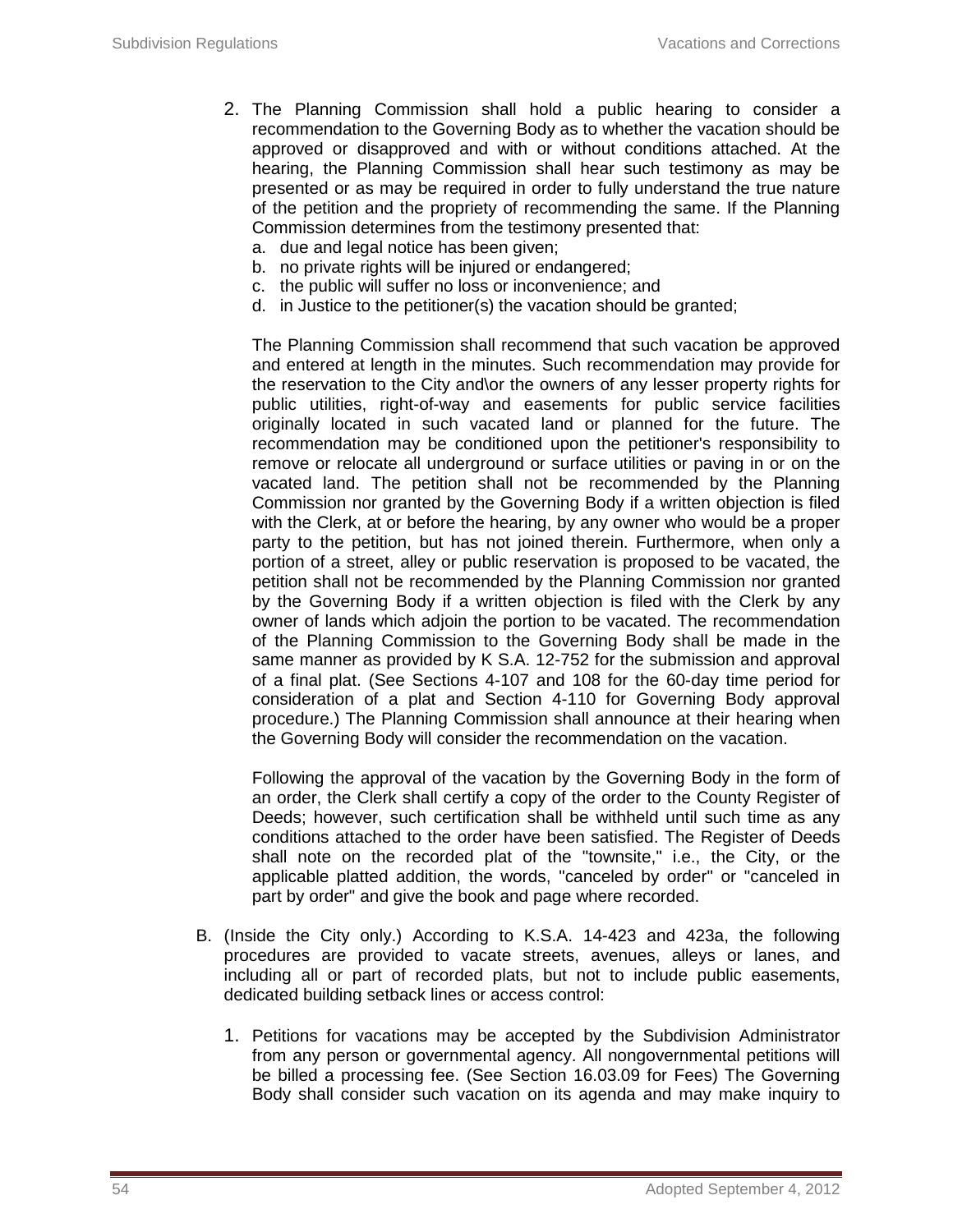any person, staff, utility provider or governmental agency it desires in order to determine the desirability of the vacation. No public hearing is required. If approved, the City Clerk shall publish the effectuating ordinance. Immediately upon publication, the City Clerk shall file a certified copy with the County Clerk to enter on the transfer records and then record the ordinance with the County Register of Deeds. No fee shall be charged by either office. The ordinance shall provide that the vacation shall become effective 30 days after publication unless one or more interested parties file a written protest with the City Clerk before the expiration time. If such a protest is made, the Governing Body shall set a hearing date 10 days after the end of the 30-day waiting period and the protester(s) notified, The hearing may be continued from time to time and at the conclusion the Governing Body shall adopt a resolution confirming the vacation ordinance and filing the same with the County Clerk and Register of Deeds as before. If the resolution is not adopted, the vacation ordinance shall become null and void and the County Clerk and Register of Deeds so notified. Whenever a street, avenue, alley or lane is vacated whether in a plat or not, the same shall revert to the adjacent owners in proportion to their frontage or proportion as to how it was acquired.

- 2. Prior to the initial consideration by the Governing Body, the Planning Commission shall hold a public hearing to consider a recommendation to the Governing Body as to whether the vacation should be approved or disapproved and with or without conditions attached. The Commission by rule shall mail a notice at least 10 days before the hearing to all affected utility providers, all owners of land proposed for vacation and all landowners abutting a street, alley or easement including any segment remaining open. The petitioner(s) shall provide a list of such landowners as required by the Subdivision Administrator including names, addresses and zip codes.
- A. (In the extraterritorial subdivision Jurisdiction area only.) According to K.S.A. 58-2613 through 2615, the following procedures are provided to vacate streets, alleys, public easements or public reservations, e.g., building setback lines and access control, and including all or parts of recorded plats:
	- 1. The owners of any platted land proposed for vacation or the adjoining owners on both sides of any street, alley, public easement or public reservation, or part thereof, may file a petition to vacate with the Board of County Commissioners. Upon such filing, the County Commissioners shall fix a date, time and place for a hearing and publish a notice in the official county newspaper. At least 20 days shall elapse between the date of such publication and the date set for the hearing. State statutes also require that notice of the hearing be given to the City Governing Body and the Planning Commission. If the Commissioners are satisfied at the hearing that:
		- a. proper notice has been given;
		- b. the public will suffer no loss or inconvenience; and
		- c. no private rights will be injured or endangered;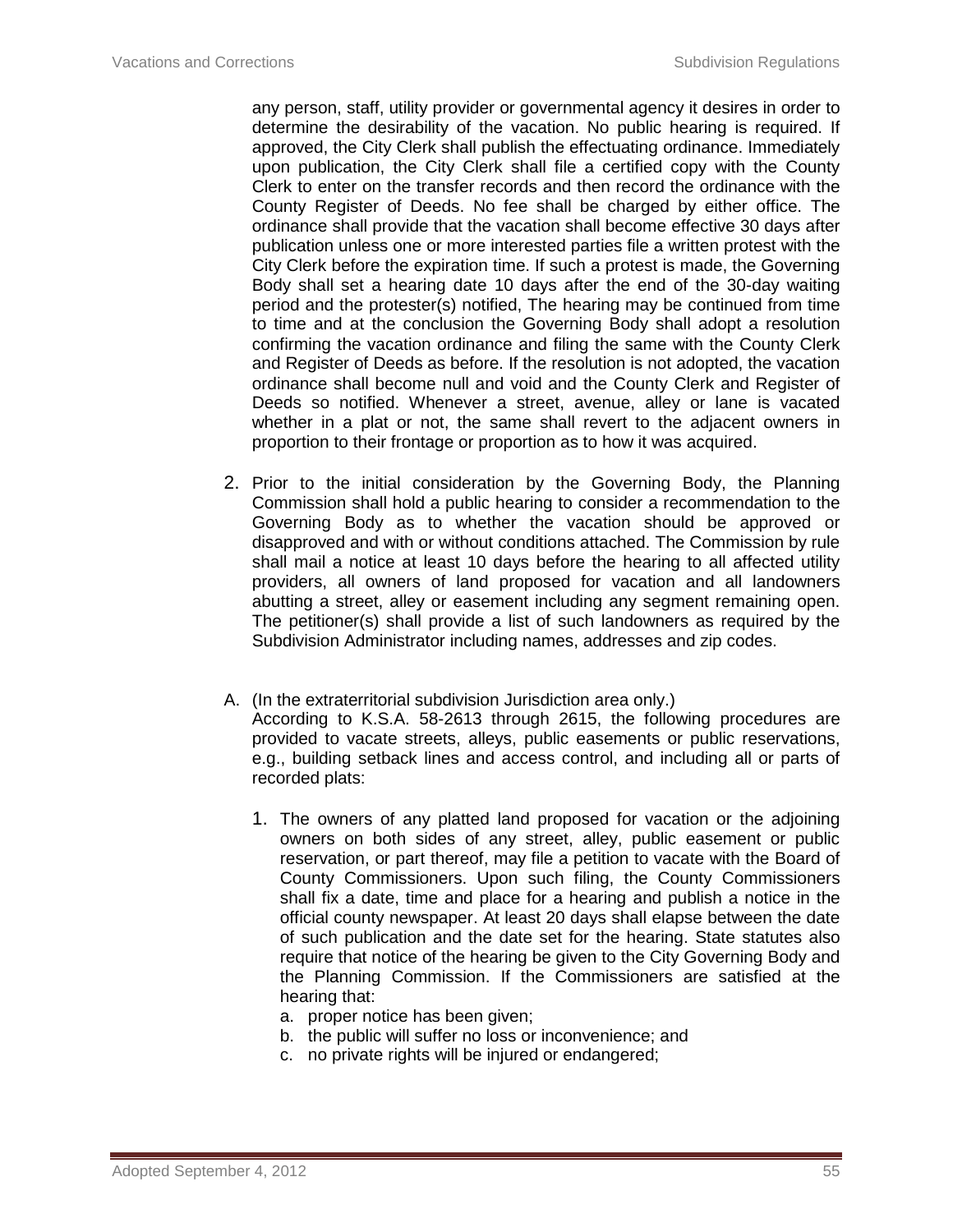The Commissioners shall order such vacation be made and entered in the minutes of the proceedings. Such order shall protect and provide for the property rights of public utilities, right-of-way and easements for public service facilities in existence and use. No such vacation shall be granted; however, if the City Governing Body protests against such vacation. Furthermore, when only a portion of a street, alley or public reservation is proposed to be vacated, the petition shall not be granted if a written objection is filed with the County Clerk by any owner of land which adjoins the portion to be vacated. The Clerk shall record a certified copy of the order with the County Register of Deeds. The petitioner shall pay the Clerk any cost of the proceedings including publication and recording costs.

- 2. Prior to the above hearing by the Board of County Commissioners, the Planning Commission shall hold a public hearing to consider a recommendation to the Governing Body as to whether the vacation should be recommended for approval by the County Commissioners with or without conditions attached or protested against. The Commission by rule shall mail a notice 10 days before the hearing to all affected utility providers, all owners of land proposed for vacation; all landowners abutting a street, alley or easement including any segment remaining open; owners on the opposite side of the street from vacations of setbacks and access control, and the County Engineer. The petitioner(s) shall provide a list of such landowners as required by the Subdivision Administrator, including names, addresses and Zip codes. All nongovernmental petitioners will be billed a processing fee. (See Section 16.03.09 for fees.) The Planning Commission shall announce at their hearing when the Governing Body will consider the vacation and the date, time and place of the County Commissioners' hearing. Unless the Governing Body deems it desirable to protest the vacation, a resolution shall be adopted to recommend the vacation to the County Commissioners which may or may not be subject to conditions If conditions are required, the City Clerk may refrain from certifying the resolution until such time as the conditions are satisfied After certification, the City Clerk will provide the petitioner with a copy of the resolution to be submitted to the County Commissioners.
- 3. In the event that the County has designated their planning board to hold the public hearing on the vacation, the certified resolution should be submitted for their hearing.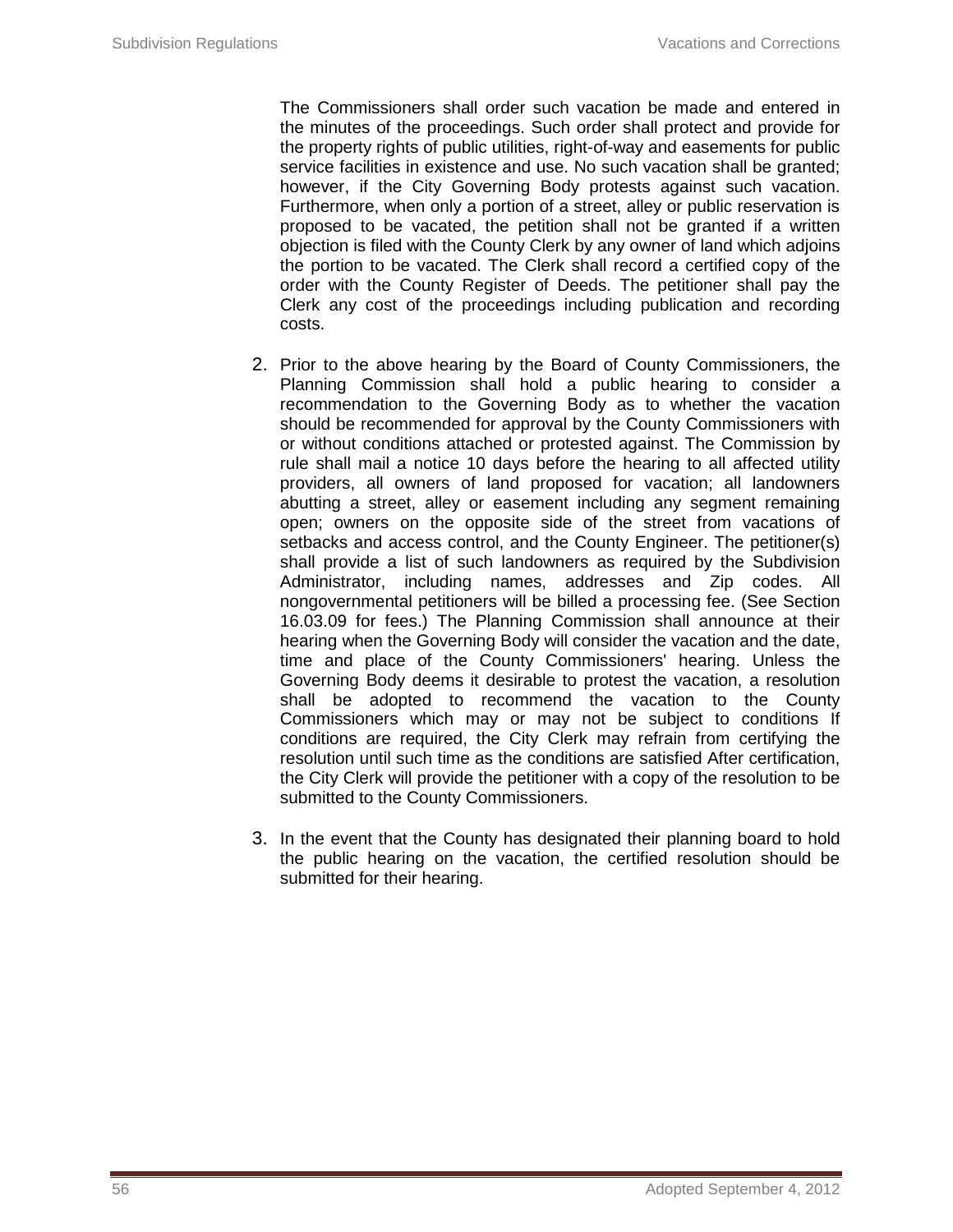## **CHAPTER 16.11 APPEALS, WAIVERS AND MODIFICATIONS**

- **16.11.01 Appeals General.** The subdivider of a proposed subdivision may appeal decisions made in the enforcement of these regulations by the Subdivision Administrator to the Planning Commission and by the Planning Commission to the Governing Body. In the event the Governing Body sustains the Planning Commission, the action of the Planning Commission shall be final except as otherwise provided by law. If the Governing Body overrules the Planning Commission, the Governing Body shall make its decision, in writing or in the minutes of the meeting, stating the reason therefore and return such decision and plat to the Planning Commission for consideration of re-approval.
- **16.11.02 Appeals on Improvement Standards.** Any appeal as to approval of standards or plans and engineering drawings in connection with required improvements shall be directed to the applicable Governing Body and that action shall be final.
- **16.11.03 Waiver of Required Improvements or Guarantees for Installation of Same.** Any waiver of the required improvements or guarantees for their installation may be made only by the applicable Governing Body on a showing that such improvements are not technically feasible or necessary.
- **16.11.04 Modifications.** In cases in which there is unwarranted hardship in carrying out the literal provisions of these regulations as to design criteria, the Planning Commission may grant a modification from such provision according to the following guidelines:
	- A. A request for a modification shaII be made to the Subdivision Administrator who shaII transmit it to the Planning Commission. The Planning Commission shaII give the subdivider and any other interested person an opportunity to be heard with respect to the requested modification
	- B. The Planning the Planning Commission shall not grant a modification unless it shall find that:
		- 1. the strict application of these regulations will create an unwarranted hardship;
		- 2. modification is in harmony with the general spirit and intended purpose of these regulations;
		- 3. the rights of adjacent property owners will not adversely be affected; and
		- 4. the public safety, health and general welfare will be protected.
	- C. When used in this Section, the term "unwarranted hardship" shall mean the effective deprivation of use as distinguished from a mere inconvenience.
	- D. Modifications permitted under the provisions of this Article shall not include modifications from the requirements of improvement standards, required improvements or guaranteeing their installation unless approved by the applicable Governing Body as provided for in Sections 16.11.02 and 16.11.03. Furthermore, variances may not be granted from the provisions of applicable zoning regulations by these modification procedures.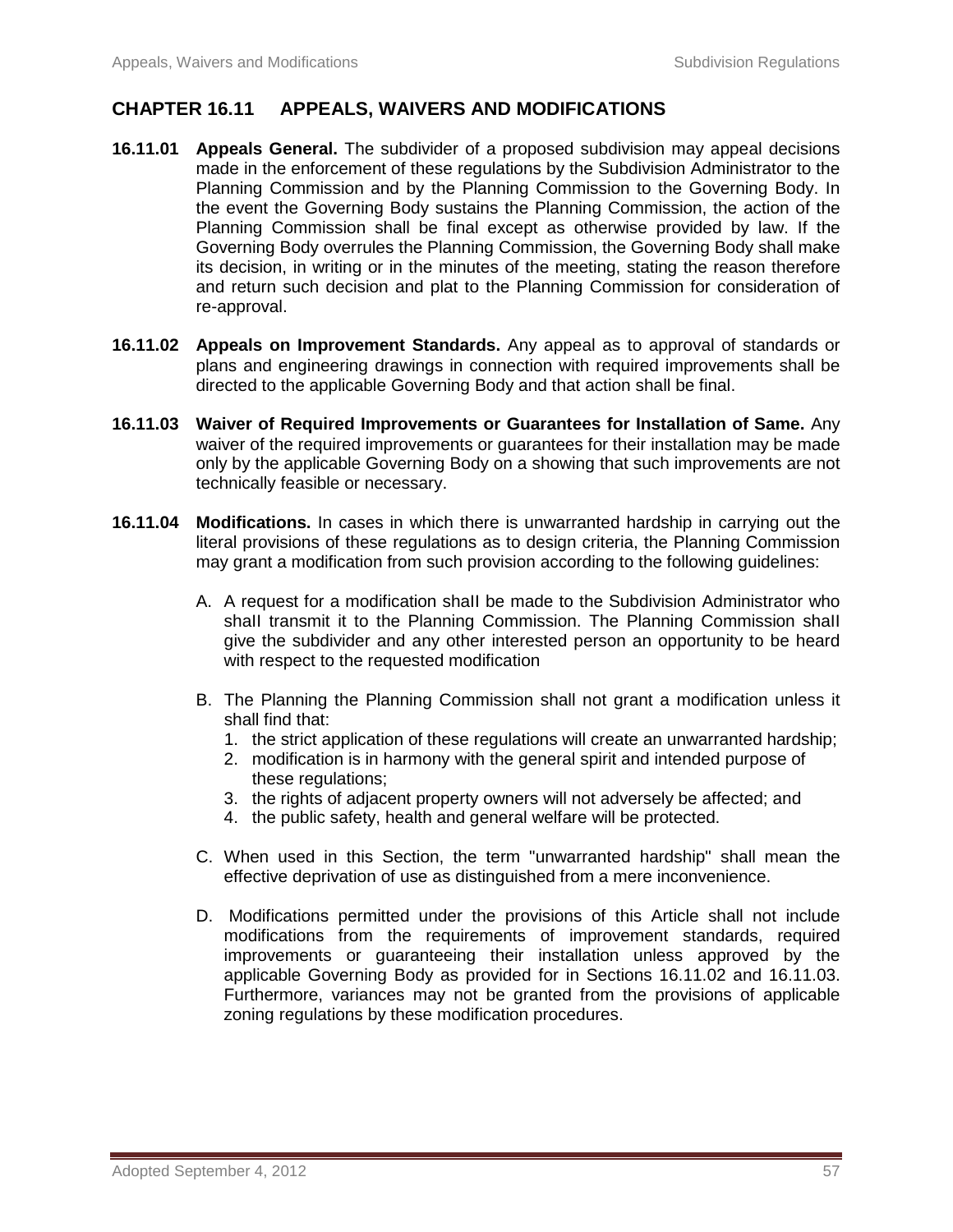# **CHAPTER 16.12 AMENDMENTS AND REVIEW**

- **16.12.01 Amendment Procedure**. Before amending these subdivision regulations, the Planning Commission shall call and hold a public hearing on the proposed amendment. A notice of such public hearing shall be published once in the official city newspaper so that at least 20 days shall elapse between the publication date and the date of such hearing. Such notice shall fix the time and place for the hearing and shall describe such proposed amendment(s) in general terms. The hearing may be adjourned from time to time. At its conclusion, the Planning Commission shall prepare its recommendations and by an affirmative vote of a majority of the entire membership of the Commission adopt the proposed amendments to these regulations and submit them, together with the written summary of the hearing thereon, to the Governing Body. The Governing Body either may: (1) Approve such recommendations by ordinance: (2) override the Planning Commission recommendation by a 2/3 majority vote of the City Council; or (3) return the same to the Commission for further consideration, together with a statement specifying the basis for the Governing Body's failure to approve or disapprove. If the Governing Body returns the Commission's recommendations, the Commission after considering the same, may resubmit their original recommendations giving the reasons therefore or submit new and amended recommendations. Upon the receipt of such recommendations, the Governing Body, by a simple majority thereof, may adopt or may revise or amend and adopt such recommendations by an ordinance, or it need take no further action thereon. If the Commission fails to deliver its recommendations to the Governing Body following the Commission's next regular meeting after receipt of the Governing Body's report, the Governing Body shall consider such course of inaction on the part of the Commission as a resubmission of the original recommendations and proceed accordingly. The amended regulations shall become effective upon publication of the respective adopting ordinance. A copy of such legal publication shall be added to the Appendix of these regulations.
- **16.12.02 Annual Review**. In order to maintain these regulations, the Planning Commission shall annually hold a public review at its regular meeting in January to consider amendments, if any, to these regulations. Notification of such a public review may be distributed to governmental agencies and interested parties. If amendments are deemed desirable, the amendment procedure as described in Section 116.02.01 shall be followed. During the intervening period between reviews, the Subdivision Administrator shall maintain a list of possible amendments which may be periodically brought to his or her attention.
- **16.12.03 Judicial Review**. As provided by K.S.A. 12-760, as amended, any ordinance, regulation or decision provided for or authorized by these regulations shall be reasonable and any person aggrieved thereby may have the reasonableness of any decision determined by bringing an action against the City within 30 days after a final decision is made by the City. Such action shall be brought in the Sedgwick County District Court.